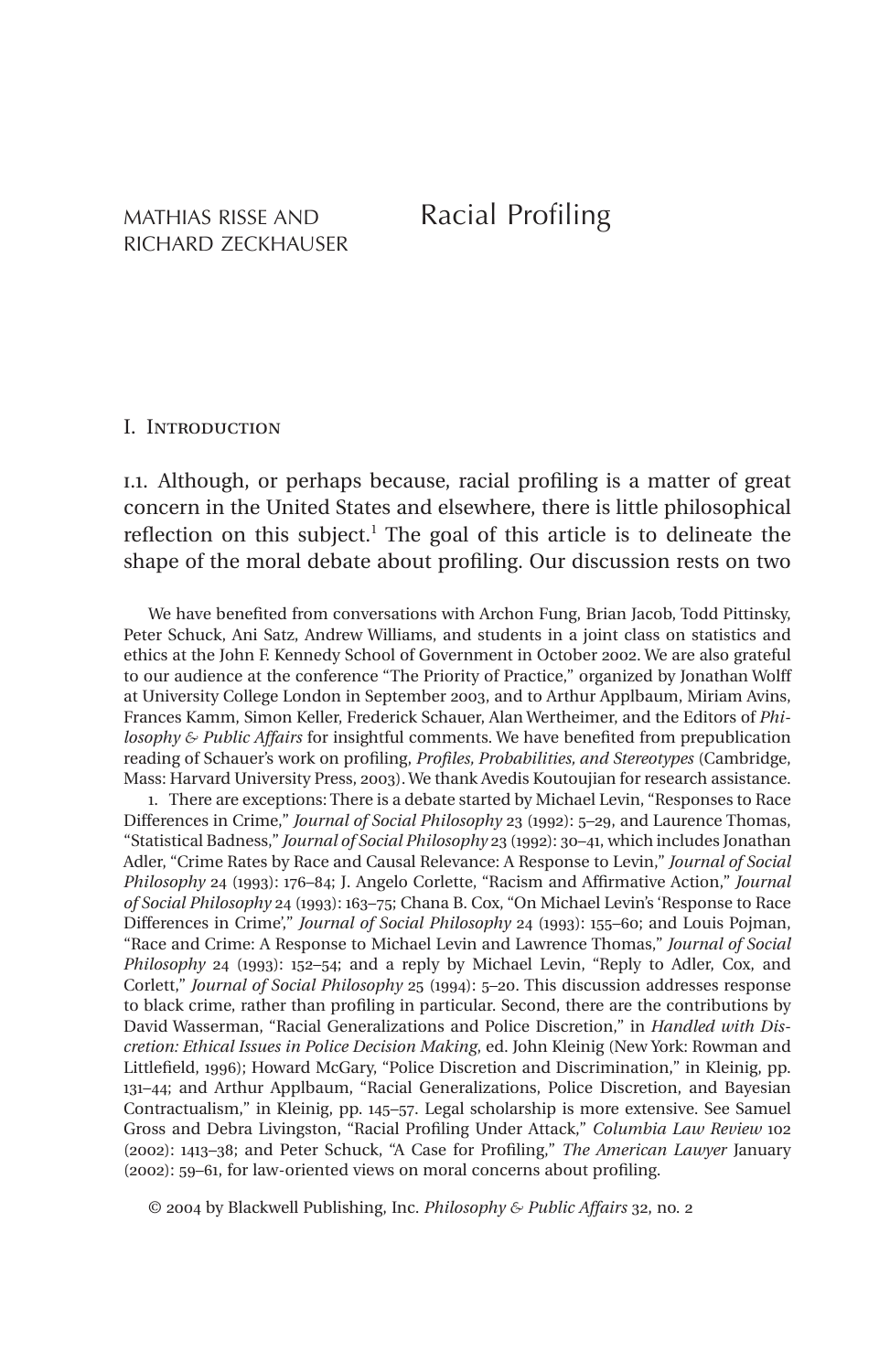assumptions about the productivity of profiling in curbing crime. First, we posit that there is a significant correlation between membership in certain racial groups and the tendency to commit certain crimes. Second, we assume that given this tendency, police can curb crime if they stop, search, or investigate members of such groups differentially. That is, we assume that such measures eliminate more crime than do other measures for equivalent disruption and expenditures of resources.2 If either of these assumptions fails, the question addressed in this article no longer arises. The moral problem posed by profiling arises only *if* measures that appear morally problematic when seen from other angles (such as racial equality) contribute to the provision of a public good as basic as security. Otherwise, racial profiling would be *obviously* illegitimate.

Arguments for profiling tend to be utilitarian, but it also has been argued that if *all* costs of profiling were acknowledged, utilitarian considerations would speak against profiling. Nonconsequentialist arguments tend to enter the debate by way of rights- and fairness-based

2. (1) For an empirical discussion of the correlation between membership in certain racial groups and the tendency to commit certain crimes, cf. Janet Lauritsen and and Robert Sampson, "Minorities, Crime, and Criminal Justice," pp. 30–56 in *Oxford Handbook on Crime and Punishment*, ed. Michael Tonry (Oxford: Oxford University Press, 1998) and references therein. See also the appendix of Glenn Loury, *The Anatomy of Racial Inequality* (Cambridge, Mass.: Harvard University Press, 2002); the homepage of the U.S. Department of Justice; and the homepage of the Racial Profiling Data Collection Resource Center at Northeastern University at [http://www.racialprofilinganalysis.neu.edu/index.php.](http://www.racialprofilinganalysis.neu.edu/index.php)  (2) Our assumptions are, of course, controversial. For instance, the *Boston Globe*, Metro/Region section, p. 1, reported on January 6, 2003, that police officers in Massachusetts are far more likely to search the car of a black or Hispanic driver pulled over for a traffic violation than the car of a white driver, but that whites are more likely to face drug charges following such searches. Are the police better able to identify white offenders, or white drivers more likely to possess drugs? If statistics showed that white drivers were more likely to possess drugs, then, if profiling is to reduce crime, it should target whites. (3) Our second assumption does not simply follow from the first. For example, stopping and searching individuals may not be effective in preventing crime. Or, while race is correlated with forms of crime, much of its predictive value may be carried by other factors. So in this case the second assumption fails although the first holds. If so, profiling is pointless, and there is no moral justification for it. Conversely, the second assumption may apply, although the first is violated. This happens if criminals in Group X are more easily detected though they are no more common than those in Group Y. Our argument must be reconsidered under such situations, which we believe will be empirical exceptions. Much of our argument will then at least be much weaker. So we will indeed assume that both conditions hold.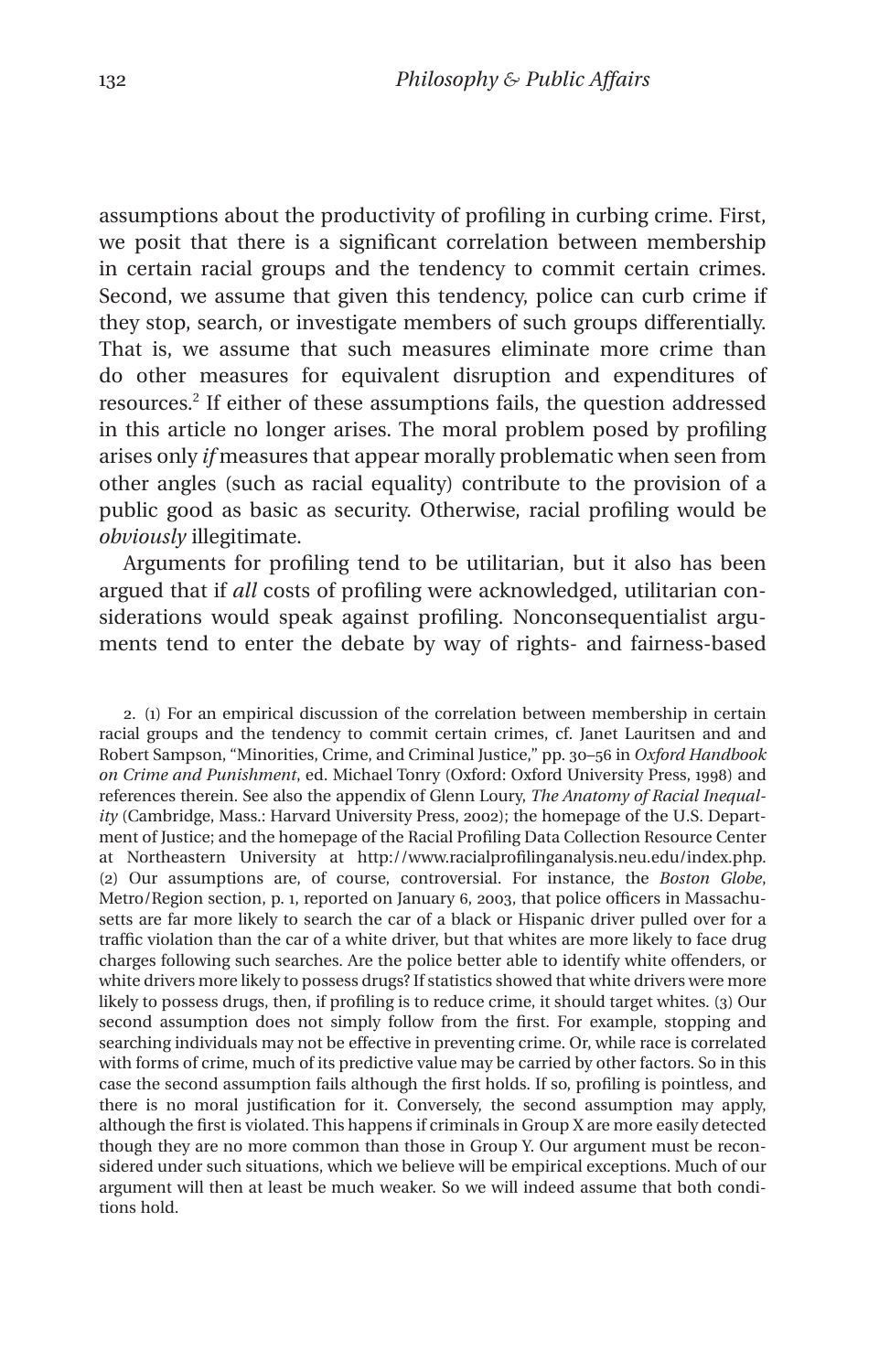*objections* to profiling. Our approach illuminates moral aspects of profiling from several widely held moral standpoints without engaging in any foundational debates about them.<sup>3</sup> If the recommendations of these standpoints differ, however, foundational considerations will be required to reach a verdict.

In a nutshell, our central points are these: First, in a range of plausible cases, the utilitarian argument (which depends on circumstances and draws on empirical considerations that may be hard to verify) supports police and security measures that make race a consideration in deciding whom to stop, search, or investigate. We propose a way in which utilitarians should think about relevant costs and benefits that will lead to this conclusion. Second, under conditions to be specified, the use of race in police tactics is neither unfair nor does it violate any moral rights. This argument comes with qualifications and its validity varies across racial groups (and across individuals and communities, as circumstances vary). Our goal is to show under which conditions nonconsequentialist objections to profiling are, and are not, telling. The question "Do you support racial profiling?" has no answer that is both unqualified and philosophically defensible. While assessments of specific acts of profiling must proceed community by community and context by context—which limits what philosophical inquiry at the general level can accomplish—we hope our article invites more philosophical reflection on this subject.

Three issues are commonly conflated in the discussion of "racial profiling." The first is the use of race as an information-carrier for investigative purposes; the second is police abuse; and the third is the "disproportionate" use of race in profiling (though we shall see that it is often hard to spell out what that means). Many or most discussions of profiling address the second and third issues, but pay little or no attention to distinctions between them.4 We discuss these three issues, but

3. To keep this approach manageable, we only discuss the utilitarian stance and several nonconsequentialist considerations. We do not consider a welfare-egalitarian approach, a consequentialist approach conceiving of the good in terms other than well-being, or other approaches. While this leaves our account subject to revisions, we believe we have included at least the most salient viewpoints in this debate.

4. (1) An example is David Harris, "Driving While African-American: Racial Profiling on Our Nation's Highways," *American Civil Liberties Union Special Report*, 1999. The report is about "racial profiling," but it discusses the second and third issues only. Obviously, these two issues constitute enormous problems. (For instance, David Harris, "The Stories, the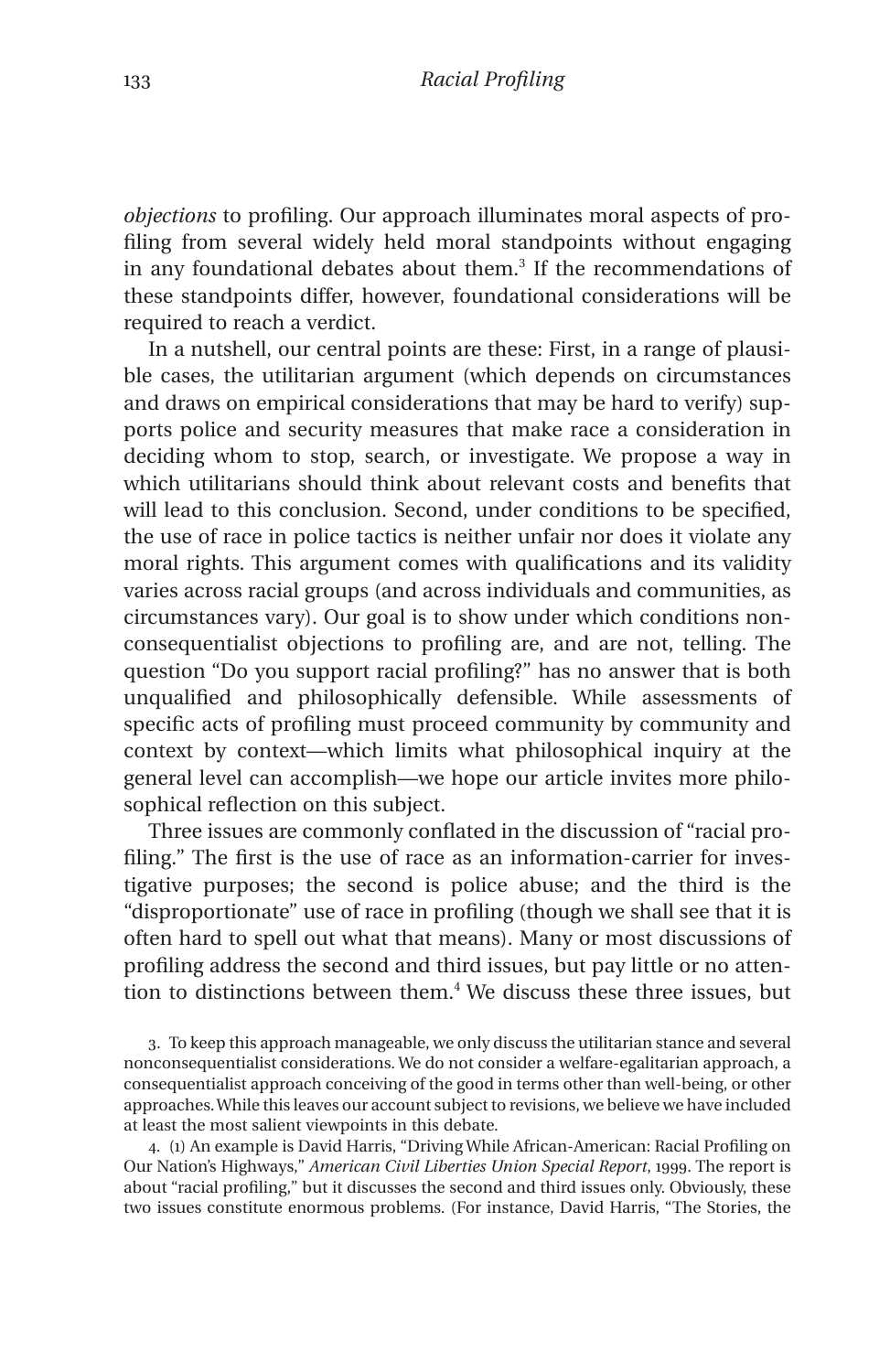central conclusions take racial profiling to be the use of race as an information-carrier for investigations.

II.2. Even though our argument supports profiling in a range of circumstances, it is consistent with support for far-reaching measures to decrease racial inequities and inequality. This may be surprising: some think that arguments in support of profiling can speak only to those who callously disregard the disadvantaged status of racial minorities.<sup>5</sup> Showing why this supposition is false is one task of our analysis. We do not think that our discussion of profiling bears directly on the permissi-

5. (1) Ira Glasser, "Speech: American Drug Laws: The New Jim Crow. The 1999 Edward C. Sobota Lecture," *Albany Law Review* 63 (2000): 703–24, compares profiling with Jim Crow and the internment of Japanese Americans during World War II. Cornel West, *Race Matters* (New York City: Beacon Press, 2001), p. xv, lists examples of lingering white supremacy, mentioning profiling alongside drug convictions and executions. Bill Clinton described racial profiling as a "morally indefensible, deeply corrosive practice" ("Clinton Order Targets Racial Profiling," Associated Press, June 9, 1999). (2) The relevant (and much debated) *constitutional* questions turn on the Fourth Amendment (banning "unreasonable searches and seizures") and the Equal Protection Clause of the Fourteenth Amendment. However, our concern is with moral issues, not constitutional interpretation. For legal issues, cf. Richard Banks, "Race-Based Suspect Selection and Colorblind Equal Protection Doctrine and Discourse," *UCLA Law Review* 48 (2001): 1075–124; Sheri Lynn Johnson, "Race and the Decision to Detain a Subject," *Yale Law Journal* 93 (1983): 214–58; Tracey Maclin, "Race and the Fourth Amendment," *Vanderbilt Law Review* 51 (1998): 333–93; Katheryn K. Russell, "Racial Profiling: A Status Report of the Legal, Legislative, and Empirical Literature," *Rutgers Race and Law Review* 3 (2001): 61–81; D. J. Silton, "U.S. Prisons and Racial Profiling: A Covertly Racist Nation Rides a Vicious Cycle," *Law and Inequality Journal* 20 (2002): 53–90; William J. Stuntz, "Terry and Legal Theory: Terry's Impossibility," *St. John's Law Review* 72 (1998): 1213–29; Anthony C. Thompson, "Stopping the Usual Suspects: Race and the Fourth Amendment," *New York University Law Review* 74 (1999): 956–1013; see also Jerome H. Skolnick and Abigail Caplovitz, "Guns, Drugs, and Profiling: Ways to Target Guns and Minimize Racial Profiling," *Arizona Law Review* 43 (2001): 413–37. Some believe that the debate about profiling is *really* about the truth of the assumptions we are making at the beginning of the introduction. Yet there are three significant debates: the first is about the correlation between race, crime, and the effectiveness of profiling; the second about legal aspects; and the third about the moral aspects.

Statistics, and the Law: Why 'Driving While African-American' Matters," *Minnesota Law Review* 84 (1999): 265–326, concludes: "It is virtually impossible to find African-American people who do not feel that they have experienced racial profiling.") Nevertheless, it is important to keep the relevant discussions apart. (2) Note that we are not concerned with the practice of "profiling" in general. Both our conceptual analysis and normative inquiry move at the less abstract level of *racial* profiling. Frederick Schauer's *Profiles, Probabilities, and Stereotypes* addresses the broader issues. (3) A reader suggested the distinction between "racial profiling as we know it," which is characterized by the three features distinguished above, and "racial profiling as it might be," which uses race for police purposes in ways that strike us as justifiable.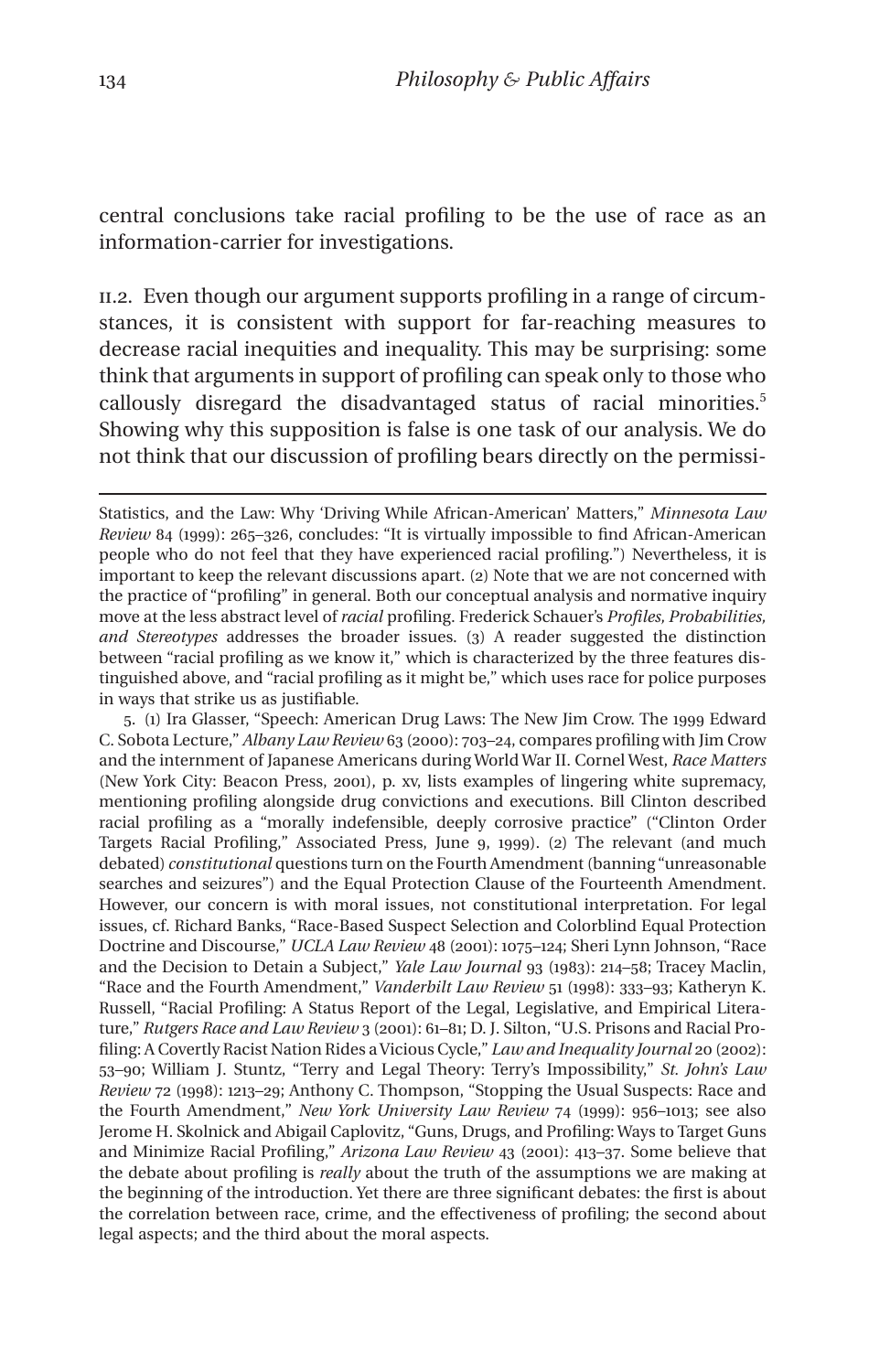bility of the use of race in other areas (e.g., employment discrimination). Racial profiling is particular in two ways that make it hard to draw such conclusions: first, and most importantly, we are here concerned with a public good (security), and second, situations in which profiling will be used are those in which investigators must make quick decisions about (say) whom to search, or in which large numbers of people are involved; in most other areas a strong case will be available for using (much) additional information about individuals.

Section II identifies the defining characteristics of racial profiling. Section III elaborates the distinctions between profiling, police abuse, and the disproportionate use of race in screening. Such "stage-setting" is essential: there are no useful distinctions in place that we can enlist. Readers who have thought a great deal about profiling may wish to skim these sections. Section IV explores the utilitarian argument. While many people tend to think that utilitarian arguments support profiling, we begin by exploring a utilitarian argument against profiling and explore its limitations. Section V takes up nonconsequentialist arguments. Section VI outlines the argument that profiling may be in the interest of the African American community. While we endorse that argument only with qualifications, it bears importantly on our discussion of one nonconsequentialist objection in Section V. Section VII concludes.

# II. Defining Racial Profiling

II.1. The term *racial profiling*, which was introduced to criticize abusive police practices, carries connotations of illegitimacy.6 Thus, to explore profiling without definitional bias, we must assess how to understand the practice, and how to keep it distinct from other issues. In a typical approach, Ramirez et al. define profiling as "any police-initiated action that relies on the race, ethnicity, or national origin, rather than the behavior of an individual or information that leads the police to a particular individual who has been identified as being, or having been, engaged in criminal activity."7 This definition captures a pre-theoretical

<sup>6</sup>. Cf. Samuel Gross and David Livingston, "Racial Profiling Under Attack," *Columbia Law Review* 102 (2002): 1413–38, p. 1426 (in particular n. 53).

<sup>7</sup>. D. Ramirez, J. McDevitt, and A. Farrell, *A Resource Guide on Racial Profiling Data Collection Systems: Promising Practices and Lessons Learned*, Report prepared by Northeastern University with support by the U.S. Department of Justice, 2000.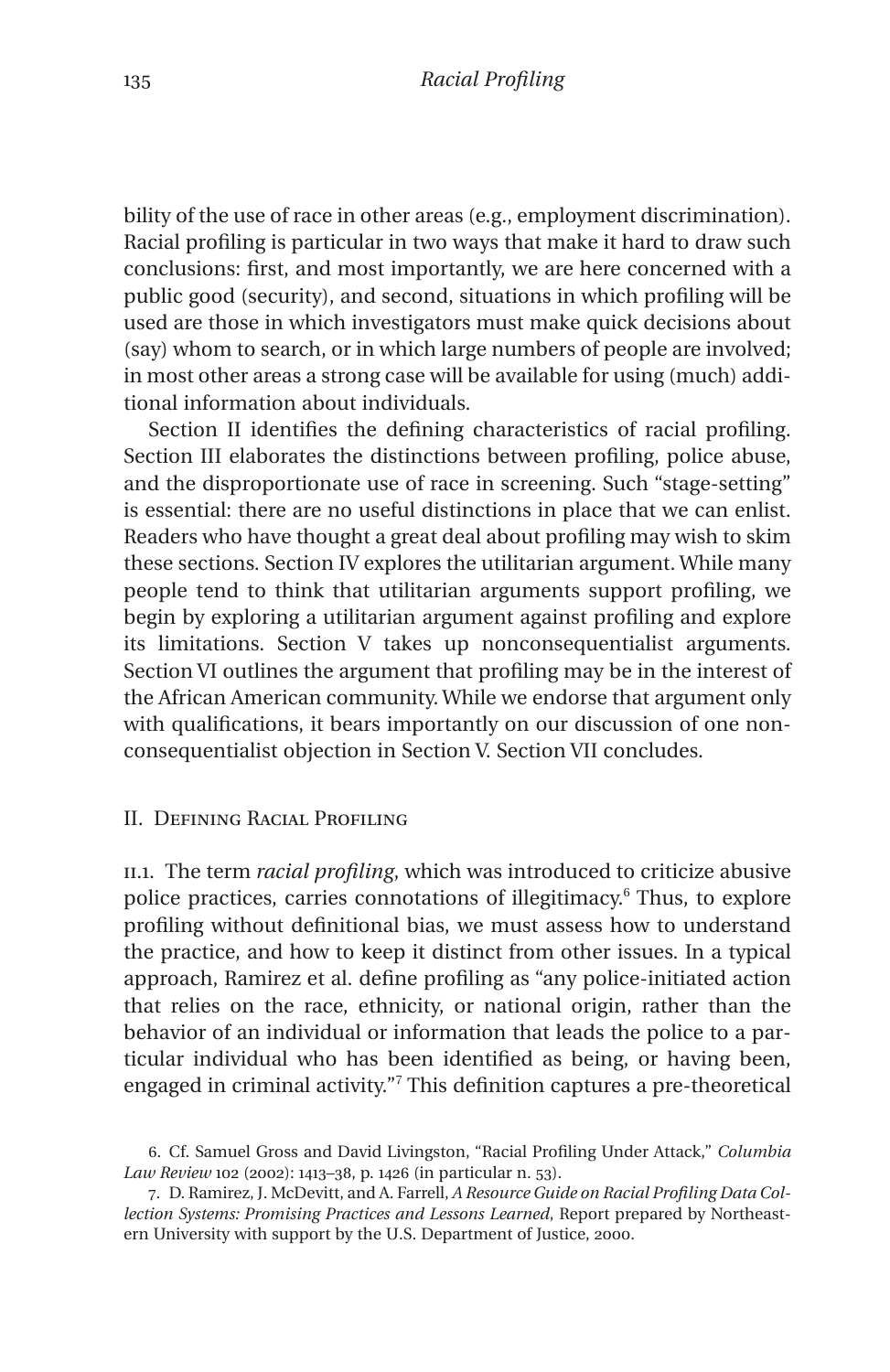notion many people have, and so we start with it. Our definition will differ from this one in a manner that facilitates normative inquiry.

Crucially, this definition *contrasts* (a) the use of race, ethnicity, or national origin with (b) the use of an individual's behavior or information that helps apprehend someone who has been identified as being, or having been, engaged in criminal activity. So profiling relies on (a) *rather than* (b). Including this contrast in the definition raises two problems. First, (a) mentions a feature of investigative methods, namely, the use of race, ethnicity, and so forth, whereas (b) mentions both a feature of investigative methods ("rely on information pertaining to individuals") and the goal of such investigations, apprehending criminals. Thus contrasting (a) and (b) suggests that profiling serves purposes *other than* apprehending criminals, imparting an aura of illegitimacy to profiling *by definition*. Second, writing that contrast into the definition suggests that *either* one uses race, ethnicity, and so on, *or* one uses specific information on suspicious activity, namely information about an individual's behavior or information that leads to an individual. Yet we would still need to talk about profiling if a combination of the two criteria, (a) and (b), motivated action. It would still be profiling if, for example, police stopped 40 percent of blacks but only 20 percent of whites exceeding a speed limit by 10mph.

To steer around such concerns, we define racial profiling as "any police-initiated action that relies on the race, ethnicity, or national origin and not merely on the behavior of an individual."8 We ask: Are such

8. Compare another definition of profiling: Richard Banks, "Race-Based Suspect Selection and Colorblind Equal Protection Doctrine and Discourse," *UCLA Law Review* 48 (2001): 1077, defines racial profiling as follows: "[R]acial profiling constitutes the intentional consideration of race in a manner that disparately impacts certain racial minority groups, contributing to the disproportionate investigation, detention, and mistreatment of innocent members of those groups." Just like Ramirez et al., Banks defines profiling in a manner meant to solicit moral condemnation. Would Banks approve a racial profiling measure that only involved disproportionate investigation of certain groups of citizens? There is no way to know. Gross and Livingston, p. 1415, submit that " 'racial profiling' occurs whenever a law enforcement officer questions, stops, arrests, searches, or otherwise investigates a person because the officer believes that members of that person's racial or ethnic group are more likely than the population at large to commit the sort of crime that the officer is investigating." Defining profiling by drawing on individual officers' beliefs is peculiar. What if officers disagree with official policies, but happen to implement them? It might be useful to distinguish between "racial profiling at the policy level," and "an individual police officer's being engaged in racial profiling." There can be the one without the other; we are interested in profiling at the policy level.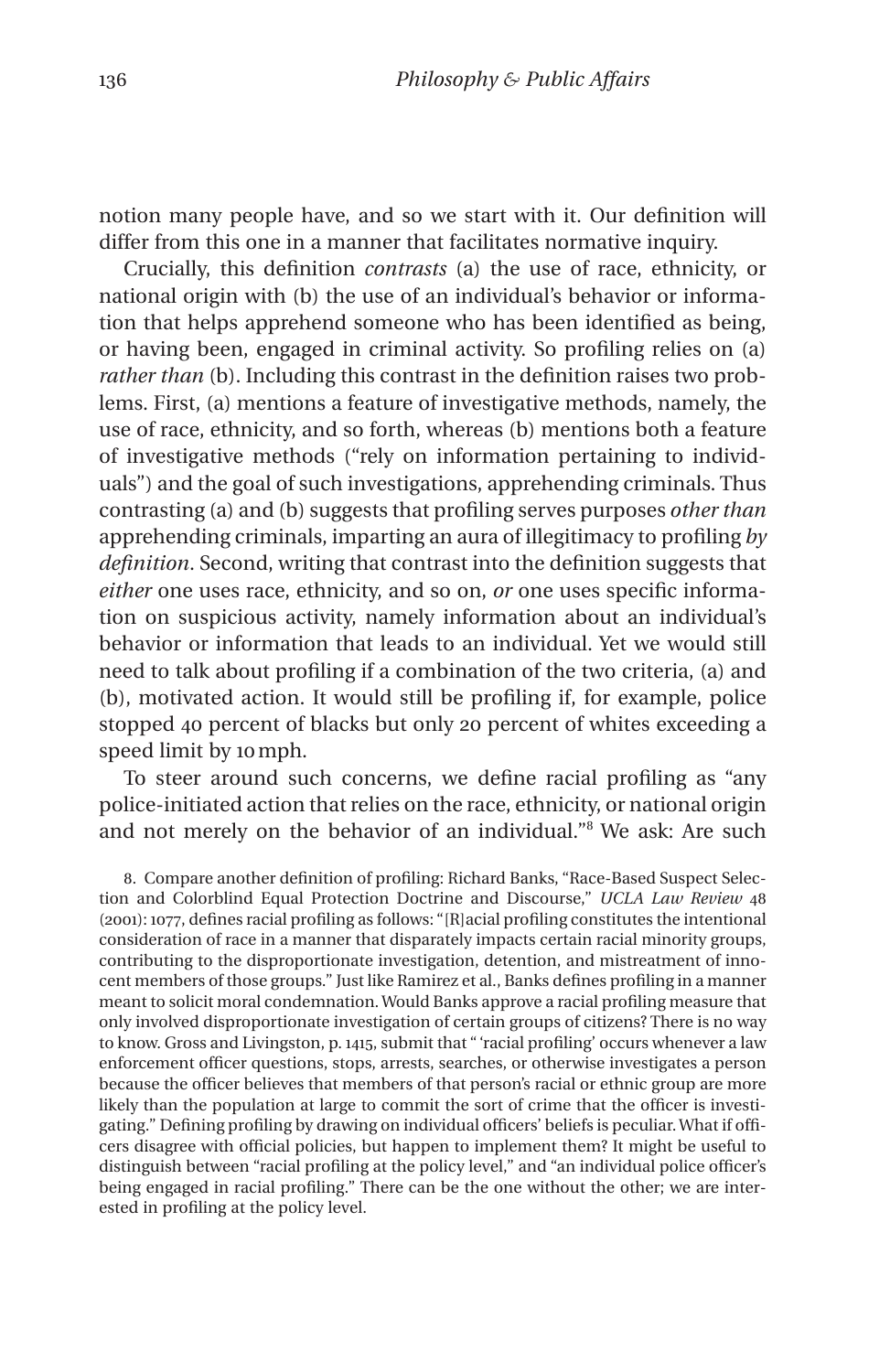actions justified under circumstances that might plausibly arise? We believe they are, but our definition alone does not suggest this.

II.2. We need to specify the focus of our discussion with our definition of profiling in mind. Three paradigmatic cases of profiling help us proceed. The first paradigmatic case consists of measures employing race and ethnicity that seek to apprehend individuals who have committed specific crimes.<sup>9</sup> One example is the search for the Washington, D.C.-area sniper in 2002. The second includes racial, ethnic, or nationality screening at airports, widely discussed in the wake of the Al Qaeda terrorist attacks of September 11, 2001, at the World Trade Center, in Pennsylvania, and the Pentagon (9/11). In this case, profiling is not used to apprehend individuals who have committed specific crimes or who are likely soon to do so. Rather, it is used because there exists a salient threat (hijacking), and it is deemed excessively expensive to search all passengers. Screening is used as a routine measure to apprehend or deter individuals who may be planning the relevant crimes, and to reassure legitimate passengers. This setting is rather confined: such profiling applies only to people about to board a plane, and they are in a position to expect such measures. The third case involves investigations on highways that rely (in part) on racial criteria, with the goal of intercepting drug traffic, and investigation on streets with the goal of finding illegal weapons. In such cases, the search is not meant to apprehend individuals wanted for specific crimes just committed, nor is it part of a routine that everyone engaged in certain activities can expect. In contrast, such searches are disruptive and troubling, and individuals cannot integrate them into their routine.

These three paradigmatic cases differ in the extent to which a crime or a threat is immediate, the extent to which security measures can be expected, and the magnitude of the imposition. Profiling is more controversial the less immediacy there is to the crime or threat that prompts it, the less one can reasonably expect to be subject to such a measure, and the greater the burden the measure imposes.<sup>10</sup> Our argument mostly

<sup>9</sup>. Ramirez et al. and Gross and Livingston do not count such police actions as profiling.

<sup>10</sup>. Also, profiling is more controversial the less obvious it is that everybody searched is affected by the goal of the investigation, and the greater the magnitude of the possible harm; our cases do not make this clear.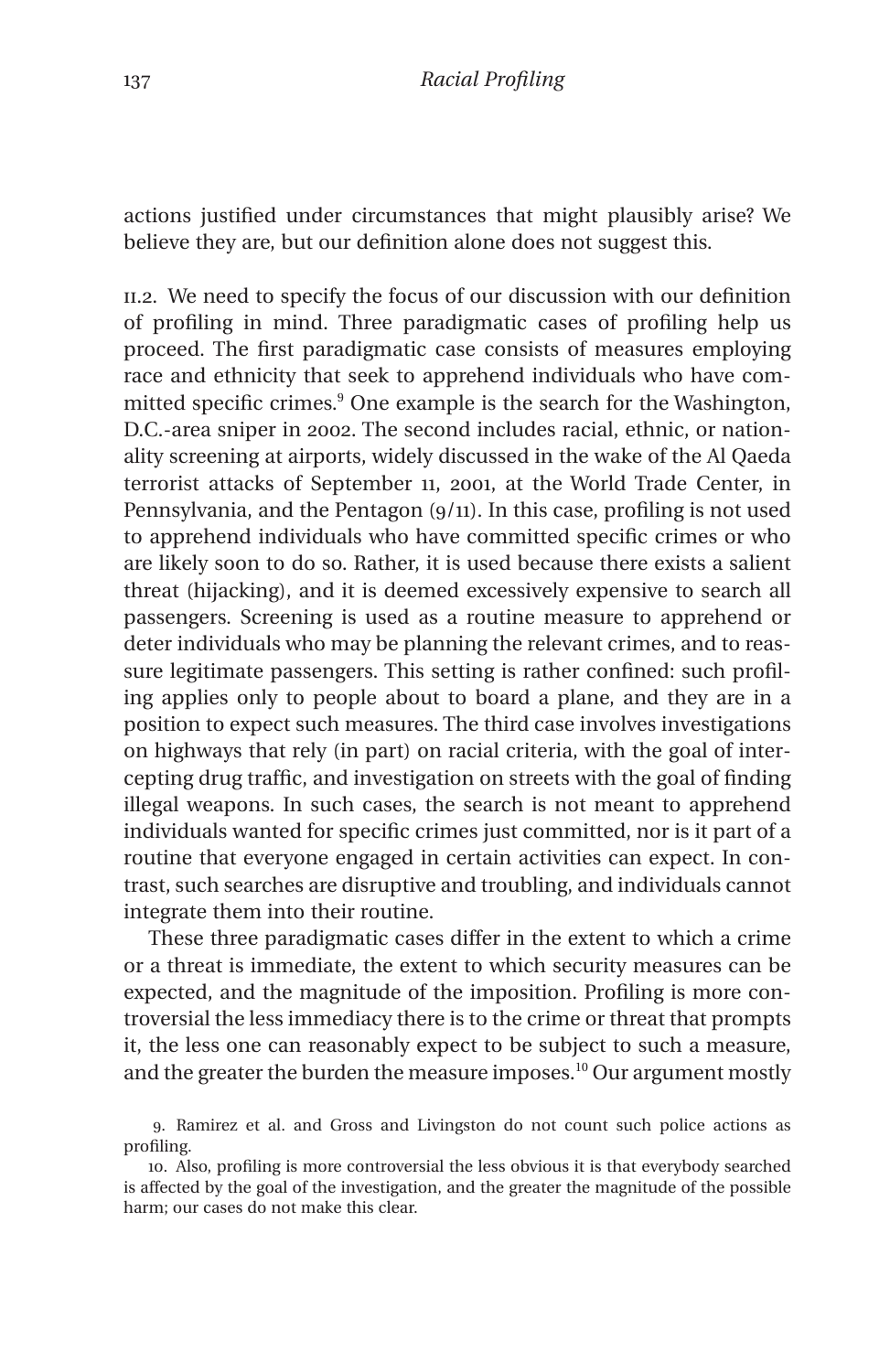addresses cases of the third, most controversial sort of profiling, such as highway searches. We explore to what extent profiling can be justified under appropriate conditions *even* in such cases. To the extent that it can, it will be justified a fortiori in other cases. Someone claiming that profiling is justified in the first or second but not in the third would need to argue for that determination. This article addresses the routine use of profiling for the prosecution, identification, and prevention of crimes.

III. Racial Profiling, Police Abuse, and Disproportionate Screening

iii.1. To focus the discussion further, we address two subjects commonly conflated with profiling as we define it: police abuse and disproportionate screening of minorities. Profiling makes headlines mostly when coupled with excessive and abusive police behavior: rude words, demeaning demands, physical force, or physical injury. As a result, when profiling is debated, abuse usually plays a prominent role. The following widely cited cases are typical of the sort of case at the "rude or demeaning" end of the spectrum:<sup>11</sup>

"*Driving in the wrong car*." Dr. Elmo Randolph, an African American dentist, commutes from Bergen County to his office near Newark, New Jersey. Between 1991 and 2000, state troopers stopped him more than fifty times. Randolph claims that he does not drive at excessive speeds and that he has never been issued a ticket. Instead, troopers approach his gold BMW, request his license and registration, and ask if he has any drugs or weapons in his car.

"*Traveling in the wrong neighborhood*." Police stop African Americans traveling through predominately white areas because the police believe that they do not "belong" there and may be engaged in criminal activity. This type of profiling was reported by Alvin Penn, the African American deputy president of the Connecticut State Senate. In 1996, a Trumbull, Connecticut, police officer stopped Penn as he drove through this predominately white town. After reviewing Penn's

11. We take these examples from Ramirez et al., but all three are widely quoted. Cf. also Harris, "Driving While African-American," for a long list of such cases.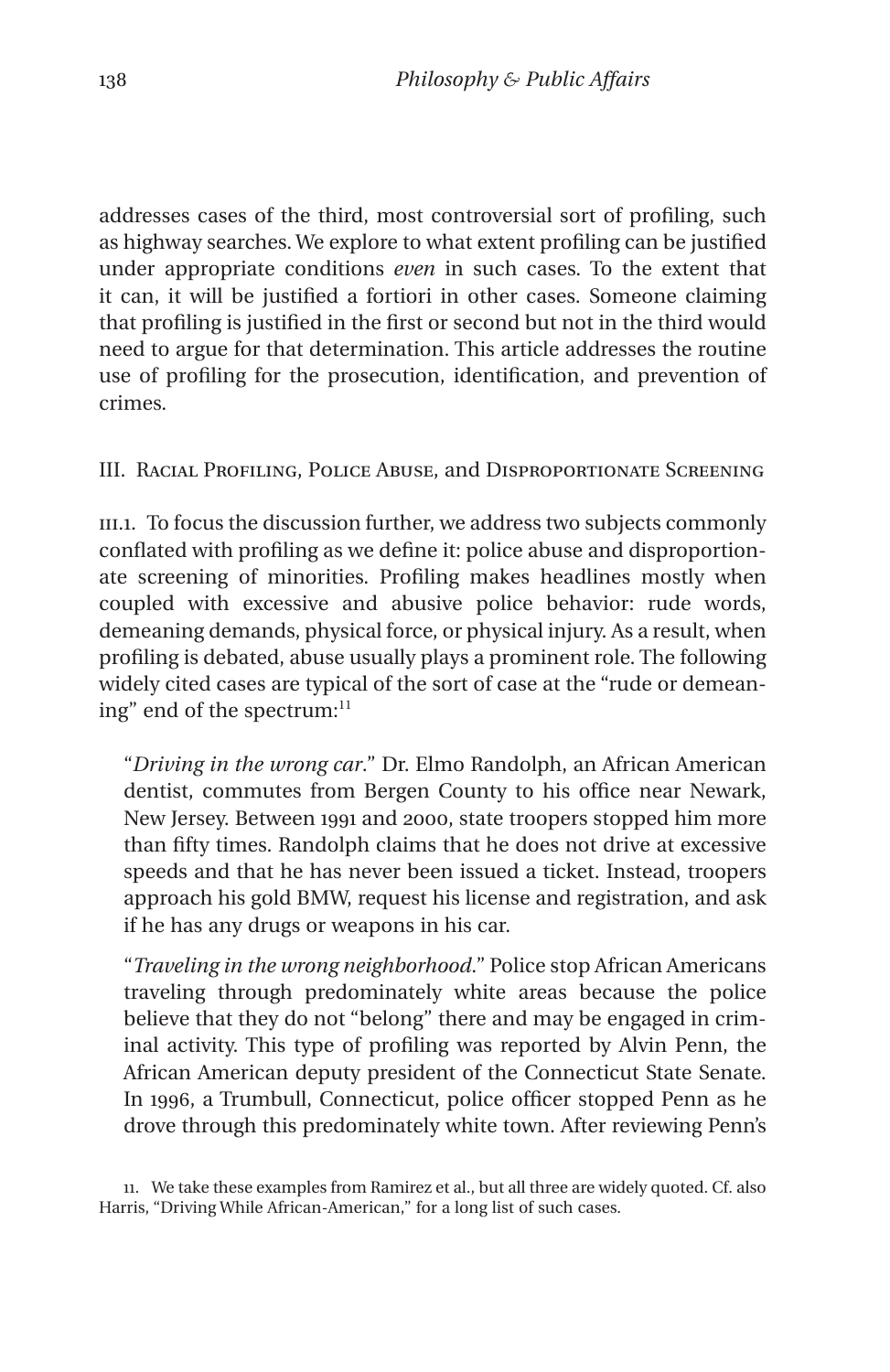license and registration, the officer asked Penn if he knew which town he was in. (Bridgeport, where African Americans and Latinos comprise 75 percent of the population, borders Trumbull, which is 98 percent white.) Penn asked why he needed to know this. The officer told him he was not required to give Penn a reason for the stop and that, if Penn made an issue of it, he would cite him for speeding.

*"Petty traffic violations."* Petty traffic violations include under-inflated tires, failure to signal before switching lanes, or speeding less than 10 miles above the limit. Consider the case of Robert Wilkins, a public defender in Washington, D.C., who went to a funeral in Ohio in 1992. For the return trip, he and some relatives rented a Cadillac. They were stopped for speeding in Maryland while driving 60 in a 55-mph zone. The group was forced to stand in the rain for an extended period while officers and drug-sniffing dogs searched their car. Nothing was found.

The officers in the Wilkins and Penn cases were abusive, while Randolph's is clearly extreme as far as the number of stops is concerned. While it is hard to obtain data quantifying the frequency and severity of abuse, police abuse must be rectified independently. The problem is urgent. Possible measures include continued training, intensified supervision (e.g., videotaping police–civilian encounters), and stiff punishment for abusers. Yet while attitudes toward profiling depend on the perception of how much abuse occurs, police abuse and profiling as we define it *are different problems* that must be assessed independently and that have different remedies. $12$ 

12. Some may argue that abuse and profiling are not independent. The following claims seem to us to be true, and justify our thesis that police abuse and profiling are independent issues: (1) If police abuse ceased to occur, profiling would still be an effective means to reduce crime, but would also still be in need of justification. (2) If no profiling occurred, abuse would still persist. Claims (1) and (2) are consistent with the following claims: (3) Racial profiling plays some causal role in the occurrence of abuse. (For example, both minorities and police are "repeat players"; they encounter each other frequently and thus their interactions are shaped by sentiments acquired in past encounters.) (4) Police abuse may help stimulate some of the activities that profiling is intending to reduce. (The perception of the police as a hostile force may increase one's willingness to commit certain crimes.) (5) Some police officers practice profiling as a form of harassment, and thus profiling brings about situations in which abuse becomes possible to begin with. We do not take a view on whether, or how often, (3), (4), and (5) are true.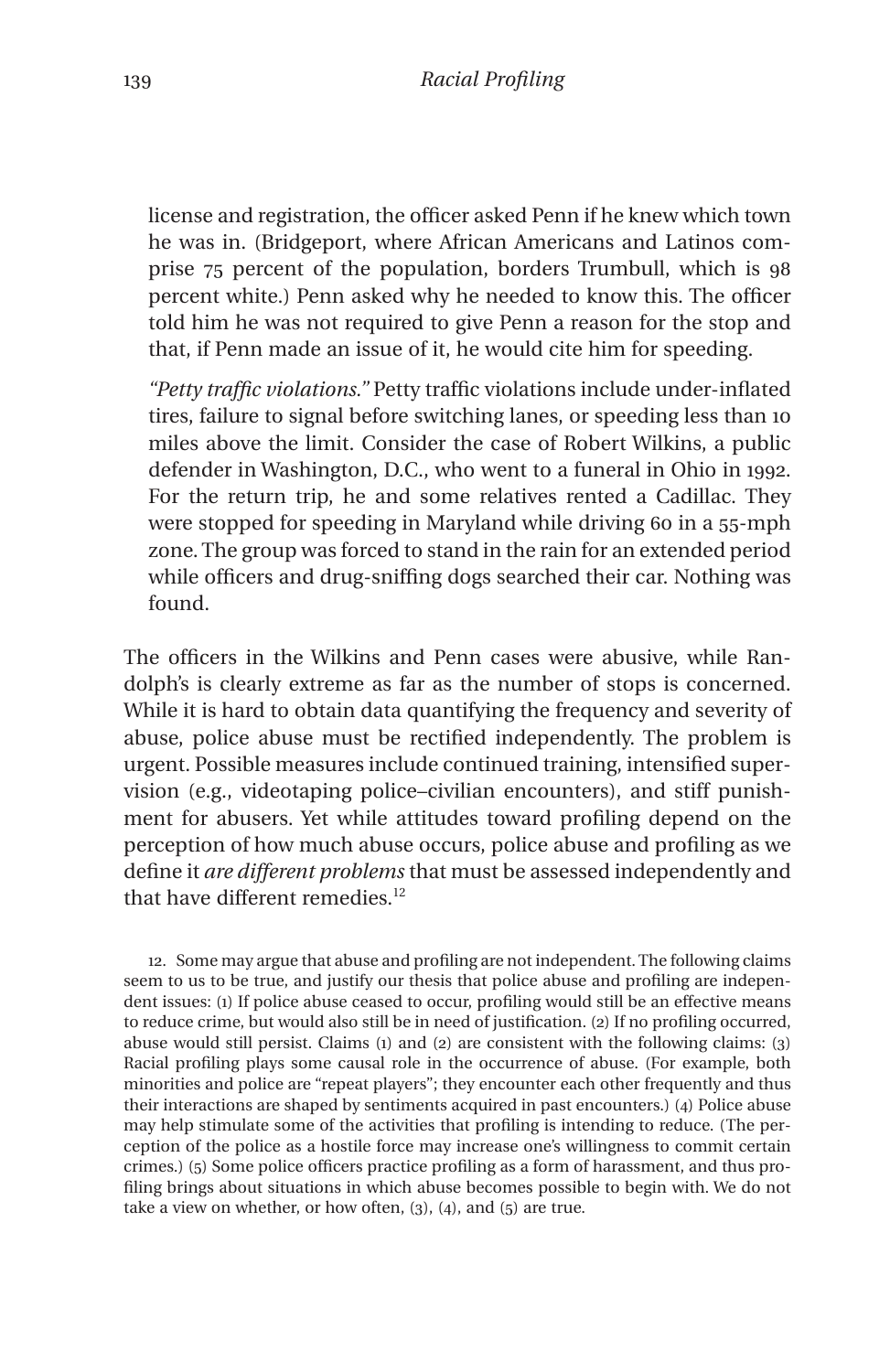III.2. The "disproportionate" investigation of minorities also tends to be conflated with profiling. Two ideas of proportionality are relevant: proportionality vis-à-vis the goals of the investigation, and proportionality as fairness. In the first, a group will be investigated disproportionately if its members are screened more (or less) than is useful for the investigation. In the second, investigation will be disproportionate if fairness, say, in the distribution of burdens, is violated. Profiling ignites indignation since it affects minorities "disproportionately," but it is not always clear which sense of proportionality is meant.<sup>13</sup>

When discussing the disproportionate screening of minorities, we mean the sense of proportionality relative to the goal of the investigation. Individuals have a legitimate complaint if profiling occurs in a manner disproportionate to those goals. Yet it is often hard to say what counts as disproportionate in that sense. One reasonable goal is to pursue the strategy that catches the most criminals per individual screened. Say eyewitness testimony suggests that there is a 60 percent chance that a crime was committed by an African American man, and African American males make up 25 percent of the population; one should then inspect *only* African American males, and *mutatis mutandis* for other scenarios. The reason is that an African American male is  $2.4 = 60\% / 25\%$  times as likely to be guilty as a person selected at random.<sup>14</sup> Suppose we know that 10 percent of a group of individuals engages in an illegal activity, but only 5 percent of the population at large does so. Targeting all inspections to the high-risk group, as opposed to the general population, doubles the number of criminals caught per inspection made.<sup>15</sup>

13. Banks, for instance, introduces disproportionality into the definition of profiling, suggesting that "racial profiling constitutes the intentional consideration of race in a manner that disparately impacts certain racial minority groups, contributing to the disproportionate investigation, detention, and mistreatment of innocent members of those groups." It is unclear which sense of "disproportionate" Banks has in mind.

14. It is not the likelihood that the criminal is from a particular group that determines the expected payoff per person searched. It is that likelihood divided by the proportion of that group in the population.

15. Critics often do not think of disproportionately vis-à-vis the goals of the investigation when complaining that minorities are affected disproportionately by such measures. Proportionality *as fairness* appears in Section V, when we discuss nonconsequentialist objections to profiling. One idea of proportionality motivated by fairness is that, should members of a group G commit, say, 40 percent of the relevant crimes, 40 percent of the searches be targeted towards members of G. The discussion beginning in the next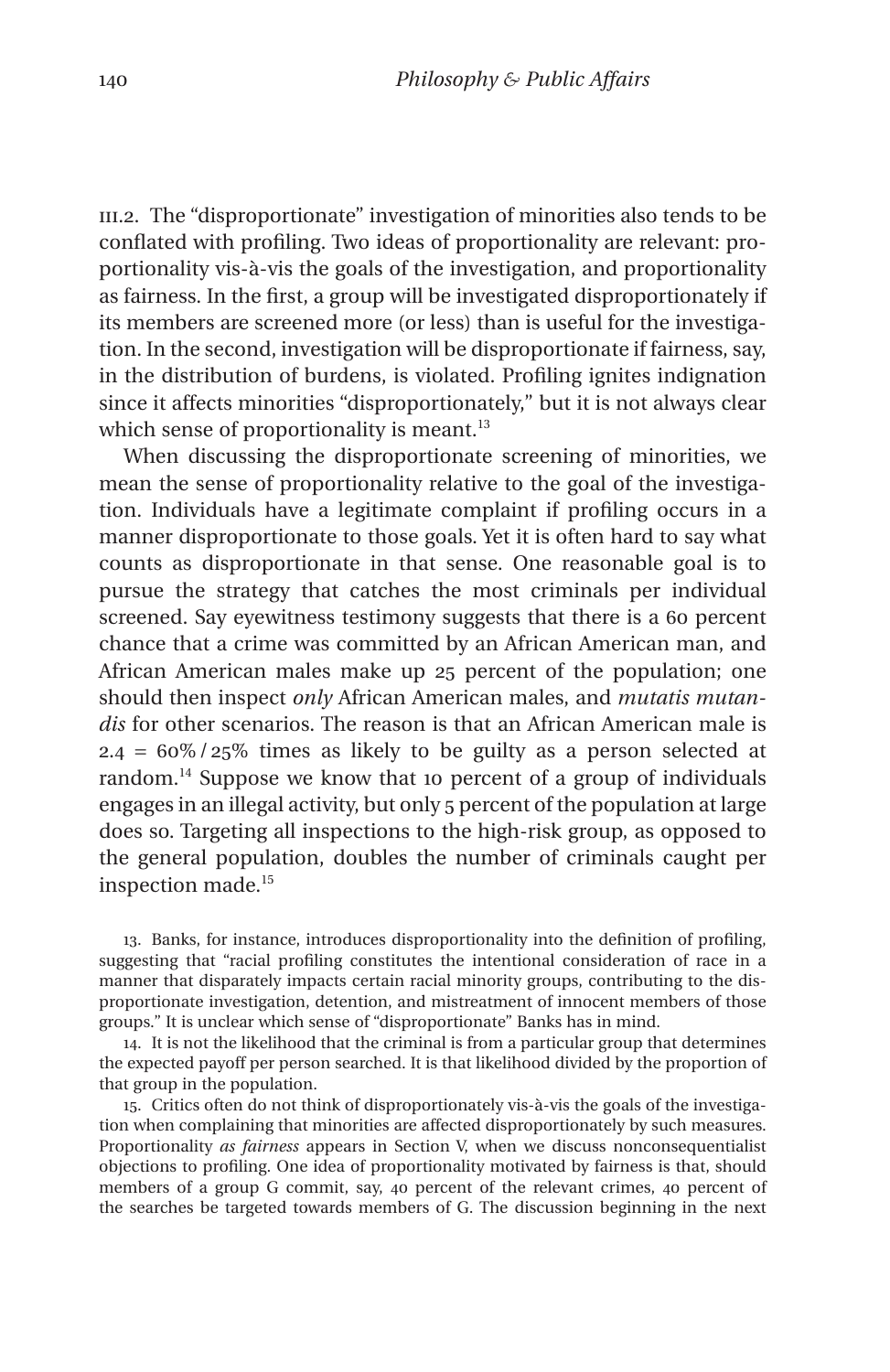However, even if we are concerned only with efficiency, this "targetthe-most-likely" strategy fails. Deterrence is also a concern. If the police investigated only the most likely perpetrators, others ("unlikelies") would get a "free crime." For instance, in implementing antiterrorism measures, we cannot merely inspect the most likely group, since terrorists would redouble efforts to recruit people from untargeted groups. (Recall the "shoe-bomber.") The efficient screening procedure—the optimal mix across groups, and thus the one that involves proportionate screening in the sense intended—takes into account deterrence, the likelihood that members of different groups have engaged or will engage in criminal activities, and the import of nondemographic indicators of criminal activity. (Some complications arise because people can be grouped in cross-cutting ways.) The screening of individuals from all groups, albeit with different probabilities, also indicates that we are not subjecting specific groups to actions we would not impose on others. Only the *frequency* of the actions differs.<sup>16</sup>

The considerations that determine the meaning of "disproportionate" are complex. Since security is a concern, resources are limited, and each disruption is a cost, search probabilities must attend to the relative risk ratio for different groups. The relative risk ratio is the likelihood that a random member of one group committed a (the) crime, as opposed to a random person in other groups. In looking at risk ratios, one must also consider the context and correct the rates. For example, black-on-black crime or victimless crime (using drugs) may be a significant component

paragraph shows why this suggestion does not capture an idea of proportionality vis-à-vis the goals of the investigation. The same is true for the proposal that, if 40 percent of the inhabitants of a certain area belong to G, then 40 percent of the searches would have to be of them; the proposal that each perpetrator should have an equal likelihood of being apprehended; and the proposal that, for each racial group, each innocent person must have an equal likelihood of being left alone.

<sup>16</sup>. The dangers of over-reliance on race are illustrated by the recent experience with the Washington, D.C.-area sniper in fall 2002, where on the basis of past experience with serial killers, the authorities judged that the perpetrator was a white man working alone. The two African American perpetrators, who worked together, are believed to have passed through roadblocks despite incriminating evidence in their car. That is, excessive attention to demographic profiles led the police to discard useful information. In routine uses of profiling for intercepting drug traffic or seizing illegal weapons, for example, indicators beyond race and gender are telling. A Caucasian American talking to a Colombian drug dealer on the street at midnight is more likely to be involved in drug trade than a random Colombian immigrant engaged in the same activity.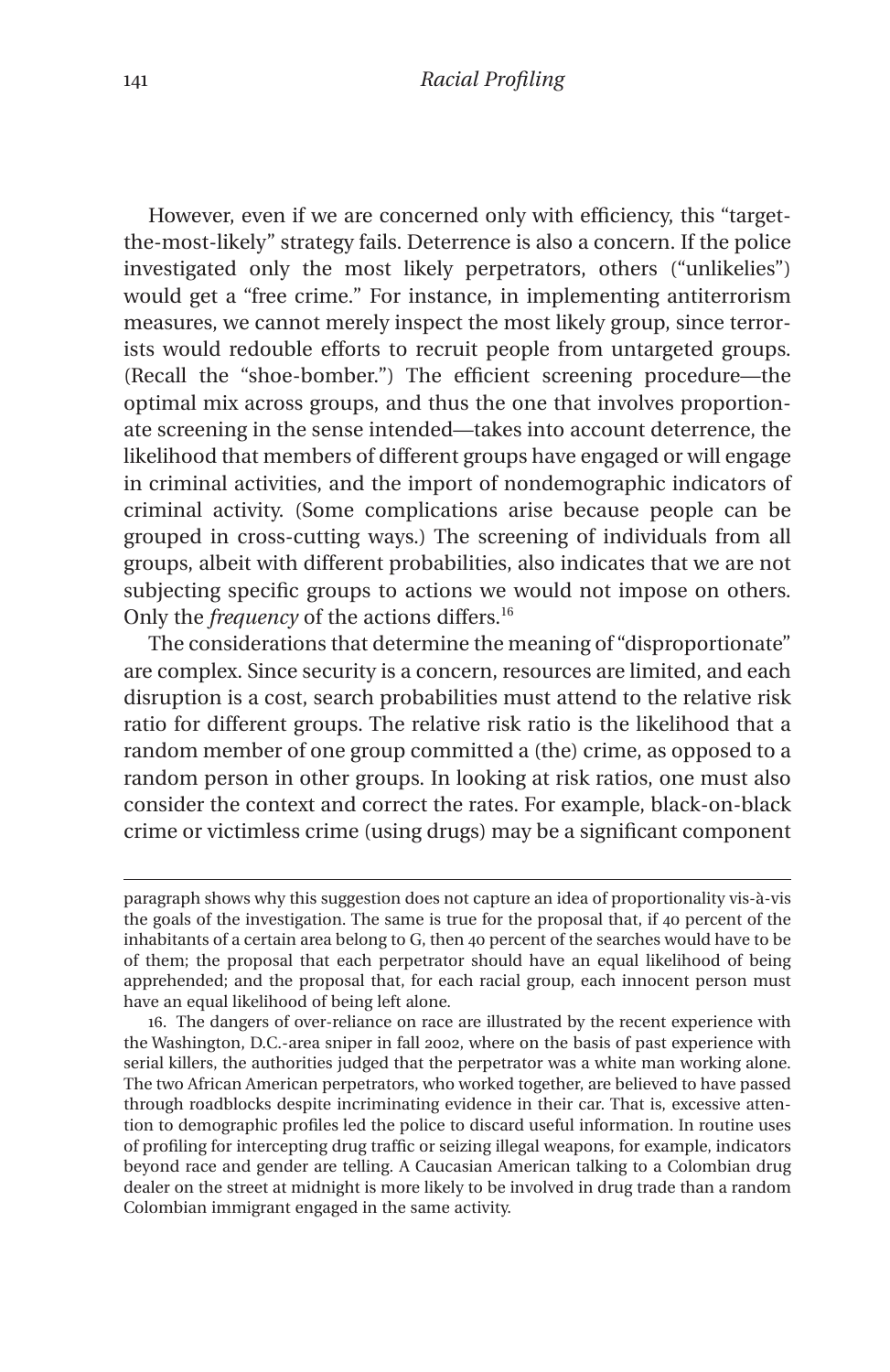of differential crime rates for blacks, but these crimes are irrelevant to the potential for profiling in predominantly white communities. Risk ratios there should be calculated using differential crime rates for blacks and whites who appear in those communities. (See VI.2 on this issue.) At any rate, this risk ratio should be but one of a number of considerations.<sup>17</sup>

One implication is that it is difficult to establish what constitutes proportionate search. Complaints that certain groups are investigated "disproportionately" are hard to assess. Yet such complaints cannot be brushed aside. Disproportionate screening must be condemned even if one endorses the use of race in investigations. What remains to be explored is the morally permissible use of race in police investigations.<sup>18</sup>

III.3. We conclude these conceptual sections with two remarks. First, it is sometimes said that many African Americans do time for crimes that should not be crimes to begin with, such as "victimless" drug offenses. Screening African Americans differentially compounds the error. However, the question of whether drugs should be legalized is a separate matter. We are interested in the legitimacy of profiling if certain minorities are more likely to commit certain crimes that society takes seriously. If certain drugs are legalized and membership in minorities

17. The evidence that is to be considered for assessing profiling is highly contextual: a black person cruising in a completely white area may give more reason for suspicion, other things being equal, than one in a mixed middle-income neighborhood, just as a white person cruising in a black ghetto is more likely than a black or white elsewhere to be up to no good. A helpful contribution in this context is J. N. Knowles, N. Persico, and P. Todd, "Racial Bias in Motor Vehicle Searches: Theory and Evidence," *Journal of Political Economy* 109 (2001): 203–29.

18. One other fairness-related worry about profiling (that we endorse) is that it should be consistently practiced across the board, other things being equal. It is illegitimate for a jurisdiction to apply profiling when it targets only minorities, but not when the priority targets would be mostly whites. For instance, one practice that some jurisdictions find useful for crime reduction is to stop African American drivers in neighborhoods where few or no African Americans live. But that jurisdiction may also have good reason to stop whites in African American areas because (say) they are likely to be looking for drugs, or to keep an eye on any young people driving around in a retirement community. Police should be *seen* to apply profiling even-handedly. Even in cases in which some acts of profiling are acceptable by themselves (noncomparatively), there will be a legitimate complaint otherwise (from a comparative viewpoint). In addition, everybody must be informed about the reasoning behind profiling. In particular, everybody (most urgently members of the targeted groups) should understand that being investigated for membership in a group correlated with crime does not mean being a suspect.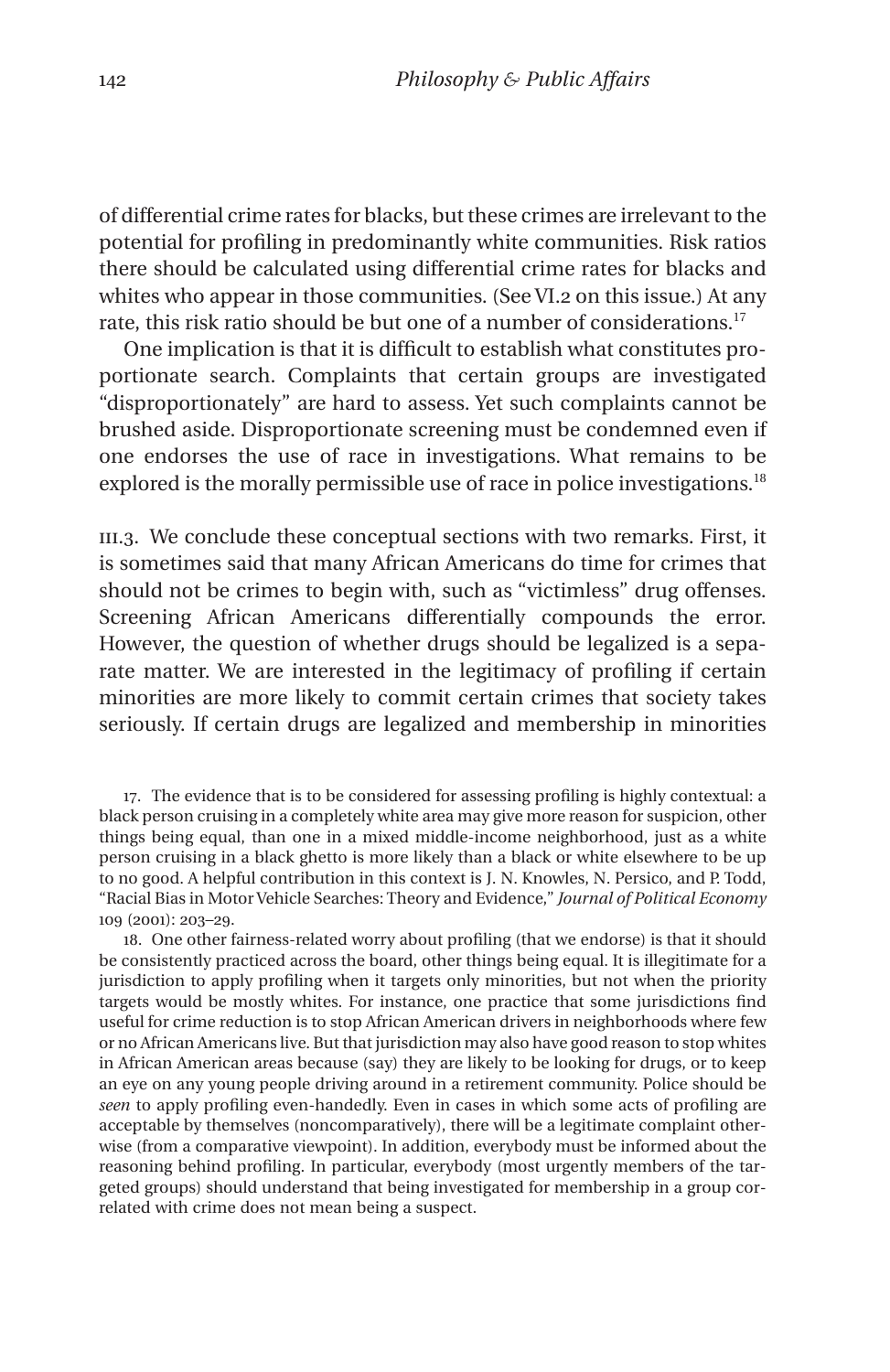is not correlated with other criminal activity, our question no longer arises $^{19}$ 

Second, it is sometimes argued that there is a moral difference between using race as one of many criteria for profiling and using it as the only criterion. At any rate, the use of race as one of several criteria strikes many as more innocuous than using it as the only criterion. It is tempting to dismiss this: for in both cases race is being used to narrow down a group, except that in the first case that group is "all individuals (say, within a certain jurisdiction)," whereas in the second case it is "all individuals who also meet other criteria." However, this temptation must be resisted in light of what Shelly Kagan calls the *additive fallacy* and what Frances Kamm calls the *principle of contextual interaction*. <sup>20</sup> Kagan and Kamm warn us that moral factors may play different roles in different contexts, and may contribute to moral assessments in ways that turn on other factors respectively present. Thus they caution us to resist the inference from the claim that the use of some factor (race) is problematic in a context in which it appears by itself, to the claim that *therefore* the use of this factor is still problematic if other factors are present. Still, the use of race in conjunction with other factors requires justification; and this is so although it does not simply follow from the fact that the use of race in isolation poses a problem. Using race as the *only* criterion would be absurd. For it would mean investigating people who on different grounds are likely to be innocent while not investigating others whose characteristics make them much more likely to be guilty. Factors other than race will almost always be helpful.

#### IV. The Utilitarian Stance

iv.1. From now on, we will talk about racial profiling in the sense defined in II.1, and with the understanding that police abuse is a pressing problem that must be addressed on its own, and that screening of minorities beyond the level useful to the goals of the investigation is

<sup>19</sup>. Some believe the question of which crimes "society takes seriously" may be a racist matter: it is because of irrational fear of black violence and black-led moral decay that police spend so much effort on fighting "black" crimes. We find it hard to assess this claim, but if it is true it would complicate things.

<sup>20</sup>. Shelly Kagan, "The Additive Fallacy," *Ethics* 99 (1988): 5–31. Frances Kamm, "Harming, Not Aiding, and Positive Rights," *Philosophy & Public Affairs* 15 (1986): 3–32.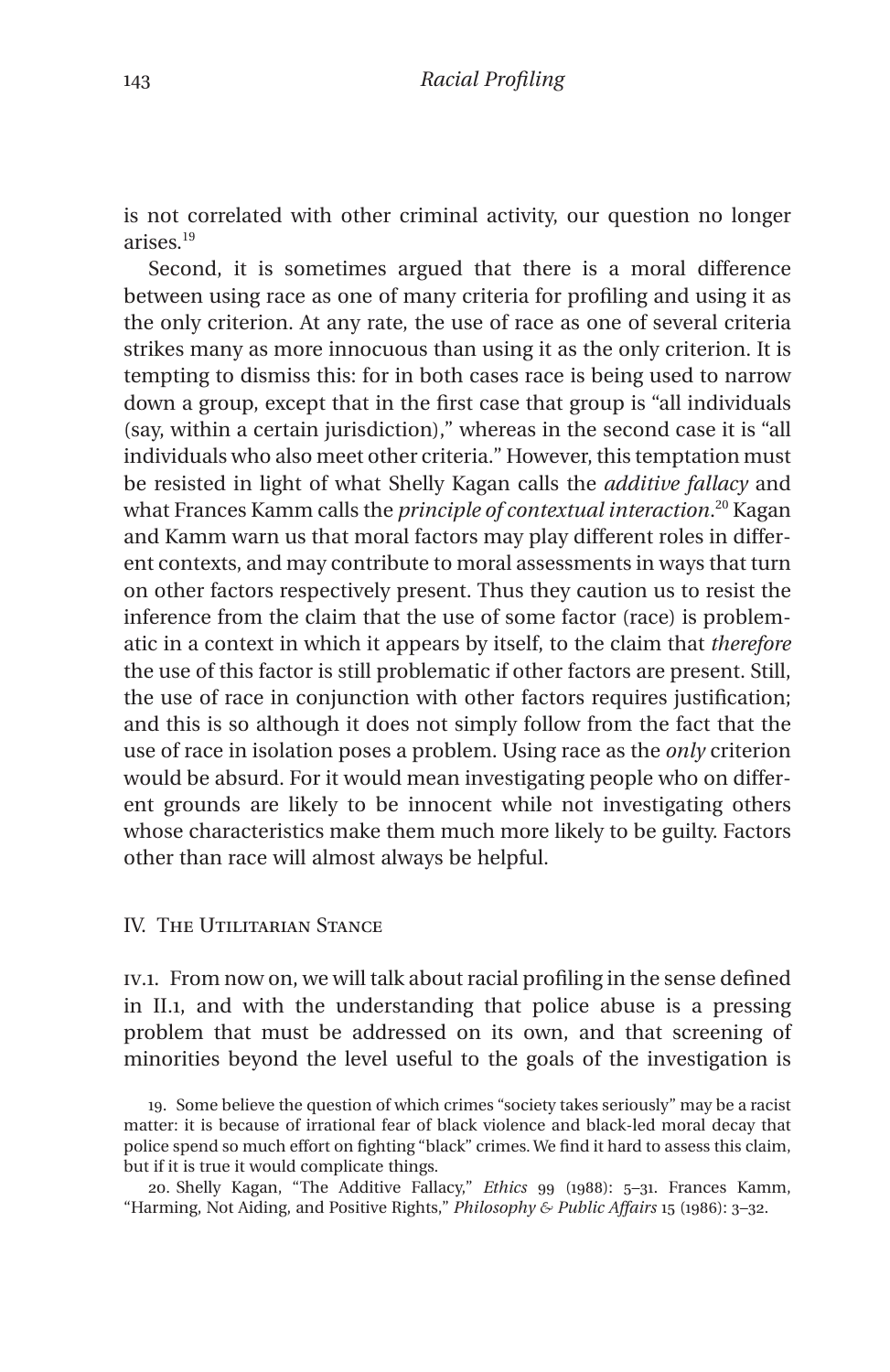illegitimate. We now explore arguments in support of and against profiling. The case for profiling tends to be utilitarian (or otherwise consequentialist), whereas nonconsequentialist considerations enter mostly as objections. We deal with such objections in Section V, and explore the utilitarian case in this section.

The utilitarian argument for racial profiling assumes certain crimes are committed disproportionately by certain racial groups. Hence special efforts at crime reduction directed at members of such groups are justified, if not required. Randall Kennedy provides a useful starting point for exploring the utilitarian stance.<sup>21</sup> Kennedy embraces that stance, but disputes that it justifies profiling. He argues that a critical category of costs has been omitted: the feeling of resentment among minorities, the sense of hurt, and the increasing loss of trust in the police. Once these costs are incorporated, Kennedy claims, a utilitarian argument *against* profiling emerges. Yet Kennedy himself does not take into account an important feature of the calculation of welfare, one that complicates the utilitarian analysis. We agree that from a utilitarian viewpoint one must consider costs like the feeling of resentment, sense of hurt, and loss of trust among minority group members. But profiling seems to have such effects only against the background of a society that minorities *already* perceive as racist. While profiling causes inconvenience and other harm, sometimes considerable, the primary contributor to resentment, hurt, and loss of trust is likely to be underlying racism or underlying socioeconomic disadvantages, rather than profiling as such.

If so, utilitarian considerations must factor in the *incremental* harm inflicted by profiling as such. This will be small if most of the overall level of harm that seems to be caused by profiling is plausibly ascribed to underlying causes. We submit then, that in a range of plausible cases, utilitarian considerations support racial profiling. Spelling out that view is the goal of this section. We should point out, however, that this section can merely suggest a certain way of thinking about the utilitarian stance in this debate. Two facts will become clear as we go along: first, that the utilitarian case turns on factual and counterfactual claims that are hard

<sup>21</sup>. Randall Kennedy, "Suspect Policy: Racial Profiling Usually Isn't Racist. It Can Help Stop Crime. And It Should be Abolished," *The New Republic*: September 13 & 20, 1999, p. 30, in turn, is based on Randall Kennedy, *Race, Crime, and the Law* (New York: Vintage Books, 1997), in particular ch. 4, pp. 136–67.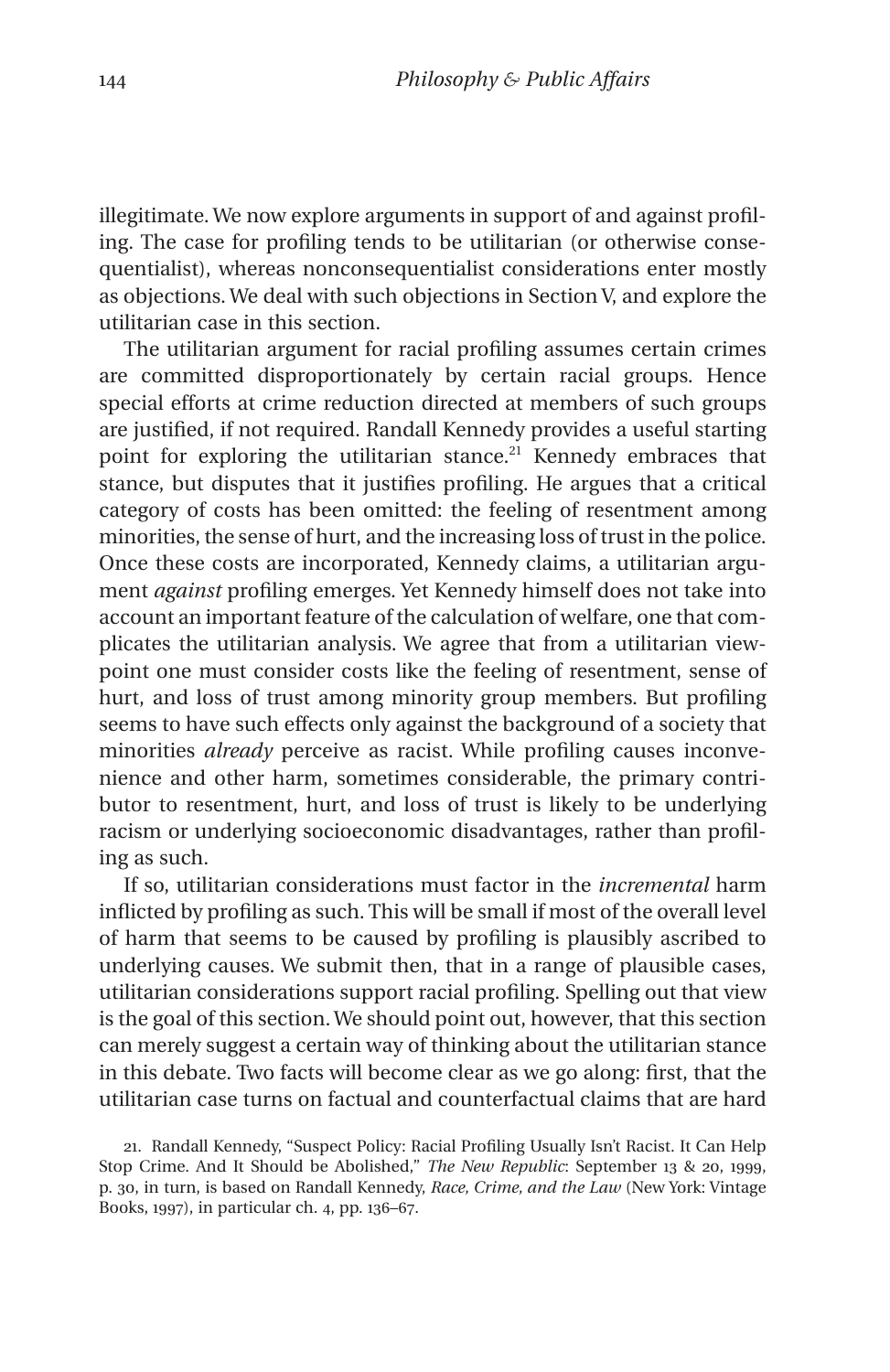to verify; and second, that utilitarian justifications in particular illustrate that investigations of profiling will have to proceed community by community and context by context.

In assessing the kinds of harm caused by profiling, we follow Kennedy: the damage done seems to us well captured in terms of a feeling of resentment, sense of hurt, and loss of trust in law enforcement. What kinds of resentment might be involved here? First, individuals may feel resentment because they are profiled on a characteristic that partly constitutes their identity. Resentment in such cases is motivated by emotions ranging from shame to indignation: reactions to the fact that part of what one is first and foremost has come under suspicion. Second, people may feel resentment because they are treated in terms of a groupmembership at the exclusion of their other characteristics, thus not as they deserve. The extent to which one feels the first kind of resentment, and also its nature (whether it is based on shame or, say, moral indignation) depends on society's regard for the characteristic that caused one to become a target of profiling, and on why one thinks one "really" is targeted. For the core of this kind of resentment is that society as such, or its legal institutions, are perceived as questioning the worthiness of one's identity. The second form of resentment, however, depends not at all on why one is targeted, or on how society regards one's salient characteristics. All that matters is that one is not treated as an individual.

This section aims to ascribe much of the harm ostensibly done by profiling to underlying systematic racism rather than the acts of profiling. Clearly, however, this view cannot hold true for the second type of resentment, in which one resents being treated in terms of membership in a group. That sort of harm must be attached to profiling per se. Yet this form of resentment can often be eased straightforwardly.<sup>22</sup> Once people understand why it makes sense to treat them in terms of one of their characteristics, acquiescence is likely, although perhaps with some

22. Consider the case of higher car insurance rights for young drivers. They could complain that it is not their fault that they are presently in a certain age range and that this fact should not mean that they pay high insurance rates. In response, one could point to the overall higher accident risk that young people carry, and in addition, that everybody goes through this age range and will later be in a position to benefit from lower rates. It seems that once this is explained, acquiescence can reasonably be expected. Gender presents an interesting case. In some jurisdictions, such as Massachusetts, rates are not permitted to be based on gender, although young males have much higher accident rates than young females.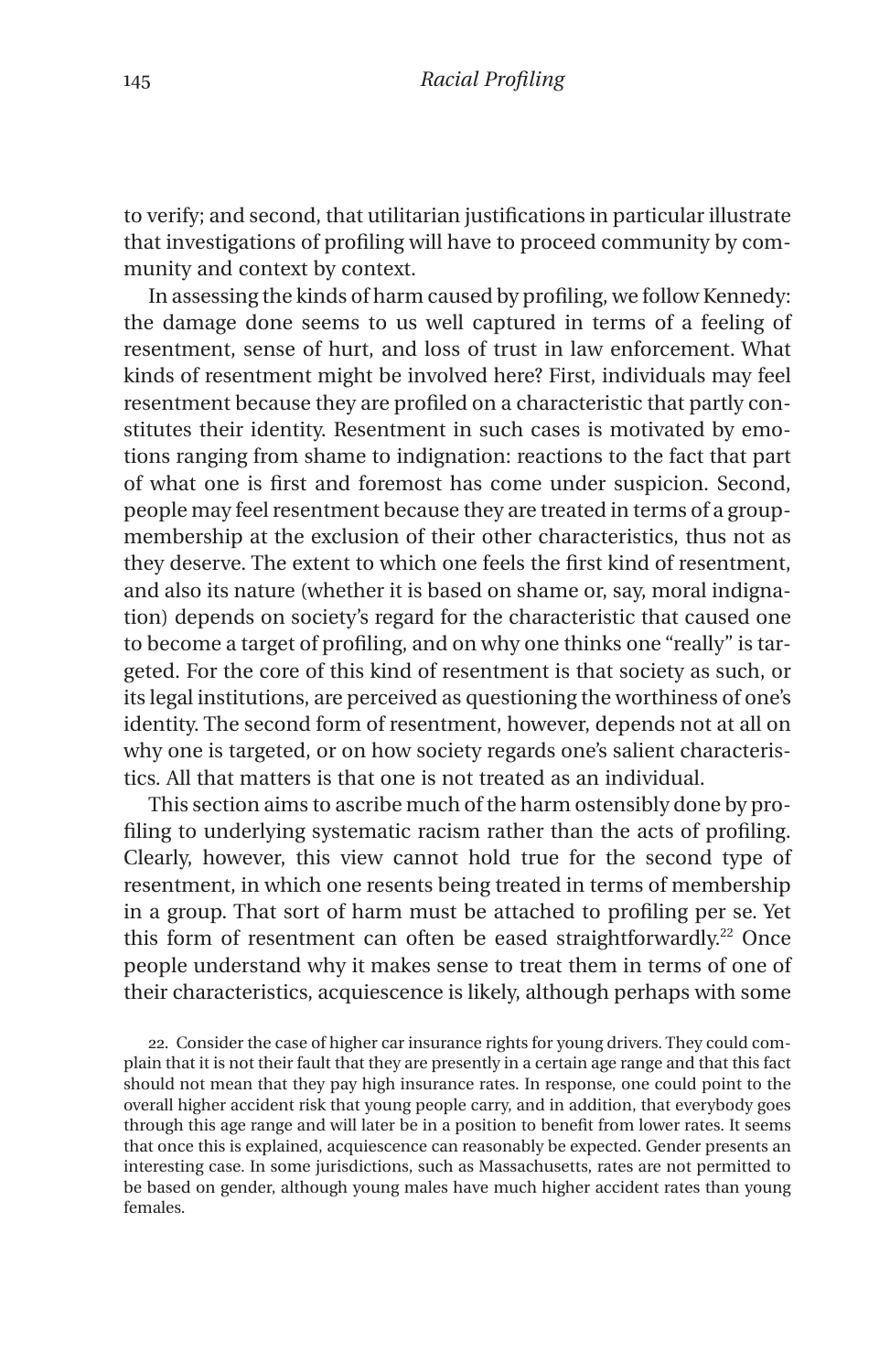residue of the original resentment. The more important form of resentment for our purposes is the first, in which one resents being profiled for a characteristic that partly constitutes one's identity. The accompanying sense of hurt and loss of trust in law enforcement are self-explanatory.

iv.2. We are making two claims: First, the harm caused by profiling per se is largely due to underlying racism. That is, acts of profiling are harmful because they make concrete and real the fact of some people's unjustly inferior social standing; they *express* the underlying injustice of racism. Second, the incremental harm done by profiling often factors into utilitarian considerations in such way as to support profiling.

To motivate the first claim, consider two thought experiments. In the first scenario, imagine the closest possible world to U.S. society except that there is no racism. Race-caused disparities in economic or educational attainment do not exist, and practices such as race-related police abuse are unknown. In such a society, we conjecture, using race for investigative purposes would not be considered offensive and would not trigger resentment, hurt, or loss of trust in law enforcement. Consider also a possible world that differs from ours in that racial profiling has been effectively banned. Ours could become such a world following, say, a sweeping Supreme Court ruling outlawing racial profiling. As a result, the levels of resentment, hurt, and loss of trust among minority group members, we conjecture, would *not* be significantly lowered. Simply stopping the practice of profiling would do little to change society's underlying racism and thus little to alter the *attitudes* that lead to police abuse and also promote various forms of racism in other segments of life.

These thought experiments suggest that acts of profiling viewed as encounters of a disadvantaged minority with representatives of institutions that are perceived to be responsible to a large degree for that disadvantaged status are harmful largely because they bring to the fore resentment connected to those institutions and their practices. Put differently, the harm attached to profiling per se is *expressive*. Since it is crucial for our purposes, we explore this notion of expressive harm in more detail. To fix ideas, we say that the harm attached to a practice or an event is "expressive" if it occurs primarily because of harm attached to *other* practices or events. We now illustrate that notion with some examples.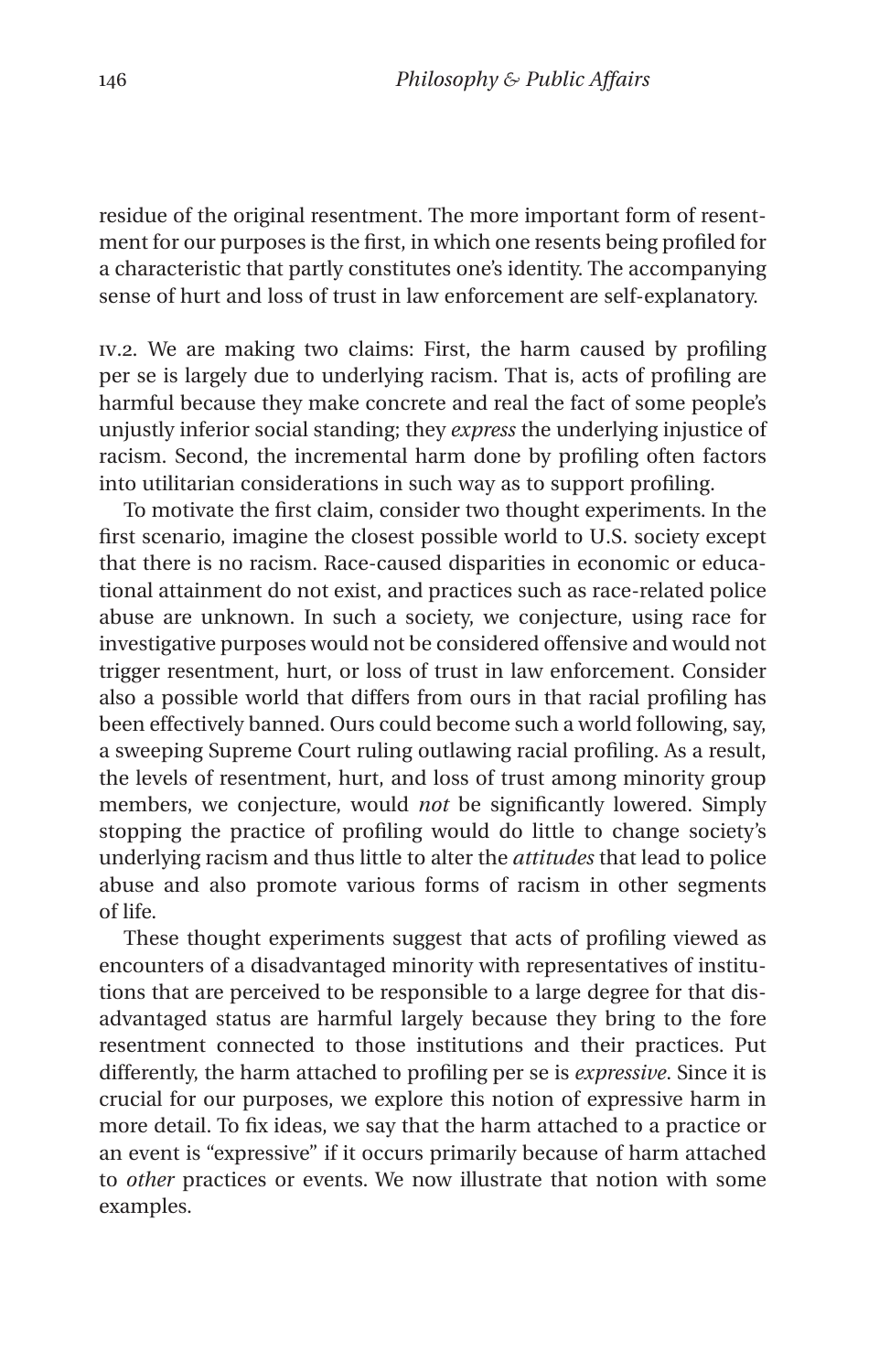The harm caused by torture is not expressive: torture is painful regardless of other practices in place. The pain inflicted by torture is not expressive of anything; neither is the imposition of a prison term or a fine, or the dismissal of employees for misconduct. Even were a minority member tortured, the primary loss would likely be the torture, not the highlighting of racism in society. The harm done to women by pornography could be regarded as expressive—it is harmful because women are often regarded as mere sex objects, which leads to all sorts of practices constituting women's inferior status in society—although this is bound to be a controversial claim. The harm done to Holocaust survivors when Neo-Nazis march through their neighborhood is expressive. Such harm is caused even if the Nazis do nothing beyond march in uniform. There would be little harm caused by their marching anywhere had the Nazi movement been condemned to insignificance in the 1920s.

Or suppose a university is run largely by administrators sympathetic to professional school faculties. If during sessions of the faculty senate, raised hands of arts and sciences faculties get called on less frequently, the harm done would be expressive. To return to the racial context in the United States, expressive harm is sometimes incurred even if race plays no role in the relevant actions. Suppose a person is seeking credit in a poorly organized department store. It takes forty-five minutes to process an application. While a white person is likely to see incompetence, an African American, sensitive to disparate treatment, may conclude that the slow response was due to her race. Racism elsewhere makes the forty-five-minute wait, unrelated to race, an expressive harm.

As our illustrations show, harm may be expressive if an event or practice is a *reminder* of other painful events or practices, as with the Nazis marching through a Jewish community, or if one event or practice becomes a *focal point* for events or practices, a symbol of structural disadvantage or maltreatment. In addition to whatever harm the practice itself causes, the focal point becomes associated with harm attached to such disadvantage, and that harm plausibly accounts for the lion's share of the harm associated with that practice. When a harm is principally expressive, it may be unclear whether it is because it is a reminder or because it is a focal point (cf. pornography).

iv.3. Our first claim, then, is that profiling is harmful largely in an expressive manner, specifically, because it serves as a focal point for the racial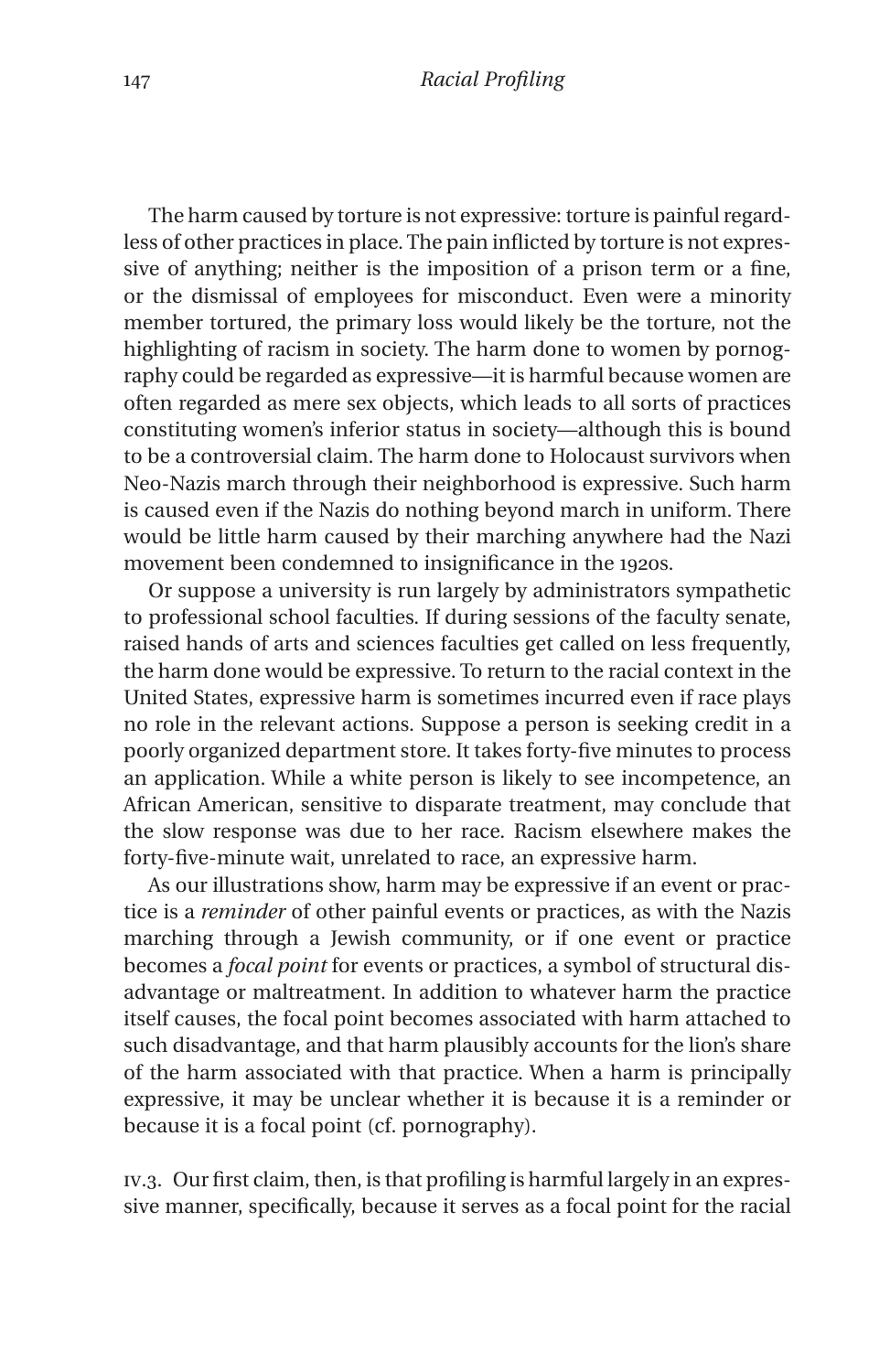injustices of society. (It is not merely a reminder of racism.) The resentment it triggers can be traced largely to the underlying racism of which acts of profiling become the focal point. The same is true for the sense of hurt and the loss of trust in law enforcement.<sup>23</sup> This does not mean that the harm caused by racial profiling can be *disregarded.* However, it does affect how the harm caused by racial profiling should be integrated into utilitarian calculations (on which more shortly). We offered the thought experiments in IV.2 by way of giving one argument for this claim. Another way of arguing for our claim is by assessing parallel cases in which people are treated in terms of one of their characteristics.

For instance, men between the ages of fifteen and forty commit a disproportionate share of violent crimes. Thus screening them (at the expense of controls on elderly women) is often justifiable. Hardly anyone (including those men) finds such measures offensive. No hurt is connected to membership in that group. Similarly, the white community did not object to the disproportionate attention given to whites—mistakenly in retrospect—in the search for the Washington, D.C.-area sniper in 2002. As another example, Ben Gurion Airport employs strict screening mechanisms for visitors exiting Israel. Security personnel decide in interviews whom to search. One criterion that tends to trigger a search is the visitor's having spent time in Arab areas. Again, it seems that this measure is not offensive, given the security problems emerging from such areas. (This comparison is relevant only as long as we talk about tourists: if we are talking about Arabs, it becomes question-begging.)

Consider another case that makes our point. More crimes are committed in summer. Thus it is reasonable to have more police patrols in July and August, targeting people who are disproportionately out and about then. Examples of this sort abound. To be sure, these are not, strictly speaking, cases of profiling as defined in Section II. Still, they make the same point: treating people differently in accordance with some of their ostensible characteristics (in this case whether they are out disproportionately in July and August) often does no harm beyond the inconvenience. Harm is greater only if the characteristic for which a person is targeted is *independently associated* with (and thus makes such

<sup>23</sup>. If this claim is correct, it helps us understand why whites frequently have trouble understanding why in particular blacks object so vehemently to racial profiling; blacks grow up in a society that they perceive as racist, and profiling is a focal point of this racism; whites usually view profiling in isolation.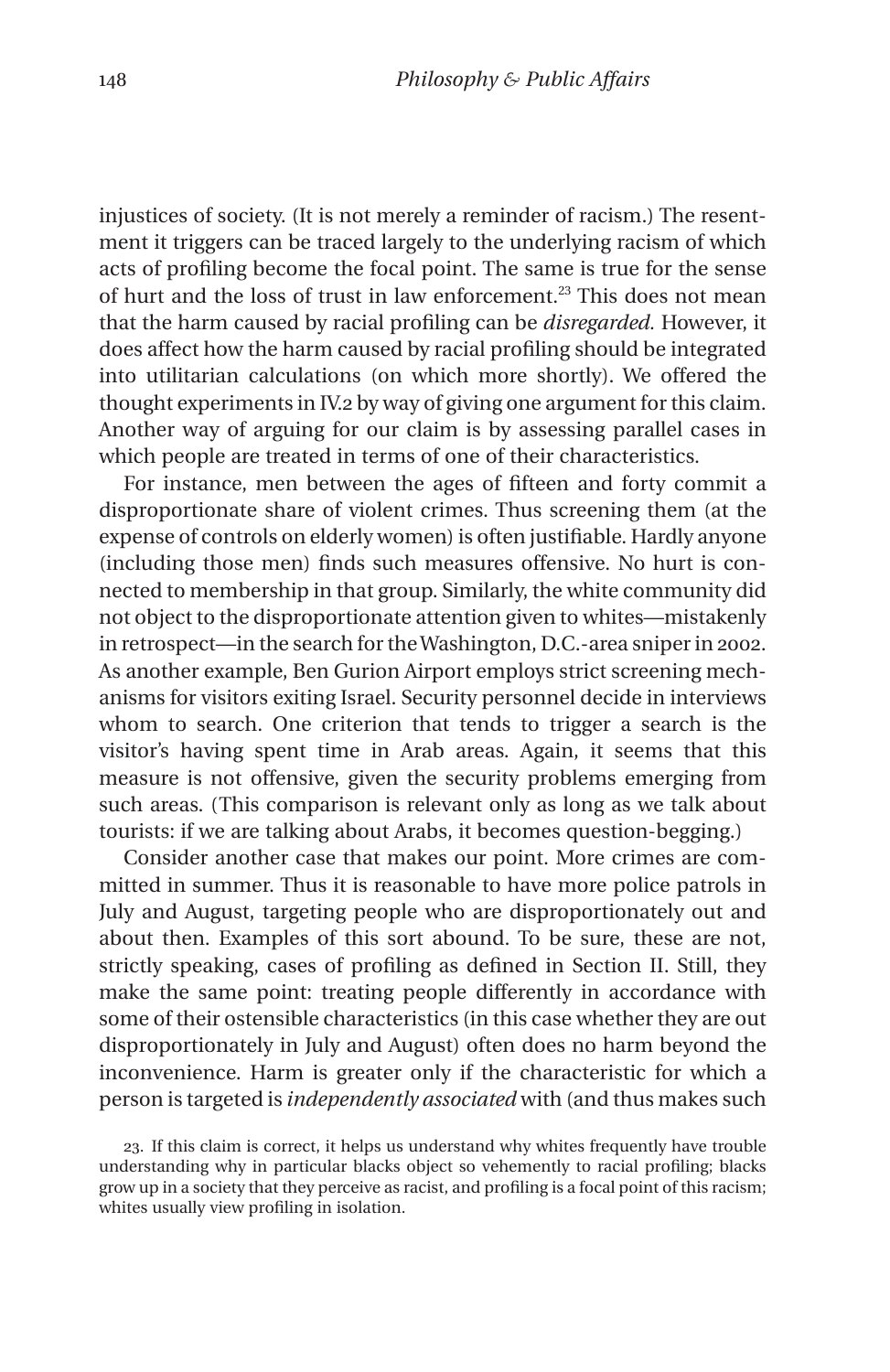targeting a focal point of) the harm brought to the fore by the relevant action (say, a search). So indeed, such treatment itself, especially profiling, is not the primary cause of the feeling of resentment and sense of hurt among minorities and the loss of trust in the police that it triggers. This strikes us as true even when profiling serves as the single most important practice expressive of underlying racism.

iv.4. If we are correct, what must enter the cost–benefit assessment of racial profiling is the *incremental* increase in harm those acts impose, not the overall level of harm ostensibly associated with them. So what utilitarians must assess is whether the incremental increase in harm caused by profiling as such, rather than the overall amount that comes to the fore in acts of profiling but is largely caused by underlying racism, outweighs the advantages of crime reduction. We argue next that the harm done by profiling per se is comparatively modest, in that the costs may well be outweighed by its benefits in reducing crime and attendant benefits that it brings, such as economic activity in a community.

One kind of harm that must be integrated into the calculation of incremental damage is the second kind of resentment introduced in IV.1, that is, resentment caused by being treated as a member of a group, not as an individual. Generally, we must calculate this incremental damage taking as given current practices of society (such as racism and racial disparities). While this is difficult to do, our argument for the first claim provides by itself some basis to think that the incremental costs of profiling are not too great. The primary evidence in support of our second claim is parallel scenarios and thought experiments as suggested in IV.2 and IV.3. For instance, suppose we live in a world of racism, race disparities (often perceived as racism even if they are not due to that), and profiling. (This could be a description of our world.) Then imagine how much better-off, say, African Americans would be if we just got rid of profiling, *keeping everything else fixed*. We think that the answer is "only slightly so."<sup>24</sup>

It should be clear that the utilitarian approach to profiling depends on empirical questions that are hard to answer (such as, "How precisely

<sup>24</sup>. We believe that the harms of racism and profiling may be subadditive, just as the harms of different forms of racism may be. In a world where blacks are discriminated against in schooling and jobs, are they made much better off if only one of the forms of discrimination is removed?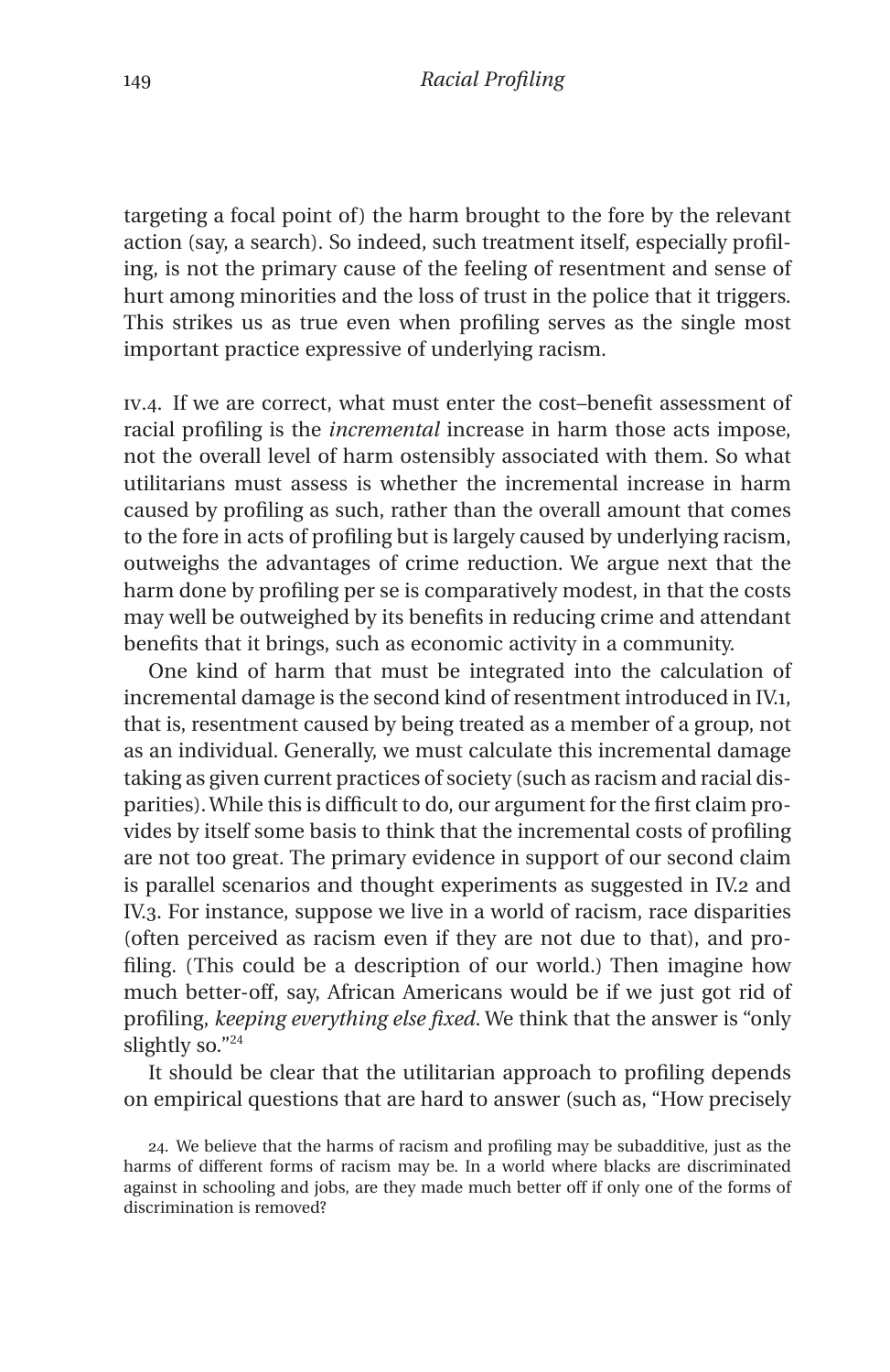should one assess the incremental harm caused by profiling as such?"). It is also complicated by the fact that many different considerations contribute to overall social welfare (e.g., "How does one compare gains in safety with the harm caused by profiling?"). We think that the incremental harm done by racial profiling is modest, whereas most harm is done by underlying racism. We have offered some considerations in support of this claim. At the same time, however, we find it hard to see how to provide conclusive evidence for this claim (or its negation), so our argument leaves an empirical gap.

Crucially, for utilitarians to support profiling, benefits must outweigh costs more than alternatives do.<sup>25</sup> To the extent that race is clearly useful to curb crime, the point of view developed in this section justifies the costs of profiling in at least some controversial contexts. However, we find it hard to assess how broad the range of cases is in which utilitarian considerations support profiling. As a rule of thumb (which applies only while remaining mindful of the *complications arising from assessing the harm involved*), these cases are those in which, plausibly, the use of race is sufficiently beneficial to curbing crime that the incremental effects of racial profiling, the incremental expressive harm caused by acts of profiling, are outweighed. For instance, our utilitarian argument might support searches for contraband in certain neighborhoods with the aid of profiling. It seems less plausible that drug searches on the New Jersey Turnpike will be supported. The prospects of diminishing drug traffic by intercepting cars on major highways seem slim—too slim to outweigh its incremental effects on minority sentiments.<sup>26</sup>

iv.5. We now consider objections. To begin, one may object that we need a more textured analysis recognizing heterogeneity among African Americans. We agree: depending on factors such as socioeconomic status, profiling affects different people differently. Like individuals,

<sup>25</sup>. We have not discussed any considerations of deterrence: but those will only support the utilitarian case. (On deterrence, cf. also Sec. VI.)

<sup>26</sup>. *The New York Times* reports evidence to the contrary. According to David Kocieniewski and Robert Hanley, published on December 3, 2000 (sec. 1, p. 53, col. 2), in the mid-1980s, the federal Drug Enforcement Administration started to enlist local police forces to catch smugglers who imported drugs from Latin America, often to Florida, and then moved them to major cities by car. By 1989, "the New Jersey State Police had become such a successful part of 'Operation Pipeline' that D.E.A. officials hailed the troopers as exemplary models for most other states."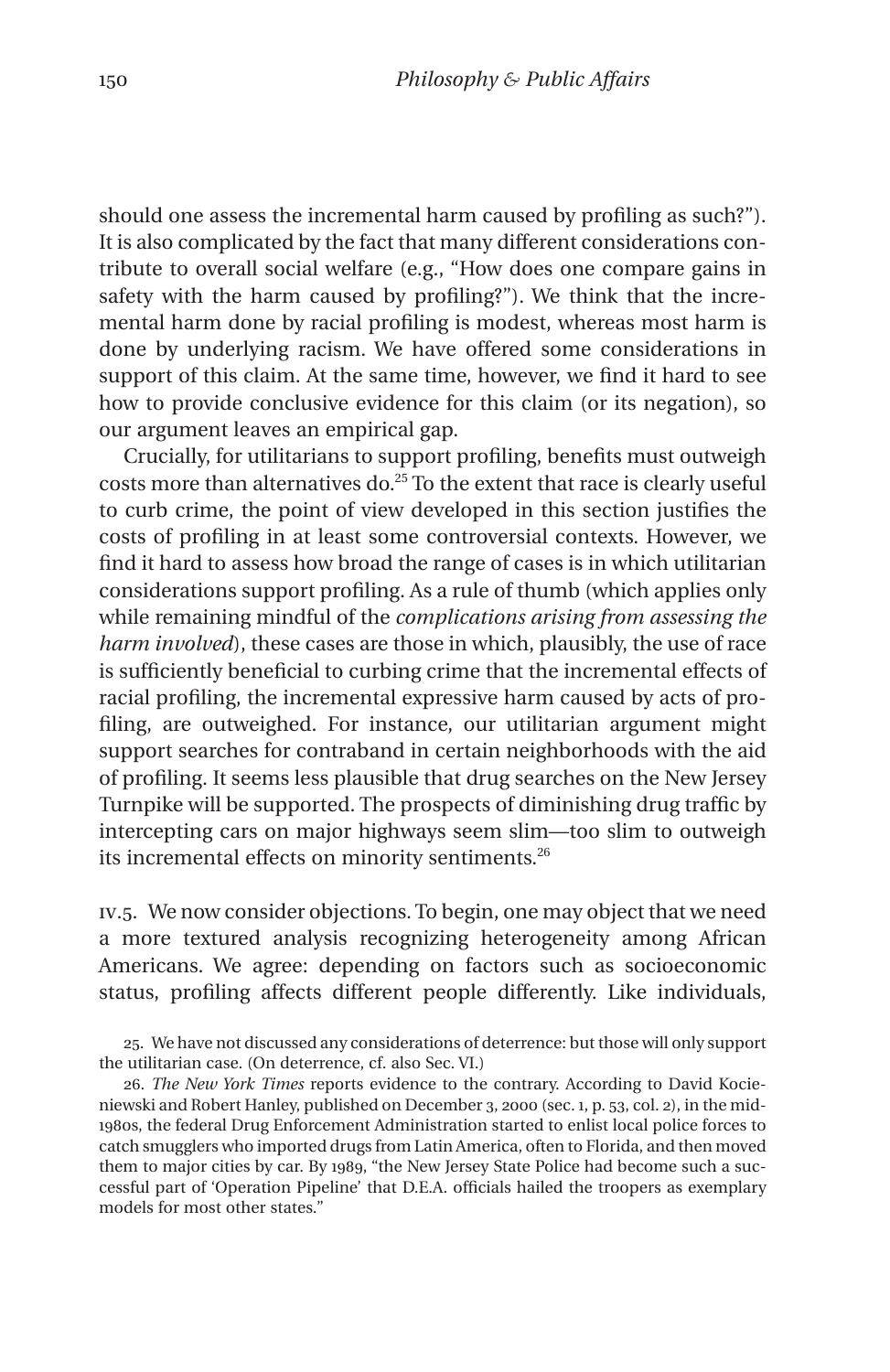communities will be heterogeneous in the benefits and costs profiling produces. For successful African Americans (like Randolph in III.1) profiling makes concrete their inferior standing on account of racism, despite their accomplishments. Yet lower class targets of profiling may find it one of many acts that demean them on a daily basis, and arguments could be made either way on which group incurs larger costs. This point reminds us that justifications of profiling must be local, but does not affect our account of the utilitarian stance.

Second, one may object that a utilitarian argument supports profiling only if its benefits outweigh its costs by more than available alternatives. This objection emphasizes the need to investigate our assumptions that profiling eliminates more crime than other measures for equivalent expenditures. Our assumption that profiling is effective only holds when profiling effectively utilizes readily accessible information about individuals, in particular their race, in circumstances when investigators must decide quickly, say, whom to search, or under which only fairly few of all possible "targets" can be searched. An alternative would use race to such a small extent that it makes no sense to speak of "profiling." Such an alternative would, under the assumed conditions, have a considerable disadvantage vis-à-vis profiling for utilitarians. But again, utilitarians endorse any alternatives that do better. (This argument is unaffected by the fact that race and ethnicity will not in each case be *obvious*.)

Finally, we consider an objection to our claim that the primary cause of the damage done by profiling is underlying racism or race-related socioeconomic disadvantage. One might object that the harms of racism are caused by the accumulation of many practices, none of which is "fundamental" or "underlying." Some practices have to do with economic opportunity and inequality. Others have to do with subtle kinds of disrespect at work and in public that have been called "second-generation discrimination." A third kind of racism is discrimination by public institutions: an important example would be profiling. The African American "finds that the most prominent reminder of his second-class citizenship are the police."27 The thrust of this objection is to argue that

<sup>27</sup>. Quote taken from Kennedy, p. 152. Kennedy quotes here an essay written by African American police officer Don Jackson, who moved about in Long Beach, California, after dark and without the protection of his uniform. A camera team followed him and filmed the ensuing unpleasant encounters with the police. He later wrote an essay about his experiences as a victim of racially selective police practices.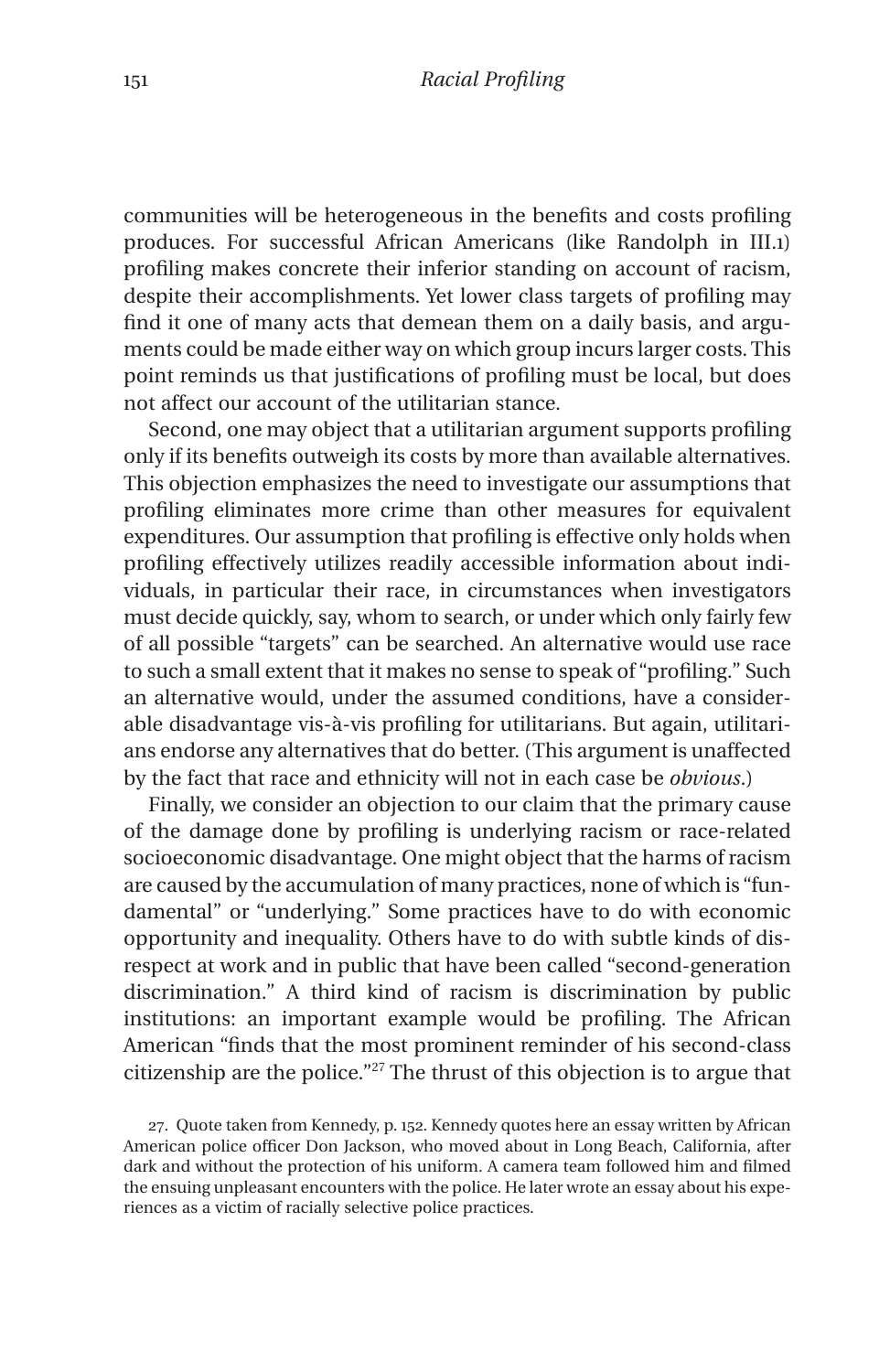we are mistaken in thinking of profiling merely as an epiphenomenon of those practices that constitute racial discrimination; instead, profiling partly, and perhaps even largely, constitutes the racist reality of the United States.

Yet our argument seems to succeed regardless of whether one thinks of profiling as an epiphenomenon or takes it to be a practice that (partly) constitutes racial discrimination. The crucial point remains that profiling *all by itself* does not cause the preponderance of the harm naïve calculation would lead people to think it causes. The same considerations apply to the description of the role of profiling urged by this objection. The difference is merely whether one talks about "the *other* practices that constitute racial discrimination," or "the *underlying* practices of racial discrimination." We submit that *it would be too easy to think about the removal of racial discrimination in terms of stopping racial profiling*. Deeper-reaching measures are needed to resolve such injustice. Plausibly, the disproportionate tendency of minorities to engage in criminal activity is, to some extent, a symptom of discrimination. But the appropriate response is to remove the causes of those symptoms, rather than to stop taking such symptoms as the statistical indictors they are. $^{28}$ 

28. (1) Consider two other objections at this point: First, is this not a cynical view that does not find anything wrong with placing a certain burden on minorities and, by way of justifying this, actually appeals to the fact that minorities (here in particular African Americans) are burdened by racism already? Our response is that this objection makes a caricature of the view we defend. Our point is that racial profiling (again, minus police abuse and disproportionate use of race in police tactics) can in certain cases be justified on utilitarian grounds as a means in police tactics *even* in a racist society, and that it would be too easy to think that racism can be removed by depriving the police of a useful means of crime fighting (in those circumstances in which that is true). This view is consistent with any number of measures that try to make society as such less racist (many of which we support, but that is irrelevant to the argument). A second and related objection wonders whether one cannot justify any racist practice by arguing that it is merely expressive and that changes must occur elsewhere. Yet this objection overlooks that racial profiling (again, minus the two other phenomena) is not "just any racist practice," but a practice that, under certain circumstances, plays a useful role in police tactics and thus has a certain value for society as a whole. A similar characterization will simply not be available for practices such as disproportionately screening African Americans for certain genetic diseases. (2) One reader has objected that the case of Arabs after 9/11 shows this reasoning to be problematic. For this group, although racism and cultural prejudice were evident before 9/11, the introduction of profiling of various sorts might, and, the objector suggests, did, have a huge incremental effect, transforming a latent and not very bothersome (because not much expressed) racism into something like full-blown social stigmatization. However, we find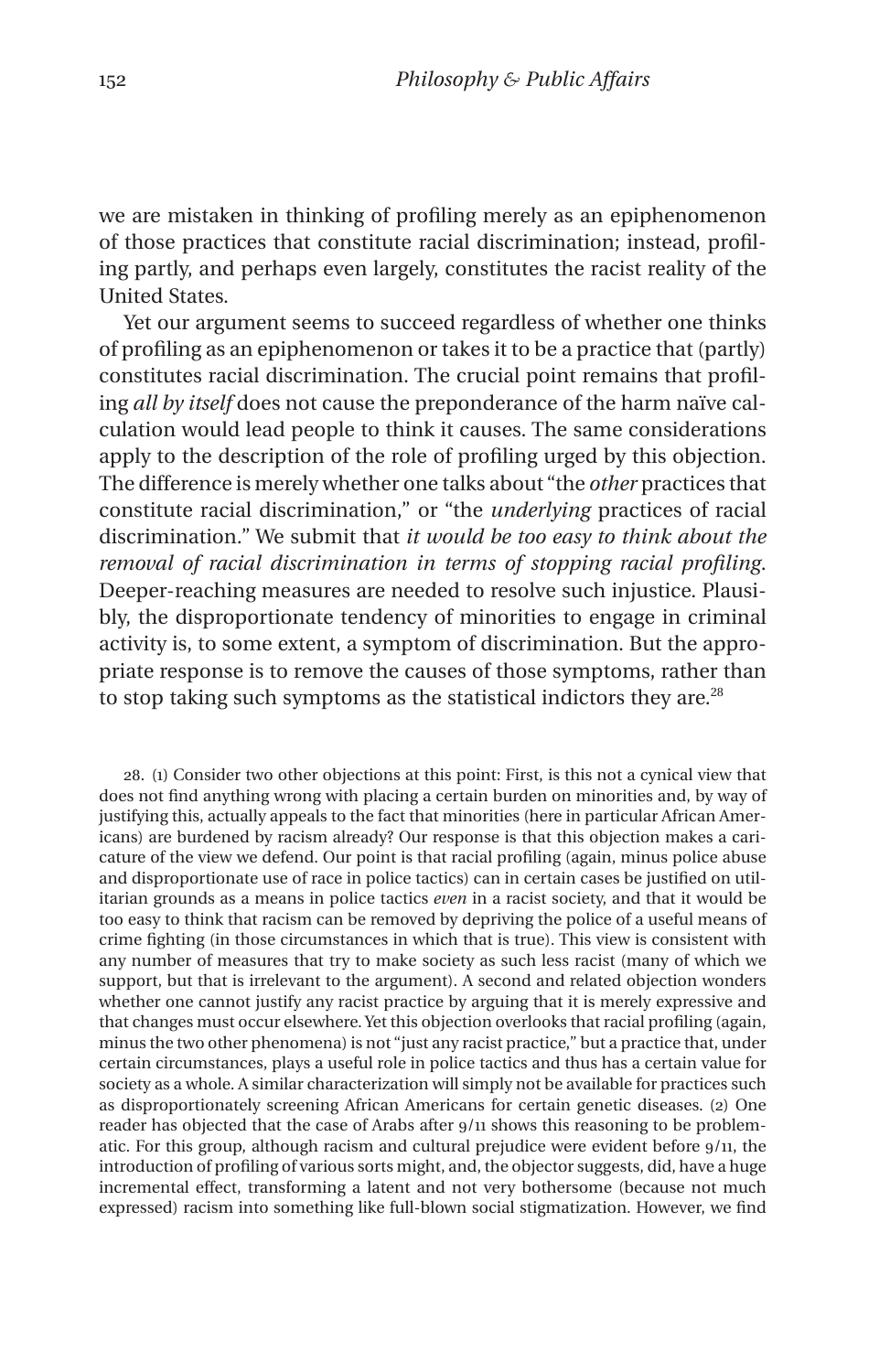## V. Nonconsequentialist Arguments

v.1. Having completed our investigation of the utilitarian stance, we must now investigate whether objections to profiling can be made in terms of rights or fairness. If they can, then racial profiling may after all be illegitimate even when utilitarian considerations support it; or at least this will be so from the point of view of those who do not disregard rights- and fairness-based considerations. To begin with, we ask whether profiling is pejorative discrimination, and then whether it unfairly burdens minorities. Our investigation is not concerned with foundational questions about, say, rights, and thus will inevitably beg such questions, and we may not exhaust the spectrum of nonconsequentialist objections to profiling. Yet we believe that the arguments we explore are the central nonconsequentialist objections to profiling, and that our article offers resources to address additional objections. Our goal is to formulate conditions under which the use of race as such is unobjectionable on nonconsequentialist grounds.

If profiling violates moral rights, it is plausible to think that such violations occur because it is discriminatory in the pejorative sense. To fix ideas, we take pejorative discrimination to be differential treatment among groups (e.g., based on gender, race or sexual orientation) with either the intention or the effect of maintaining or establishing an *oppressive relationship* among such groups. Alternatively, it can be any other relationship that keeps some groups in disadvantaged status (or relegates them to such a status) by denying them access to offices, positions, public services, and so on, in accordance with criteria that are otherwise applied. In that sense, "separate but equal" facilities were discriminatory; so was a college admissions policy employing geographical criteria to restrict the number of Jews, and so was the exclusion of women from many occupations for which gender was irrelevant. Yet affirmative action in higher education is not pejorative discrimination, nor is denying positions of influence to uneducated or unintelligent people.

it hard to assess that case relative to that of African Americans. It seems to us that the crucial difference is not so much that we have, say, African Americans in the one and Arabs in the other scenario, but that 9/11 was such a traumatic experience for the American public that invariably all subsequent developments connected to it will be hard to compare to other scenarios. We do not think that this comparison has implications that undermine our discussion above.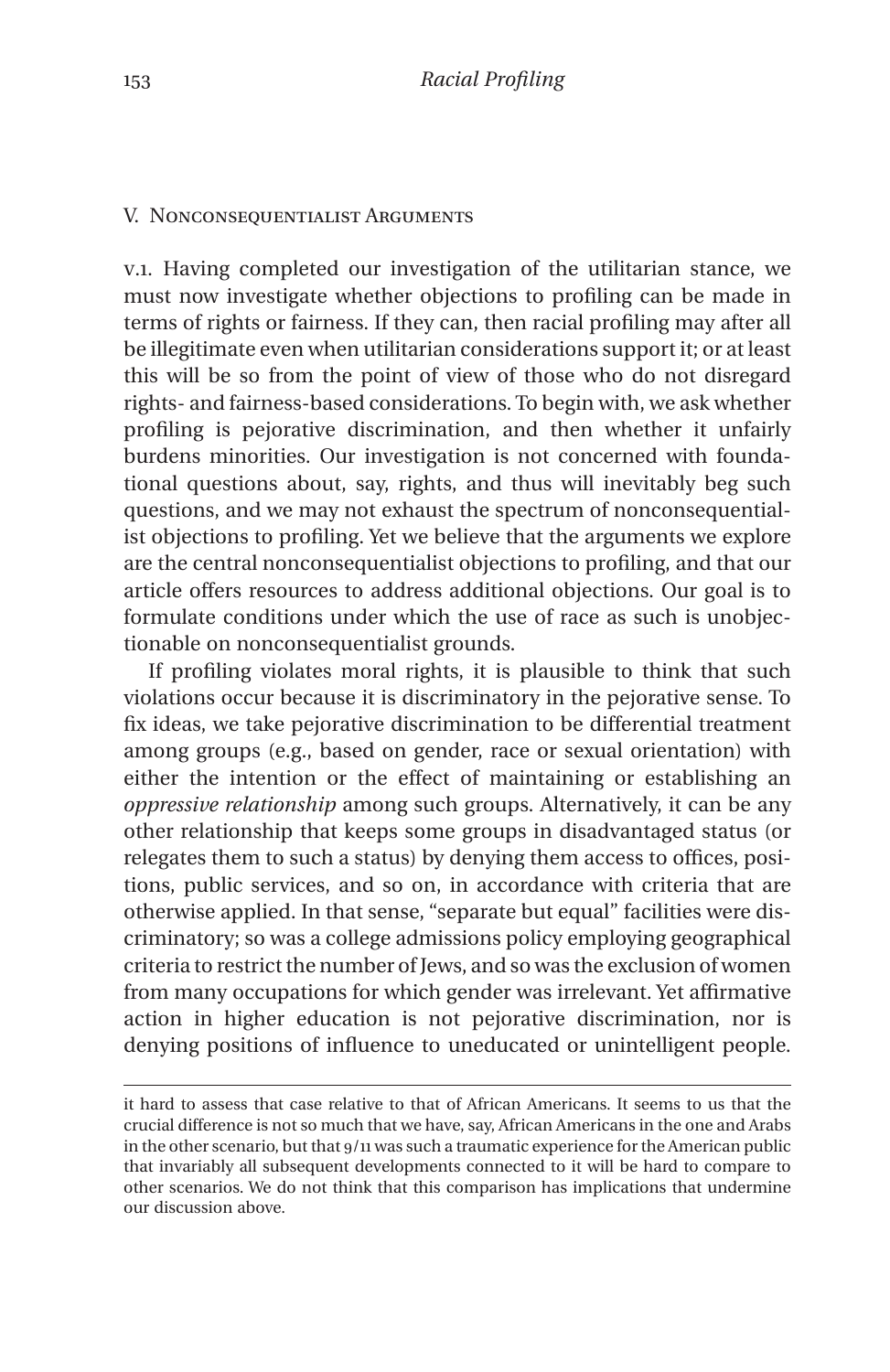While we consider this a working definition rather than a fully considered account, it should do for our purposes.<sup>29</sup>

So is profiling pejorative discrimination? If profiling is indeed pejorative discrimination, it will plausibly be because it contributes to an oppressive relationship, rather than because it involves a relationship denying access, as described above. Hence we focus on the former. One might say that, even if one distinguishes among police abuse, the disproportionate use of race, and the use of race as such, and even if the policy maker's intent was innocuous, profiling negatively affects minorities and is thus discriminatory. This follows the argument that the use of race in police tactics maintains a social reality that should be overcome. Yet we do not agree that racial profiling constitutes pejorative discrimination. For a practice to count as such discrimination, it must either intend to or de facto contribute to an oppressive relationship, as stated by the definition. Therefore, profiling will not be pejorative discrimination if neither the relevant intent nor the factual contribution to oppression occurs. If indeed racial profiling is used only with the goal of curbing crime, we do not have the relevant sort of intent. Needless to say, individual officers might use profiling with the malicious purpose to harass or harm individuals or groups. Or policy makers may have legitimate (and publicly announced) reasons to adopt profiling, but their motivations to adopt the measure may differ nefariously from what they proclaim. Despite such possibilities, if the intent of the relevant policy makers or otherwise responsible agents is not to bring about or maintain an oppressive relationship, the intent-condition required for pejorative discrimination does not hold.

If in addition, if profiling does not de facto contribute to the maintenance of an oppressive relationship, we will have shown that racial profiling is not pejorative discrimination. For this we can now borrow from Section IV: the harm caused by the use of race as such, as we argue there, is most appropriately characterized as expressive harm, a form of harm that is itself parasitic on an underlying oppressive relationship that is

<sup>29</sup>. For more discussion of pejorative discrimination, cf. Lawrence Blum "*I'm Not a Racist, But . . .*" (Ithaca: Cornell University Press, 2002), ch. 4, pp. 78–97, and John Hasnas, "Equal Opportunity, Affirmative Action, and the Anti-Discrimination Principle: The Philosophical Basis for the Legal Prohibition of Discrimination," *Fordham Law Review* 71 (2002): 423–542. This definition compels us in some cases to say that, although pejorative discrimination was operative when certain policies were set up, they need not be changed if the policy's effects are not discriminatory. This seems acceptable.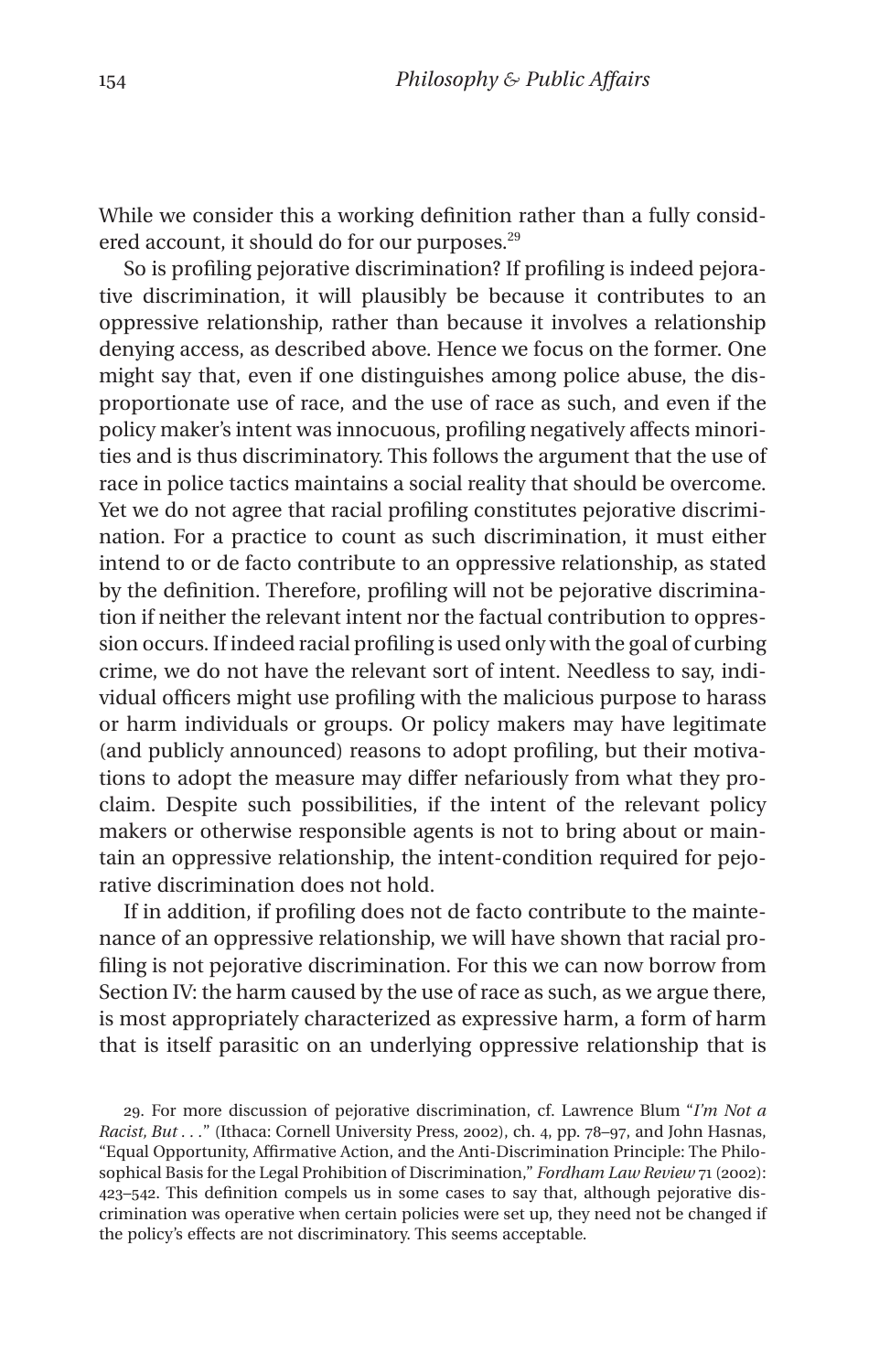independently present in society. And while indeed this sort of harm would not arise were it not for that underlying oppressive relationship, *the use of race as such, as opposed to abusive policing and disproportionate use of race*, crucially, does not contribute to that oppressive relationship.30 ("Disproportionate use" meaning "more than is valuable in reducing crime.") Thus, all by itself, the use of race does not amount to pejorative discrimination.<sup>31</sup>

v.2. The concept of discrimination is amorphous, and thus we must address someone who disagrees with our assessment. Suppose profiling *were* pejorative discrimination. Are there competing considerations that overturn the conclusion that profiling is wrong? It is tempting to argue that individuals have a right to security, but they also have a right not to be exposed to pejorative discrimination. If these rights conflict, they must be balanced against each other, and this can only be done on consequentialist grounds. If profiling helps to reduce crime, while contributing little to the harms of discrimination, profiling will be justified even if it is discrimination.

But this argument falsely assumes that neither right has priority. A core idea of many nonconsequentialist positions is that innocent, nonthreatening persons have a right not to be attacked, and everyone has a duty to refrain from attacking them.<sup>32</sup> Yet that is different from saying

30. Note that the point about the kind of harm caused by racial profiling that we are using here is not that it is smaller than many think ("incremental harm"), but that its nature is expressive.

31. (1) One may suggest that an alternative way of arguing for the claim that racial profiling is not pejorative discrimination is to argue that it is justified independently, as a way of contributing to the provision of a very elementary public good (safety). Yet while we agree that such an argument is in principle possible, it would require a slightly different notion of pejorative discrimination. As we define it, a practice is not automatically exempt from being pejorative discrimination if it can be shown that that practice can be independently justified, not even if that independent justification involves reference to an elementary public good such as safety. (2) Recall that in Section IV, we said that the harm caused by racial profiling was "largely" expressive. The inconvenience imposed by the acts of profiling is the small complementary harm. That harm also is not pejorative discrimination, since it does not foster an oppressive relationship.

32. This claim comes with qualifications tied to well-known debates among nonconsequentialists: whether there is a moral difference between doing and letting happen, between intending and foreseeing, and how to allow any degree of aggregation in deontological accounts. Cf. Frances Kamm, "Non-Consequentialism," in *The Blackwell Guide to Ethical Theory*, ed. Hugh LaFollette (Oxford: Blackwell, 2000), pp. 205–27, for an overview. What counts as an attack must be assessed, too. Our argument will not benefit from discussing such complexities.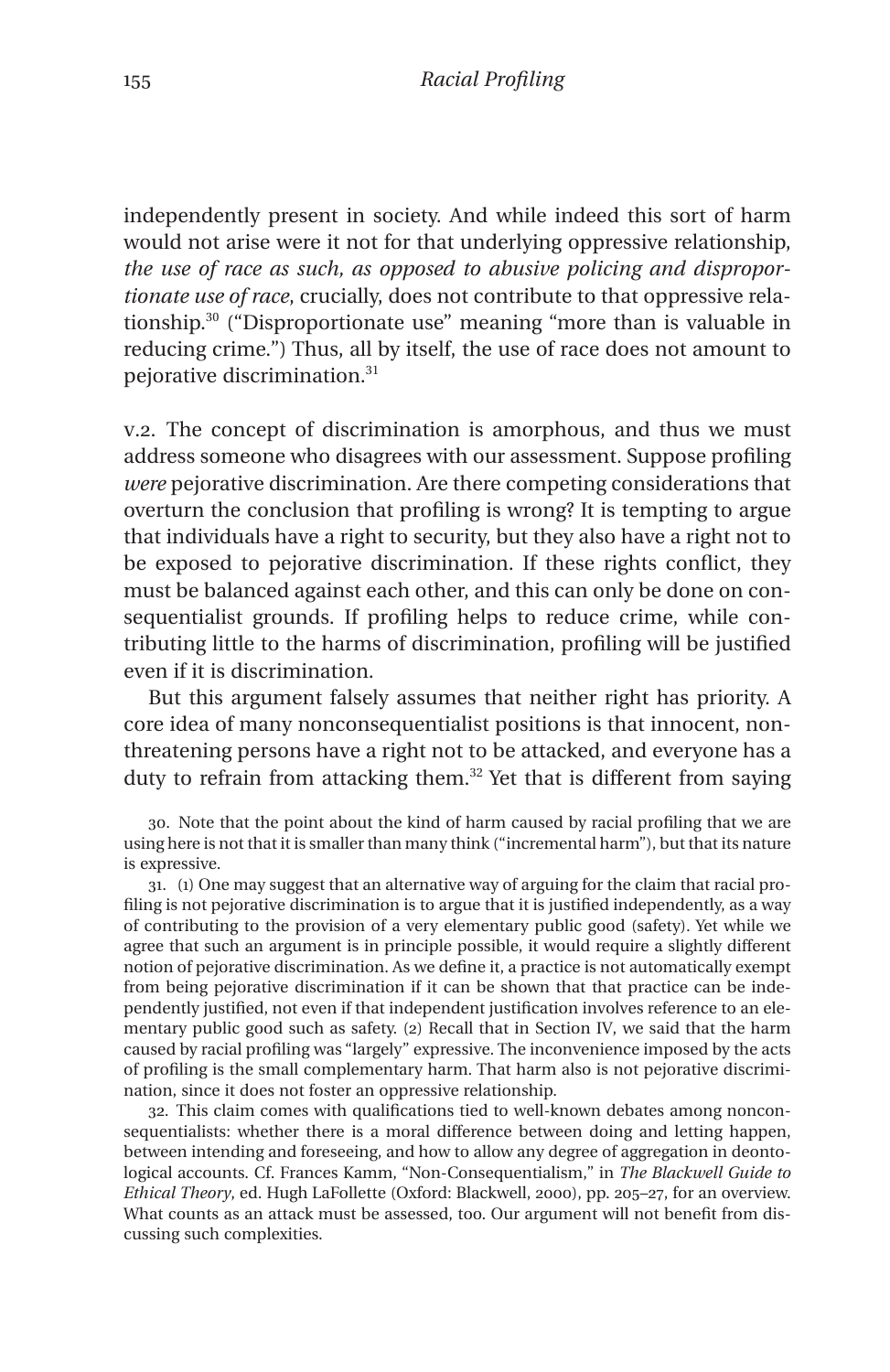that such persons have a right to government prevention from attack by others. If the government merely fails to protect its citizens, it does not violate their rights not to be attacked. But if it pejoratively discriminates against them, it attacks them, or does something relevantly similar, and thus violates their rights. Thus refraining from discrimination, as an instance of refraining from attacking innocents, is a constraint on promoting security, rather than a factor to be balanced against it. So if profiling is discrimination, the right not to be exposed to profiling will be stronger than the right to be protected from crime. Thus if profiling is discrimination in the pejorative sense (as we argue it is not), nonconsequentialists have a strong reason to reject it.

v.3. Yet nonconsequentialists may worry about profiling even if it is not discriminatory. For there are ways to harm people other than discriminating against them. In particular, even if profiling is not discrimination, it requires some to contribute more than others to the provision of security, a public good that all desire. Such disparities require a justification. By way of providing one, note first that it is not uncommon that public goods are provided in ways that burden people unequally. For example, it is in the public interest for airports to have adequate capacity, but the disruption, noise, and decrease in property value from new runways falls only on those who live nearby; securing adequate tax revenues is brought about by taxing higher incomes more and auditing people in some modes of employment more than others; students and the elderly are charged less for some activities; and those who drive on toll roads pay but not those who drive on byways (although all benefit from the fact that toll roads are available for quicker transportation).

Burdens are also distributed unequally in the provision of security. Where a draft is imposed, it is frequently imposed only on young men, although the whole population is protected; and for many nations, border regions bear more military burdens than interior areas. Not everyone is in a position to contribute as much to the realization of a public good as others. (The expression "to be in a position" covers many different cases.) Protecting health bears parallels to security. To stop venereal diseases from spreading, U.S. officials used to trace the contacts of infected people. Today, they impose severely on contagious tubercular patients because those individuals' self-interested behavior might promote the spread of the disease. If worst comes to worst, the patients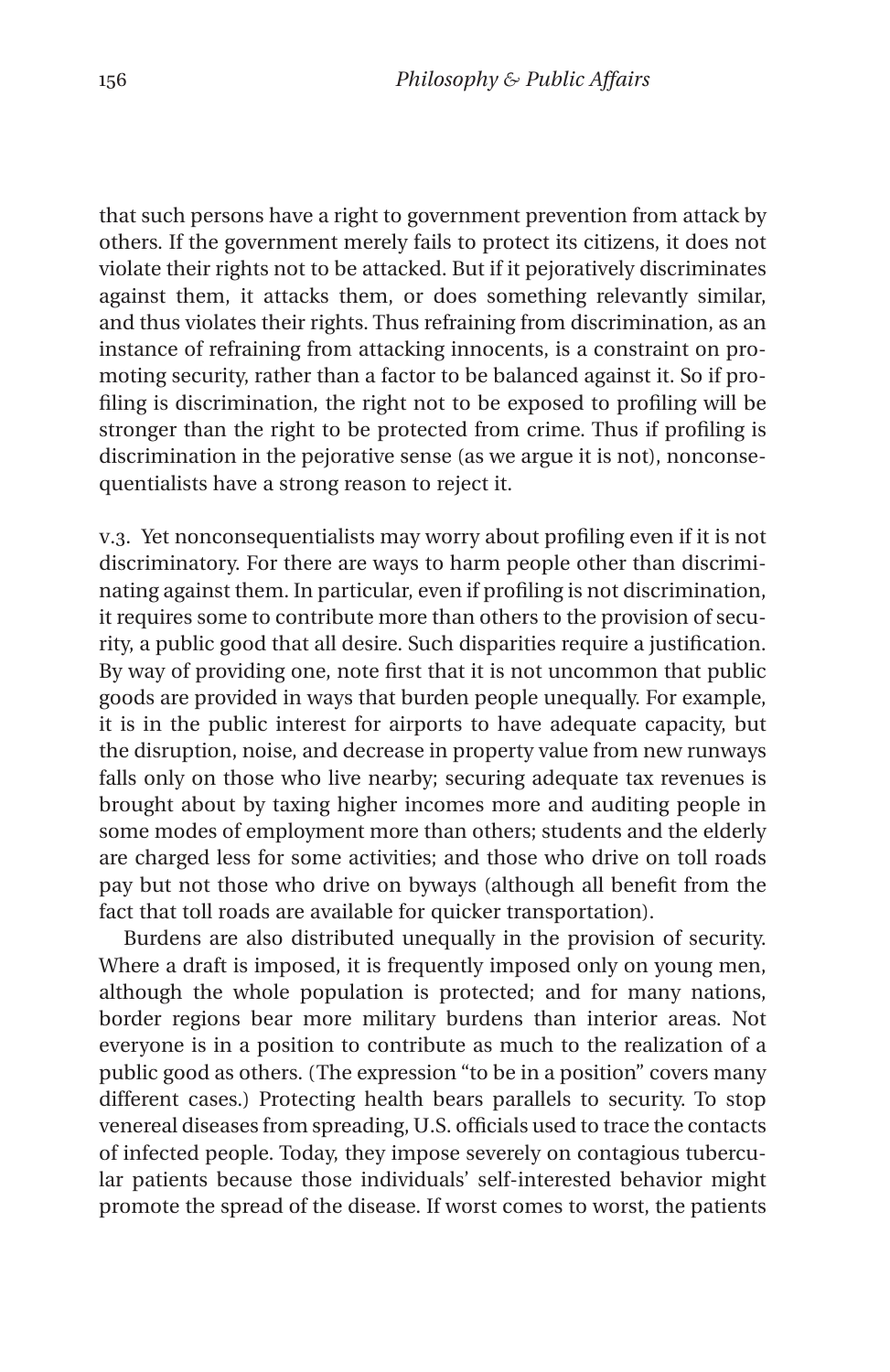are quarantined. Behavior benefiting the public is imposed on the afflicted individuals because that is the only way to protect the population against tuberculosis.

Differential burdens in the production of public goods may be efficient and fairly common, but desirability and efficiency alone do not justify them. To mention an extreme example, if scientists can find a cure for cancer by killing someone with a distinctive genetic makeup, it would be wrong to do so. Similarly, it seems wrong to impose different punishments for the same offenses, other things being equal, depending on the culprit's neighborhood, thereby targeting neighborhoods where more deterrence would be desirable. Still, there are conditions under which it seems reasonable to impose differential burdens. To see this, consider a sketchy account of a society characterized by reasonable social harmony, or Functioning Reciprocity:

*Functioning Reciprocity*: Differential burdens are imposed if five conditions are met: (1) It is required by the nature of the public good. (2) The imposition occurs through a suitable democratic process that gives proper weight to the interests of all involved. (3) The social importance of the good is widely acknowledged. (4) State interference with individual lives entailed by the imposition of differential burdens is within the limits of what citizens can reasonably be expected to bear, in particular, the imposition of the good does not involve the violation of widely acknowledged rights of individuals. (5) It is widely acknowledged that, similarly, differential burdens are imposed on others for other public goods as well, and that this differential imposition of burdens for different goods works, by and large, to society's advantage, although it may not work to every individual's advantage.

In a society like this (with details to be filled in), a draft can be justified under suitable conditions, as could the differential imposition of burdens for health care, as could profiling.<sup>33</sup> If Functioning Reciprocity

<sup>33</sup>. At this stage, we encounter questions about the foundations of rights, the scope and limit of state power, and so on, questions that go beyond what we can address here. But even without filling in such details, it seems fair to say that this idea of a society characterized by Functioning Reciprocity, properly expanded, provides resources to justify the imposition of differential burdens in a broad range of cases without allowing for extreme cases such as the two just mentioned above, or aberrations such as police abuse.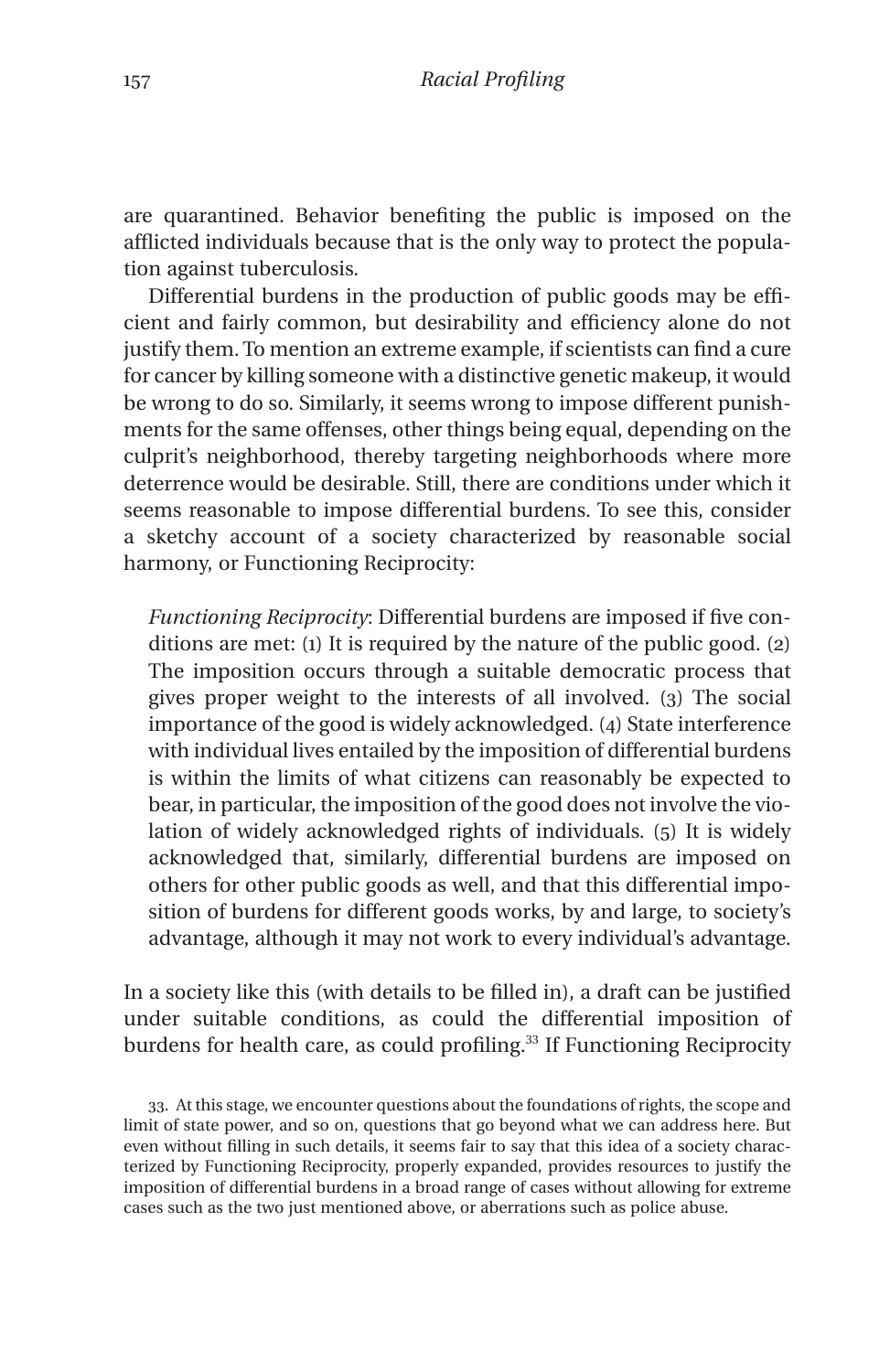holds, individuals have no reasonable complaints if they are affected by the imposition of differential burdens in the provision of public goods although they may never have explicitly agreed to that practice, and although they themselves may not prove to benefit overall. For instance, a drafted soldier in such a society seems to have no legitimate complaint even if the system does not benefit *him*. Such a society has done all it can be expected to do to distribute burdens and benefits fairly. At the same time, this society must remain functional and thus will be unable to distribute burdens according to individuals' circumstances, but instead must be organized around policies that often impose on individuals in terms of their characteristics.

Suppose now we live in a society characterized by less harmony than envisaged by Functioning Reciprocity. That is, suppose the following: First, it is not widely accepted that differential imposition of burdens works to society's advantage. Second, the supply of some good, whose significance is widely acknowledged, entails imposing differential burdens. The nature of the good may determine which groups are especially burdened,<sup>34</sup> or it might be extremely inefficient or impracticable to provide it in a manner that imposes equal burdens. Third, suppose that what requires justification is only the unequal imposition, whereas no (other) rights violations occur. Fourth, suppose a group that would carry an unequal burden is publicly (or can reasonably be supposed to be) opposed to carrying such a burden.<sup>35</sup>

We submit that a sufficient condition for imposing unequal burdens under these circumstances is that those burdened more are net beneficiaries from that public good. If the unequal imposition of a burden is counterbalanced by a net benefit that the relevant group gains, the un*equal* burden is not un*due*. Since we are now assuming a society in

34. The qualification in parentheses is important: if it does not lie in the nature of the good in question that some groups are particularly equipped to provide it, but for some reason we must still impose differential burdens, the first sufficient condition we are about to propose would decidedly not hold any more.

35. Once again we are omitting details and setting aside foundational questions. We ask the reader to complete the construction of this society in such a manner that what requires justification is indeed the unequal imposition of a burden in pursuit of a public good, and not anything else. We think this can be done, but filling in more details would be tedious. In particular, we are assuming that the relevant society is a broadly decent society, so that questions about how these considerations would fare under extreme circumstances (such as life and death cases) do not arise, or can be side-stepped.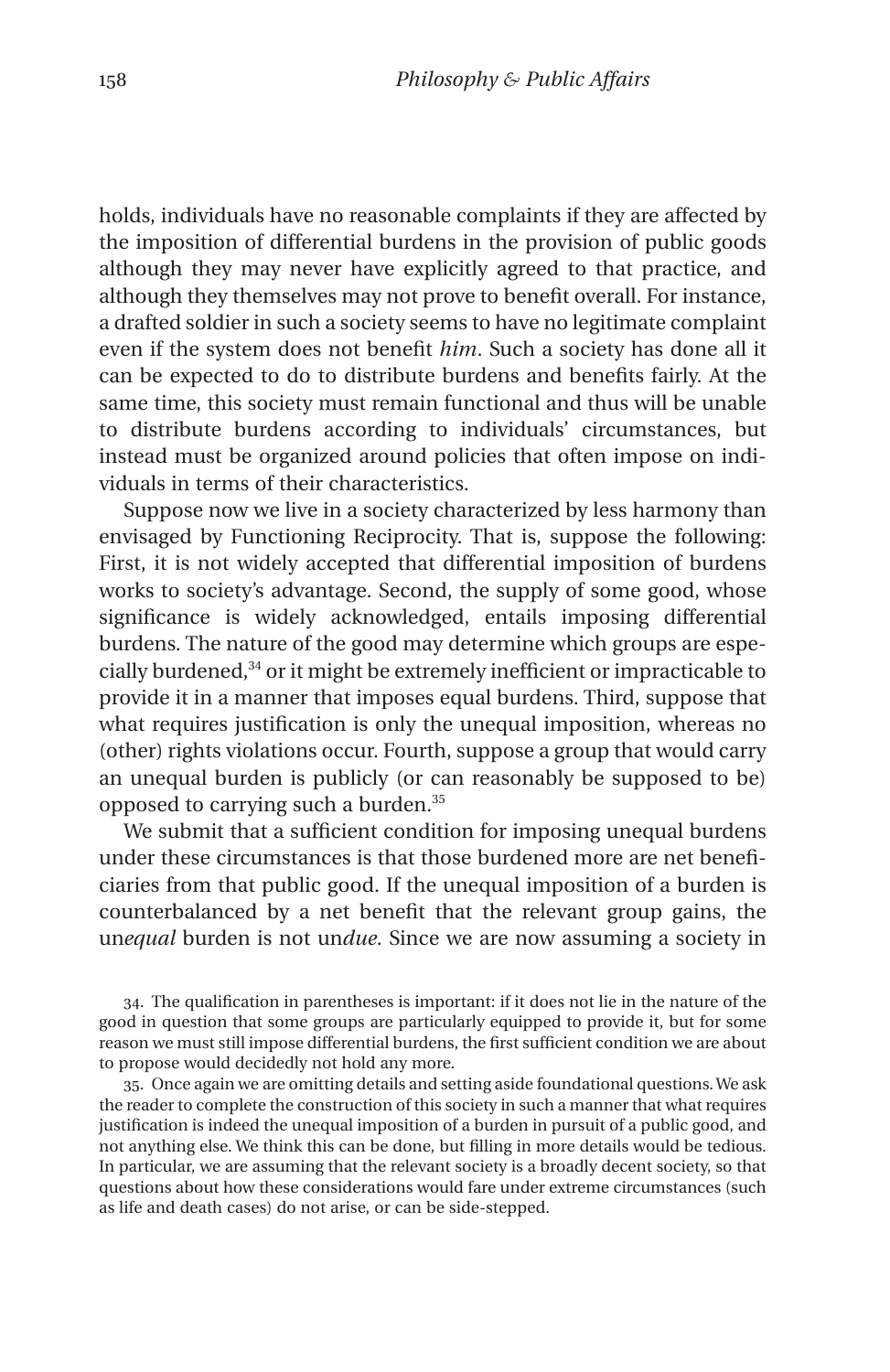which the unequal impositions of burdens is not commonly acknowledged to be advantageous across groups, the imposition of unequal burdens for one specific good should be justified in terms of *that* good alone. This is because we cannot now reason that the burdened group will "recover" by carrying lesser burdens for other goods. Hence, we require a sufficient condition, formulated in terms of that good alone, that justifies the imposition against the opposition of those affected. The net-benefit criterion fits the description under the assumptions.<sup>36</sup> We do not require that the unequally burdened group benefit *more than other groups*. Yet if not, that group may ask for additional benefits from those that benefit more, especially if we are talking about a minority carrying an unequal burden for a good benefiting the majority more than it itself benefits.

The use of race in police tactics has the potential to be justified along such lines, with the good in question being security. What remains to be shown is that the affected minorities are indeed net beneficiaries. We will so argue in Section VI, with important qualifications delineating the limits of this argument. To the extent that the argument succeeds, it refutes the objection from the unfair imposition of burdens.

There is, however, another sufficient condition that (under the same circumstances) may justify the imposition of an unequal burden for the

36. (1) To make more precise what does the work: We are claiming: (a) the fact that the more burdened group is a net beneficiary overrules (b) the opposition of that group to the imposition of that burden, given that (c) the good is a public good that one can reasonably expect is widely desired, that (d) providing the good in a manner that imposes equal burdens would be enormously inefficient or impracticable, that (e) the group that is especially burdened is also in an especially good position to provide that good, and that (f) only the unequal burden must be justified (no other issues arise). Obviously, each of these conditions is vague and thus leaves us open to such questions as "What if the opposition is really fierce?" or "What precisely is meant by 'enormously inefficient' or 'impracticable'?" While disputes will remain, we believe that, for wide range of ways of filling in details, our reasoning goes through. (2) Suppose there is another, equally effective way of providing the good in question that is more expensive all things considered, but is less burdensome to the group asked to carry the extra burden. Our sense is that, in such a case, our criterion still works. This will be true in particular if the good in question is of a rather basic nature, such as security. In this case, the nature and importance of the good justifies the imposition in the first place, and it seems, then, that it is indeed sufficient for unilateral imposition that the party so affected is a net beneficiary. However, the magnitudes matter here, and so we are offering this answer with some reservation ("What if that other method is really much better for that group, but only slightly worse all things considered from the point of view of society as a whole?"). Like our discussion in VI.3, this point turns on general issues about nonconsequentialist aggregation.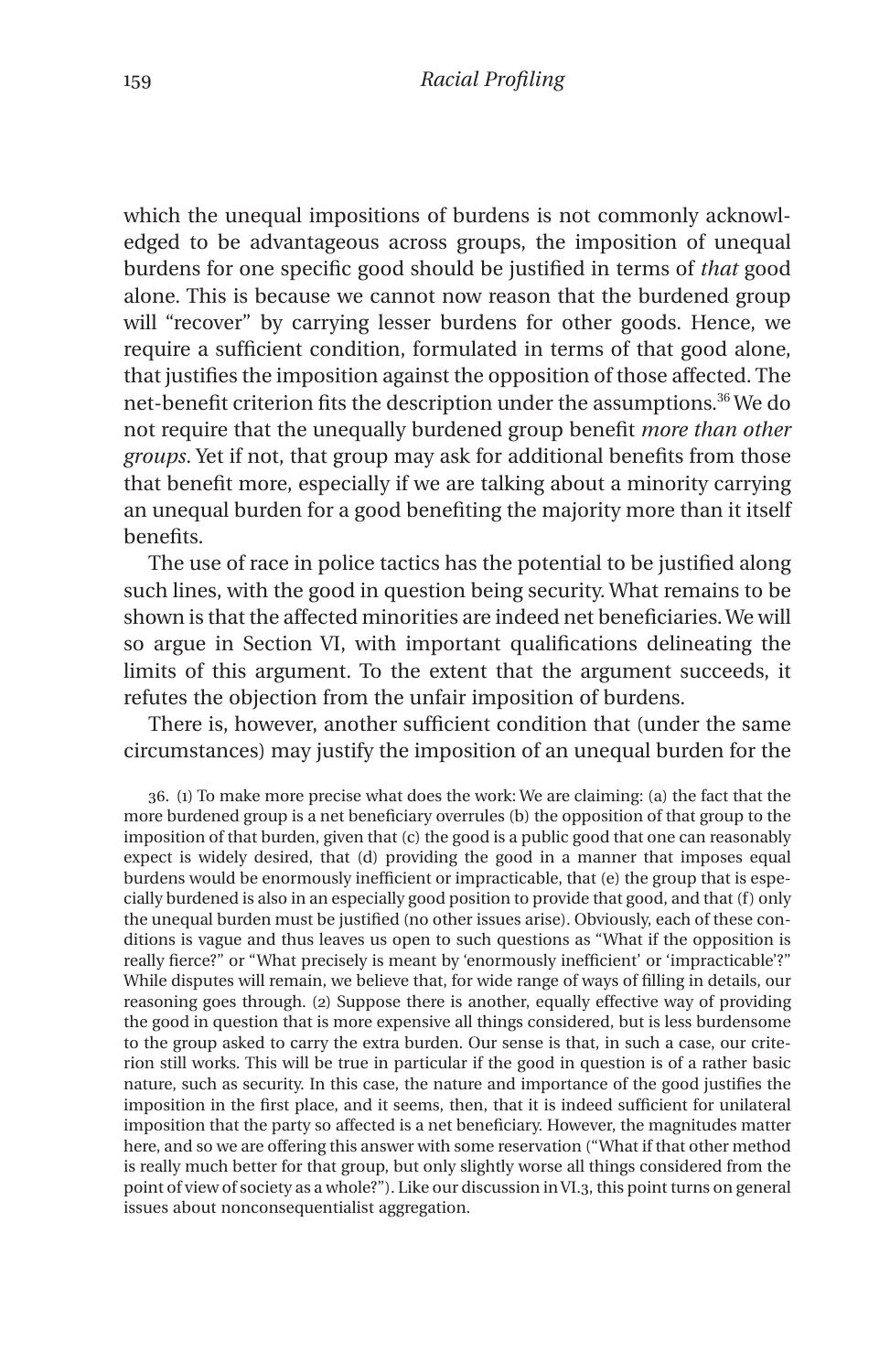provision of a public good although those affected object. This condition is to award everyone screened but not arrested appropriate compensation for the inconvenience. This mechanism seeks to spread the burden across all citizens (at least those in a certain area): some are burdened by being screened, others by paying funds to support the compensation fund. The provision of money allows individuals targeted by profiling to view the burdened as shared. Such payments cannot make up for police abuse, which attacks the dignity of citizens. Yet it seems that intrusion of the sort entailed by the use of race as such can be so treated. At any rate, pragmatic and other considerations affect the attractiveness of the compensation-solution, so our best hope is the first sufficient condition, and, again, we will complete the discussion of that condition in Section VI.<sup>37</sup>

v.4. We have investigated two nonconsequentialist objections ("profiling is discrimination" and "profiling imposes unfair burdens"), but there may be others. Our argument is subject to elaboration if other objections emerge. Yet our discussion (including Sections II and III) offers resources to address new objections, in particular claims that profiling violates other rights. At any rate, the two objections discussed here strike us as the strongest nonconsequentialist objections, and they can be addressed successfully. The use of race as such is not pejorative discrimination, and the unequal imposition of burdens is justifiable if the party so burdened benefits on net or is appropriately compensated.

Since each of these reasons is sufficient, the use of race in police tactics is justifiable even if only one of them applies. So what emerges from our discussion in this section in combination with our discussion in Section VI is that the use of race in police tactics can be justified if:

37. Presumably the transaction costs (e.g., recording payment and preventing fraud) would not make this procedure too expensive. Some additional questions arise, however: should there be compensation unless someone is arrested, or unless someone is convicted? Could it lead to corruption? Could it provide incentives for people to try to get stopped? In addition, there is the objection that such compensation could be seen as insulting: if police work is done properly, subjecting oneself to police measures should be a civic duty. More discussion is needed. It may not be possible, without much bureaucratic effort, to make this compensation fair in each case, but the compensation system should work in such a way that compensation is fair *on average*. (A similar case would be an airline that gives people \$100 if a plane is delayed a certain while; on average, this might be fair even if some people are damaged to a larger extent. A compensation system could be implemented for air travel, although this would increase ticket prices.)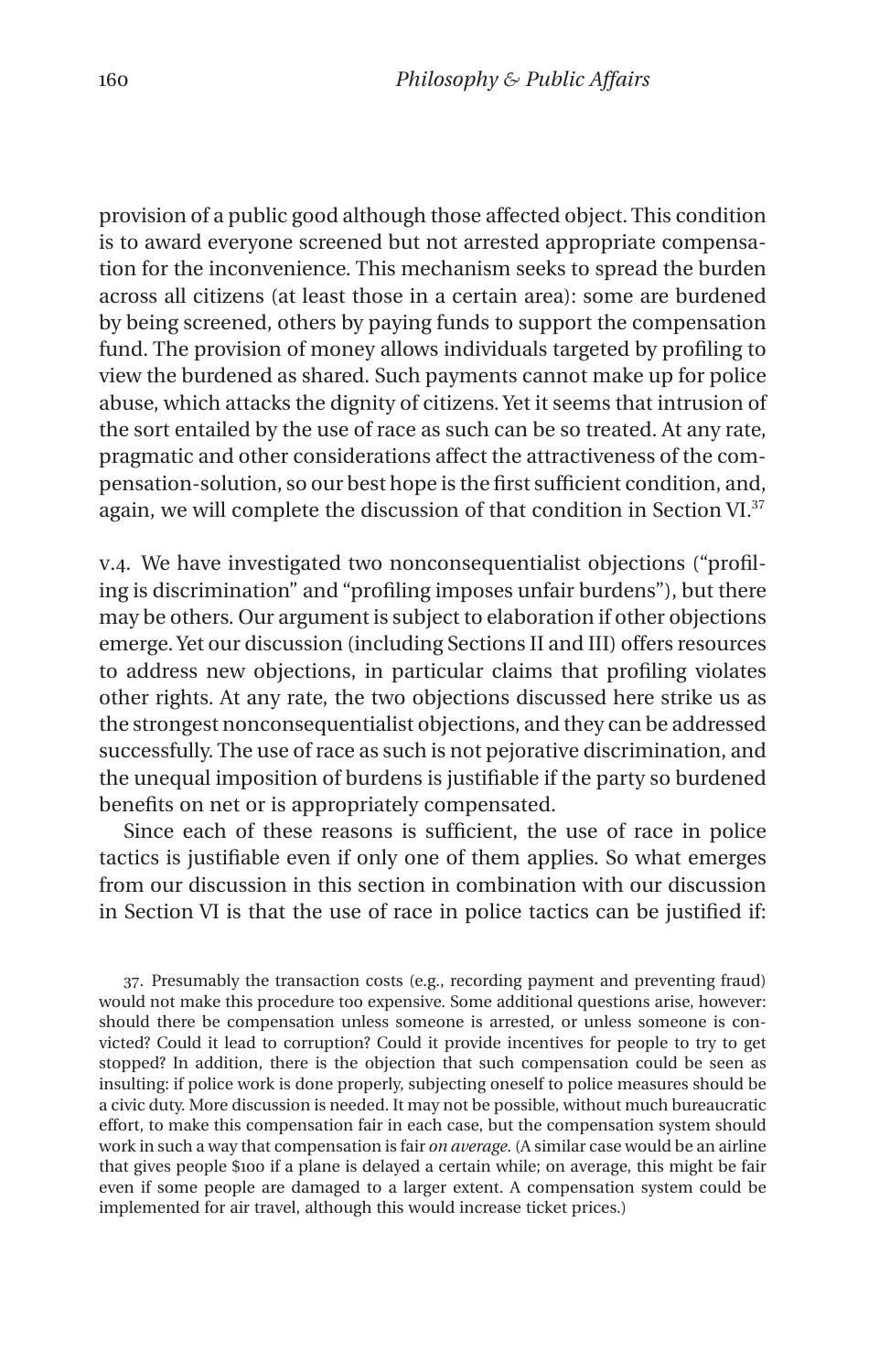(a) the use of race is sufficiently beneficial for police purposes to justify the incremental imposition of negative consequences on those targeted; and if in addition (b) under the same circumstances a unilateral imposition of burdens can be justified because it is either nondiscriminatory or, on net, appropriately compensated. At least this is the picture that emerges if one is not committed to champion either utilitarian (or otherwise consequentialist) considerations or rights- or fairness-based considerations at the exclusion of the other. If consequentialist and nonconsequentialist considerations conflict, we are led to foundational questions about which considerations are more important morally, or for public policy. These issues transcend what we can do here, and also are not specific to profiling.

We conclude this section with two remarks. First, the fact that African Americans remain disadvantaged in the United States is a strong impetus to adopt policies to change this situation. Possible measures range from race-blind programs that de facto differentially help African Americans (e.g., Head Start), to affirmative action programs, to reparations for African Americans. Regardless of how one feels about these measures, *any* of them is consistent with our argument that profiling does not constitute discrimination and does not impose unfair burdens. This is worth emphasizing, since there is a perception that no form of profiling can be justified from any other than a racist (or callous) point of view.

Our second remark addresses an objection. One might argue that when concerns about security and concerns about imposing unequal burdens conflict, measures must be taken to *resolve* the conflict, instead of imposing the contested unequal burdens. For instance, in the airport scenario, we should search everyone.<sup>38</sup> That measure would be expensive; many agents would be required or passengers would spend substantial time through security, or both. But this sort of measure is what it takes to work toward a just society. In response, note that the airport scenario is special. To begin, targeted groups of passengers can observe that many nontargeted passengers are subject to the same action.

38. Kennedy, *Race, Crime, and the Law*, p. 161, makes this proposal. However, if we adopt this proposal because some carry an undue burden of the costs of security by virtue of their race, this point still holds true once the new proposal is implemented. For it would mean searching people whose race is a good indicator of innocence. Apart from raising fairness concerns of its own, such measures might also lead to resentment.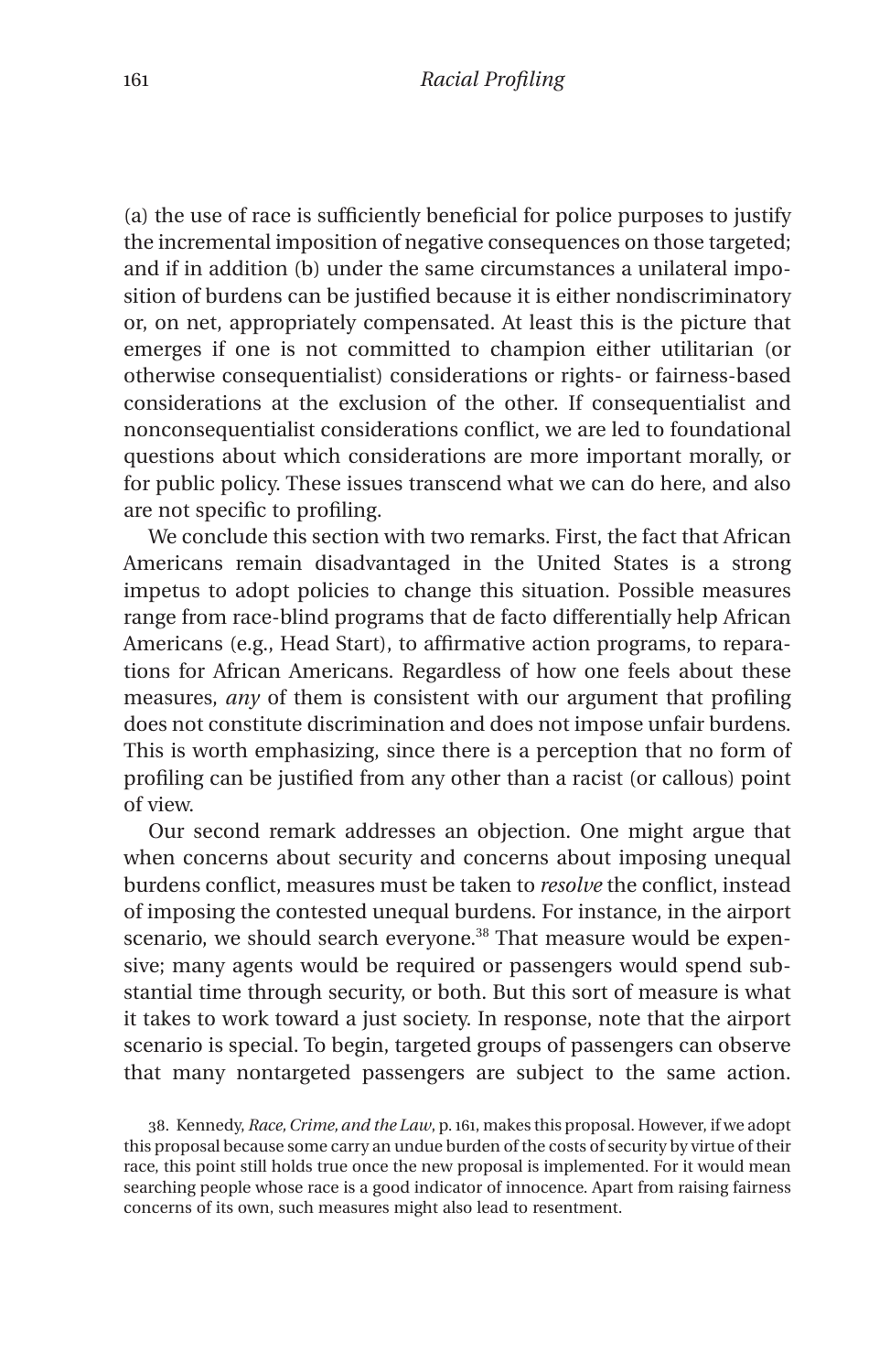Practical considerations matter. There are comparatively few candidates for search at airports, as opposed to, say, all individuals traveling on a highway. Moreover, one can announce airport measures in advance and prepare passengers for the inconvenience. Finally, high security prior to boarding a plane is easy to justify to passengers since 9/11 and the "shoebomber" incident. (There were no hijackings in the United States in many years prior to  $9/11$ , so inspections did not seem to make sense.) These ameliorating factors do not apply to investigations on highways or neighborhood streets. "Searching everyone" is not an option outside confined scenarios, and cannot be the guiding maxim of routine police and security measures aimed at crime reduction. For such scenarios, all the objector can ask is a mitigation, rather than a resolution, of the relevant conflict.

The search-everyone proposal strikes us as wrongheaded. One who is unwilling to be guided by racial or ethnic indicators in reducing crime must allocate significantly more resources, say, X more, to achieve the same level of security. Such resources, it seems to us, are better spent on eradicating underlying racism rather than on measures that ignore its symptoms. If only a portion of X were spent this way, the outcome would still be superior for African Americans.<sup>39</sup> That is so especially since, as we saw in Section IV, the harm inflicted by profiling as such is comparatively low.

# VI. The Self-Interest Argument

vi.1. We now explore the argument that profiling may be in the interest of the targeted community. We concentrate on the African American community, but similar arguments may apply to other cases. One may think that discussing this argument is in bad taste, yet historically, much police racism took the form of *under-enforcement*, ignoring black-onblack crime. At any rate, this argument is part of the debate, and is worthy of serious consideration, although we will endorse it only with considerable qualifications.

39. Consider a pragmatic consideration that is not part of the argument of this section: The extra expenditure may come about indirectly. If the African American crime rate is reduced, the majority population may be more sympathetic and generous to the disadvantaged.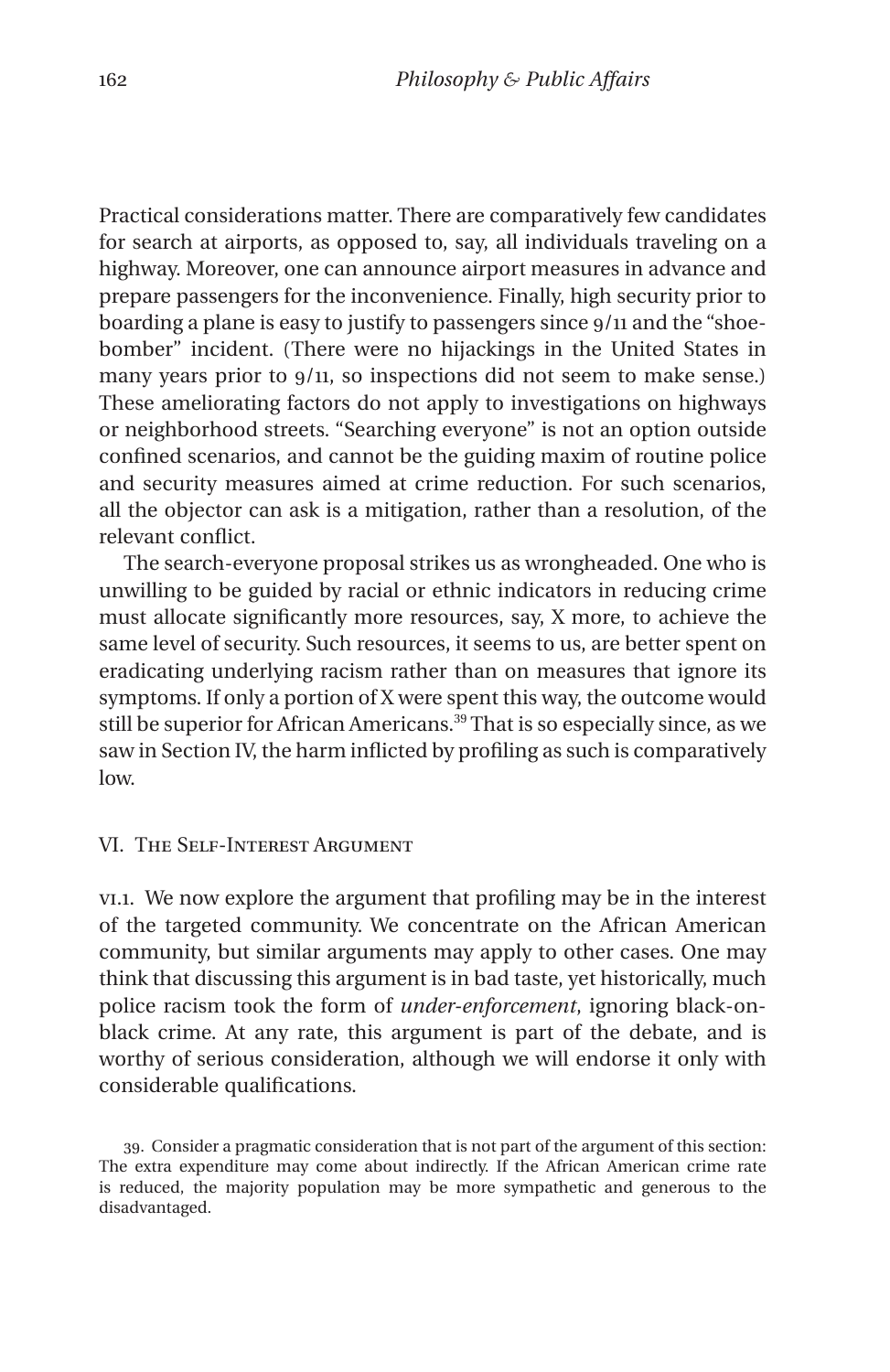The argument starts with two observations. First, most crimes committed *by* African Americans are committed *against* African Americans. Second, young male African Americans commit a disproportionate share of such crimes against older African Americans. These observations lead to a twofold argument in support of profiling. First, it is in the interest of the African American community that crime-reduction efforts concentrate on that community. Second, crime fighting targeted at primarily young African Americans can be viewed as a contract between generations. This contract imposes sacrifices on the innocent young primarily to benefit their elders, yielding lifetime benefits to all, at least statistically.40 A thought experiment may be helpful. Suppose the whole world were African American, with the current U.S. crime statistics. Would profiling by age and gender be justified? If so, that suggests that profiling in the real world may be in the interest of the African American community.

The need for deterrence strengthens the argument. If individuals know they are targeted more than average by police measures, they will be disproportionately deterred from becoming criminals. This decreases the need for profiling in the future. African American communities would incur short-term costs while benefiting in the long run.<sup>41</sup> African American parents, looking to the welfare of their children, might support deterrents, particularly if they live in an environment where incentives to engage in criminal activity are high. $42$  Parents may be of two minds, rejecting profiling in principle, but favoring it if it deters their child (and others) from crime.

Externalities in criminal behavior reinforce arguments for parents, or at-risk children, to welcome deterrence. A is more likely to engage in crime if his peer B does. Consider a game where individuals have two options: go "straight" or be "criminal." Members of the peer group have

40. See crime reports for confirmation of these claims: <http://www.ojp.usdoj.gov/bjs/> homicide/race.htm. Such a generational contract burdens men more than women. Also, young men with a penchant for crime would not benefit from this arrangement. We do not think that these points undermine our argument. We assume that the amount to which African American crime affects African Americans is not so overwhelming that such crime is a problem internal to the their community.

41. That the majority community benefits alongside does not weaken this argument. It does suggest that in return for profiling, more might be extracted from the majority.

42. Reverse causality could apply: If society gives individuals strong signals that it thinks they are criminals, they might become inclined to act like criminals.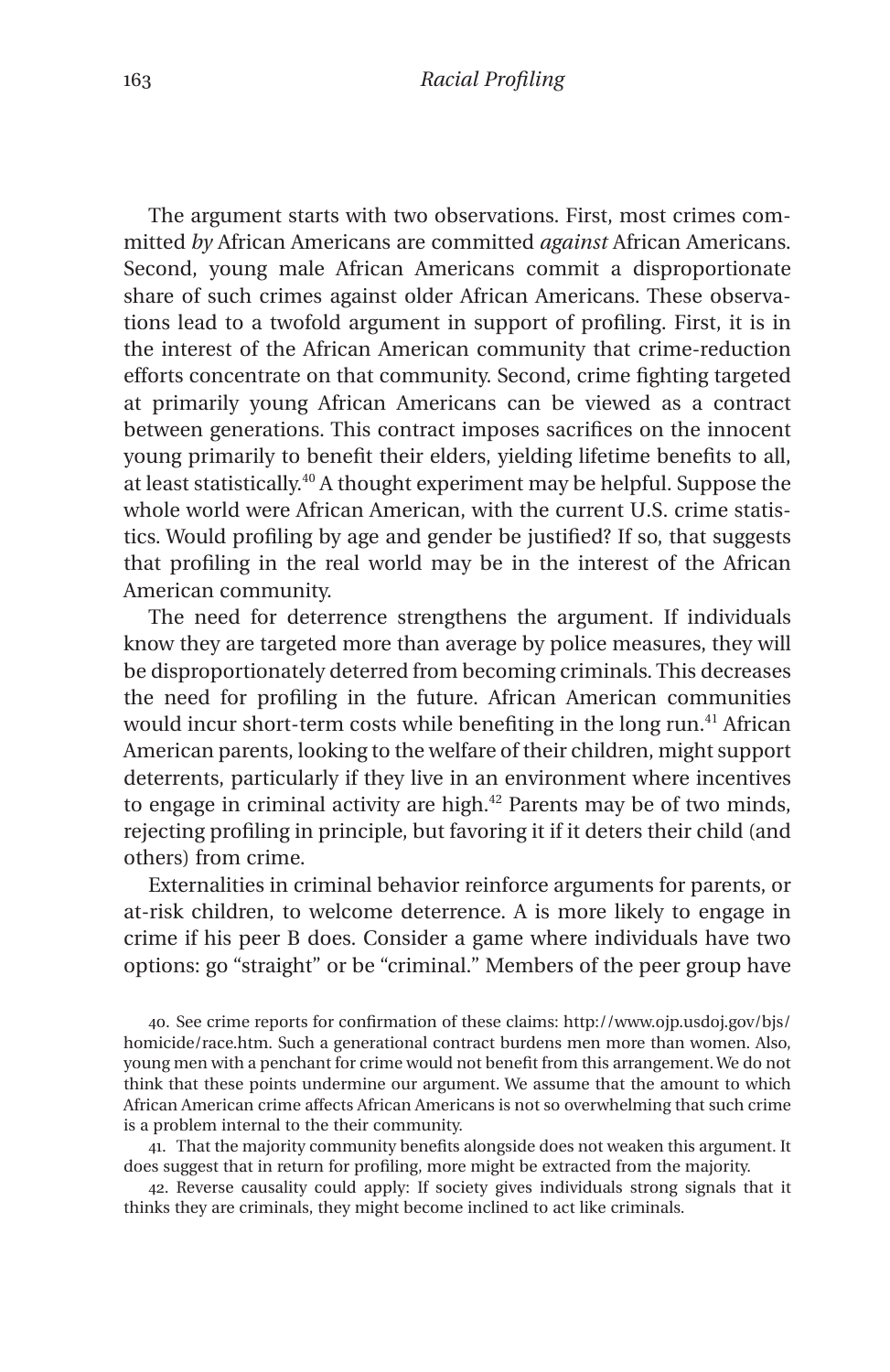similar options. There are two equilibria in pure strategies: If one's peer becomes criminal, one should follow suit. If he stays straight, one should be law abiding as well. The (straight, straight) equilibrium is superior, but we might end up at (criminal, criminal), with few prospects for escape from a crime-promoting environment. External enforcement mechanisms, such as profiling, could lower the payoffs for (criminal, criminal), making that equilibrium less attractive and less likely. If the mechanisms are sufficiently effective, (criminal, criminal) will cease to be an equilibrium: the deterrent effect of crime fighting becomes high enough to make it desirable for an individual to stay straight even if his peer does not.<sup>43</sup> Plausibly, in a neighborhood where, say, teenage boys tend to join gangs, *everyone* might prefer that no gangs existed. External enforcement, like profiling, may be needed to assure this result.

vi.2. This argument from self-interest encounters two problems. First, suppose that the best case that profiling is in the interest of blacks is that it would reduce crime in their own neighborhoods. Some such police activity, though disproportionately affecting blacks, would not be profiling, for example if neighborhood-specific information suffices to direct

43. Captured by game matrices, the situation looks as follows (where members of the peer group are treated as a single individual, for simplicity's sake):

|                   |                 | <b>Other Player(s)</b> |                 |
|-------------------|-----------------|------------------------|-----------------|
|                   |                 | Straight               | Criminal (Gang) |
| <b>Individual</b> | Straight        | 10,10                  | 4,6             |
|                   | Criminal (Gang) | 6,4                    | 8,8             |

#### **Effective Crime Fighting**

|                   |                 | <b>Other Player(s)</b> |                 |
|-------------------|-----------------|------------------------|-----------------|
|                   |                 | Straight               | Criminal (Gang) |
| <b>Individual</b> | Straight        | 10,10                  | 4,1             |
|                   | Criminal (Gang) | 1,4                    | 2,2             |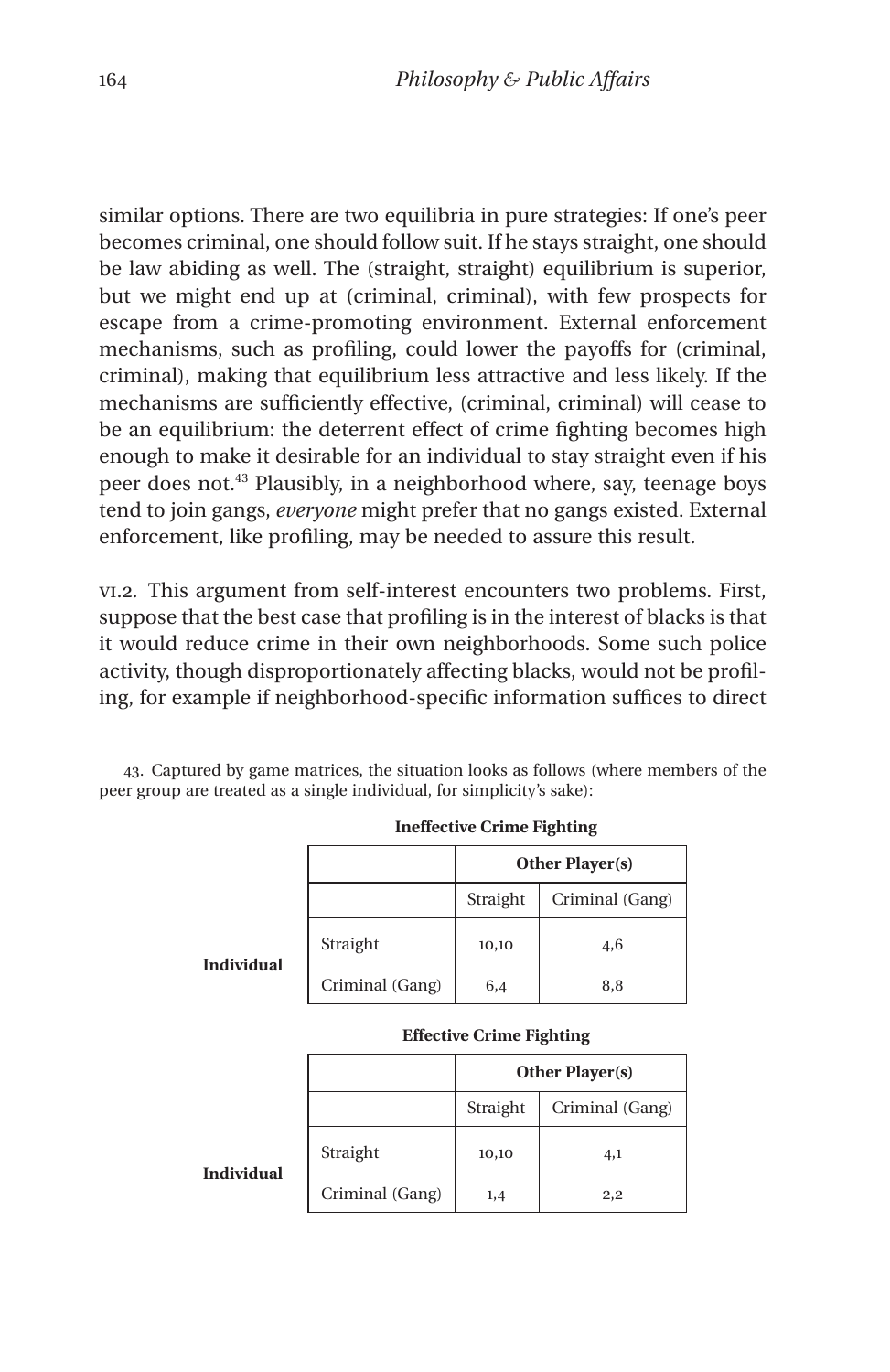police activity, and if racial or ethnic information becomes entirely (or largely) superfluous.<sup>44</sup> Yet this will be the case only for racially homogenous neighborhoods (or heterogeneous neighborhoods in which crime rates happen not to differ across races<sup> $45$ </sup>) that are largely isolated from the outside world. In these cases profiling provides no benefit since race carries no information. But neighborhoods are rarely isolated to such an extent. Criminals are mobile, and many crimes (e.g., drug trafficking) derive from geographically expansive networks, implying that the neighborhood-safety argument still supports profiling outside racially homogeneous neighborhoods. Needless to say, it must be carefully pondered for precisely which purposes race or ethnicity does indeed carry useful information.

The second objection is that many African Americans have no enthusiasm for the self-interest argument. Profiling entails measures executed by an establishment that historically has been responsible for much of the African American plight. Also, it is directed at crimes African Americans are more likely to commit at least partly because of this history.<sup>46</sup> Since police abuse and profiling are often perceived as one problem, African Americans reject profiling. The officers' motivations are also suspect; few are strongly moved by the interests of the African American community.

So while an argument can be made that effective crime fighting measures imposing special burdens on African Americans are to their advantage, African American communities themselves have good reason to oppose such measures. The likelihood that their communities would reject the self-interest argument restricts its usefulness in support of profiling. To justify profiling because it helps African Americans, *despite their rejection*, we would have to enlist paternalistic arguments,

44. The targeting of a neighborhood could be profiling if race, not merely crime rates, influences targeting.

45. Suppose group X commits more crimes than Y, where neighborhoods vary in ethnic composition, but in each neighborhood the tendency to crime is the same across groups. Example: Neighborhood 1 has a 10 percent share of criminals across groups, 80 members of X, and 20 members of Y. Neighborhood 2 has a 50 percent share across groups, 20 members of X and 80 members of Y. So members of Y are more likely to be criminals (42 percent vs. 18 percent), but if the neighborhoods are isolated, group-based profiling will be pointless.

46. Yet in light of the amount of black-on-black crime, it might not be clear what the African American community wants.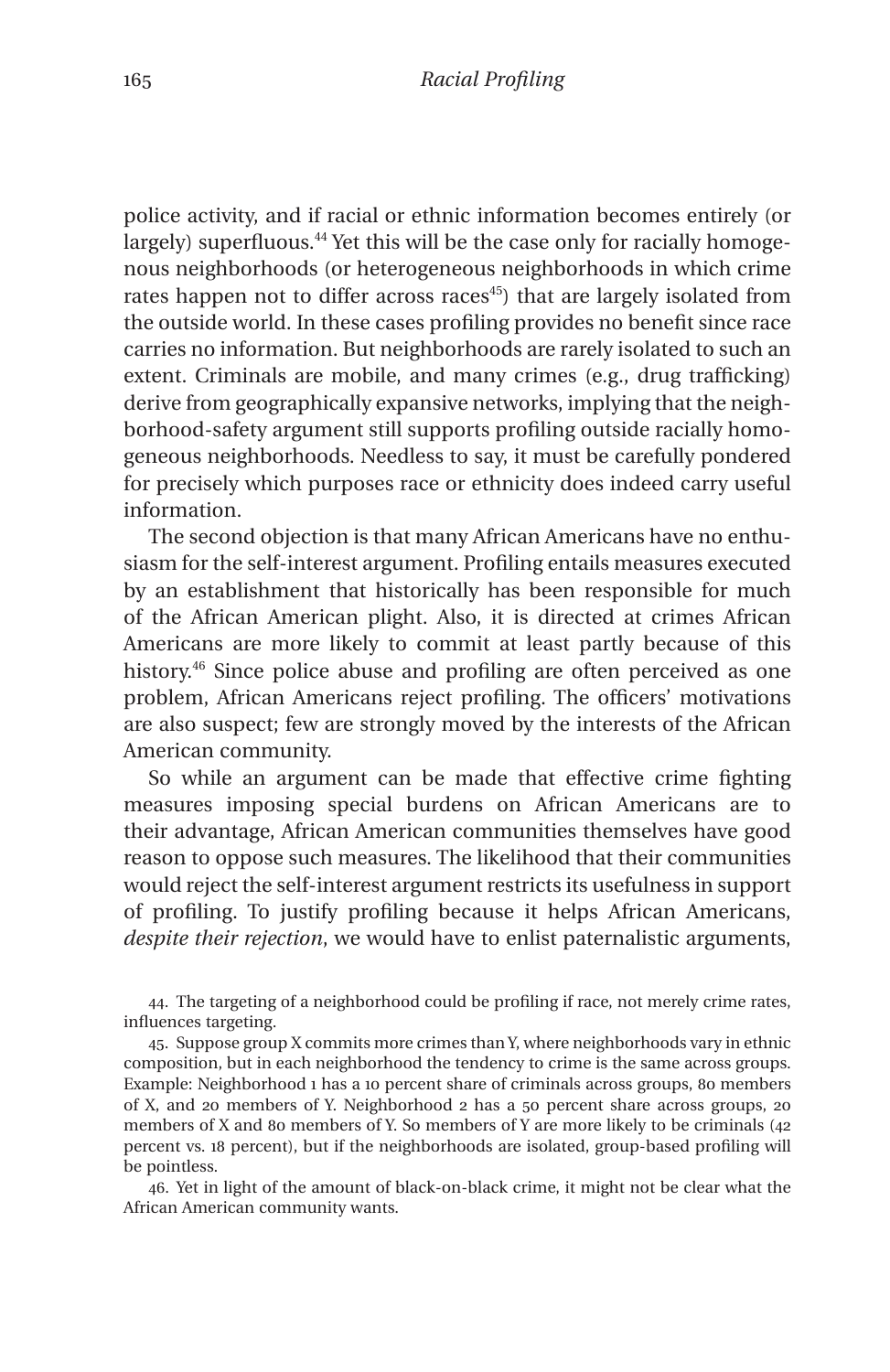a course we do not wish to pursue.47 To draw on self-interest to support profiling without raising such worries, measures must be taken to secure democratic endorsement of profiling by the affected communities. This would include steps to reduce police abuse, and would require a sustained dialogue to assess other community concerns.<sup>48</sup>

However, even if self-interest alone does not justify profiling, appeals to self-interest are useful for two purposes. First, holding the view that African Americans are an oppressed minority, one might argue that they need not comply with the state's police measures.<sup>49</sup> This claim is defeated by the self-interest argument. The self-interest argument, in conjunction with concerns about how crimes committed by African Americans affect other communities, defeats arguments justifying noncompliance. Second, and more importantly for our purposes, the self-interest argument completes our response to the objection that profiling unfairly imposes burdens (cf. V.3). We suggested that it would be wrong to say that minorities bear an unfair burden in the provision of security *if* they benefited on net from such profiling. The argument developed here suggests that this is so, at least for the African American community.

vi.3. However, there are two complications with this suggestion, and these complications delineate the limits of our response to the objection from the unequal imposition of burden. To express the first, let us revisit Elmo Randolph, the frequently stopped dentist from III.1. Suppose no abuse had been involved in his case, so that his only complaint is against the sheer frequency of stops. It seems the self-interest argument cannot justify this imposition on him. For conceivably, there is no plausible story to tell according to which these stops are to *his* benefit (or to the

47. Expressed views may not be the predominant attitudes in the community. African Americans supporting profiling are likely to be criticized, given that costs of profiling are seen directly but benefits can only be inferred. Self-censoring may be the result.

49. Cf. Michael Walzer, "The Obligations of Oppressed Minorities," in *Obligations: Essays on Disobedience, War, and Citizenship*, ed. Michael Walzer (Cambridge, Mass.: Harvard University Press, 1970), pp. 46–70, on compliance of oppressed majorities; cf. ch. 10 of Bernard Boxill, *African-Americans and Social Justice* (Lanham: Rowman and Littlefield, 1992), pp. 205–25, for civil disobedience and racial justice.

<sup>48</sup>. Brandon Garrett, "Remedying Racial Profiling," *Columbia Human Rights Law Review* 33 (2001): 41–148, reports on cases where community groups were successfully integrated into police work.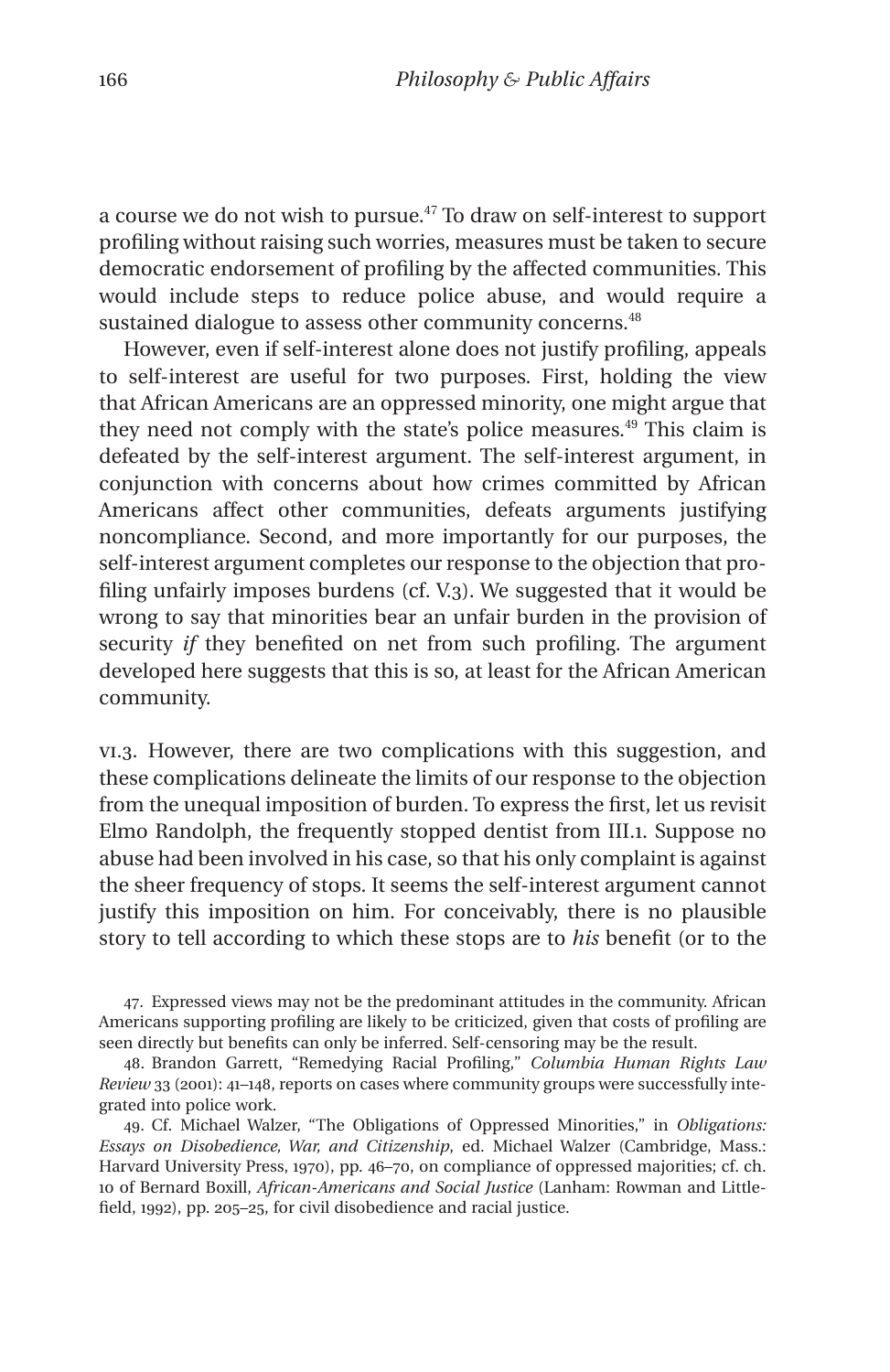benefit of blacks living in *his* neighborhood).<sup>50</sup> More generally, we have developed the argument as if the relevant minorities were homogenous groups such that self-interest considerations apply to each individual with equal strength; they do not.

Are there conditions under which unequal burdens can be justified to people who do not plausibly benefit on net? It seems there are. Recall that, in V.3, we merely required that the group carrying such a burden actually gain a net benefit from that imposition. Under such circumstances, self-interest justifies the imposition. However, to justify the unequal burden to people like Randolph, the benchmark must be higher. We must require a *strong urgency* of imposing crime-fighting measures that include racial profiling.

To illustrate a situation of strong urgency, suppose we have a highly crime-ridden black neighborhood, where young men are enticed into a life in crime and where legitimate economic activity has withered. Moreover, the neighborhood's criminals spill their activities to other locales. Suppose also, as we do throughout, that profiling in those outof-neighborhood locales would be a more effective crime-fighting tactic than alternatives entailing the same expenditures. It would then seem reasonable to ask African Americans just passing through those locales (e.g., predominantly white areas) such as Randolph, to bear the extra burden. People like him would be in an unfortunate situation (his own situation being both *unusual* and *unusually unfortunate*, since ex post, after stops are made, he happens to be affected strongly by measures whose justification will be ex ante, based on expectations of numbers of stops), but they would not be treated unfairly. Under specific circumstances, it will require a judgment call to assess what benchmark to apply. Yet these considerations suggest that there are indeed plausible

50. We said in V.3 that under Functioning Reciprocity, a drafted soldier would have no complaint against the draft even if he personally did not (by and large) benefit from social arrangements. For such a society does just about all it can to make sure assignments of burdens and benefits are fair. Under such circumstances, a complaint would be about the fact that burdens and benefits are assigned according to general principles whose enforcement must remain feasible (since society must remain functional) rather than by considering each individual's circumstances. Such a complaint could not be reasonable, given the sheer pragmatic constraints on the organization of society. However, we live in a society characterized by less harmony than envisaged by Functioning Reciprocity. Under such circumstances, Randolph does have a complaint against the uneven imposition of burdens, even if other members of the African American community do not.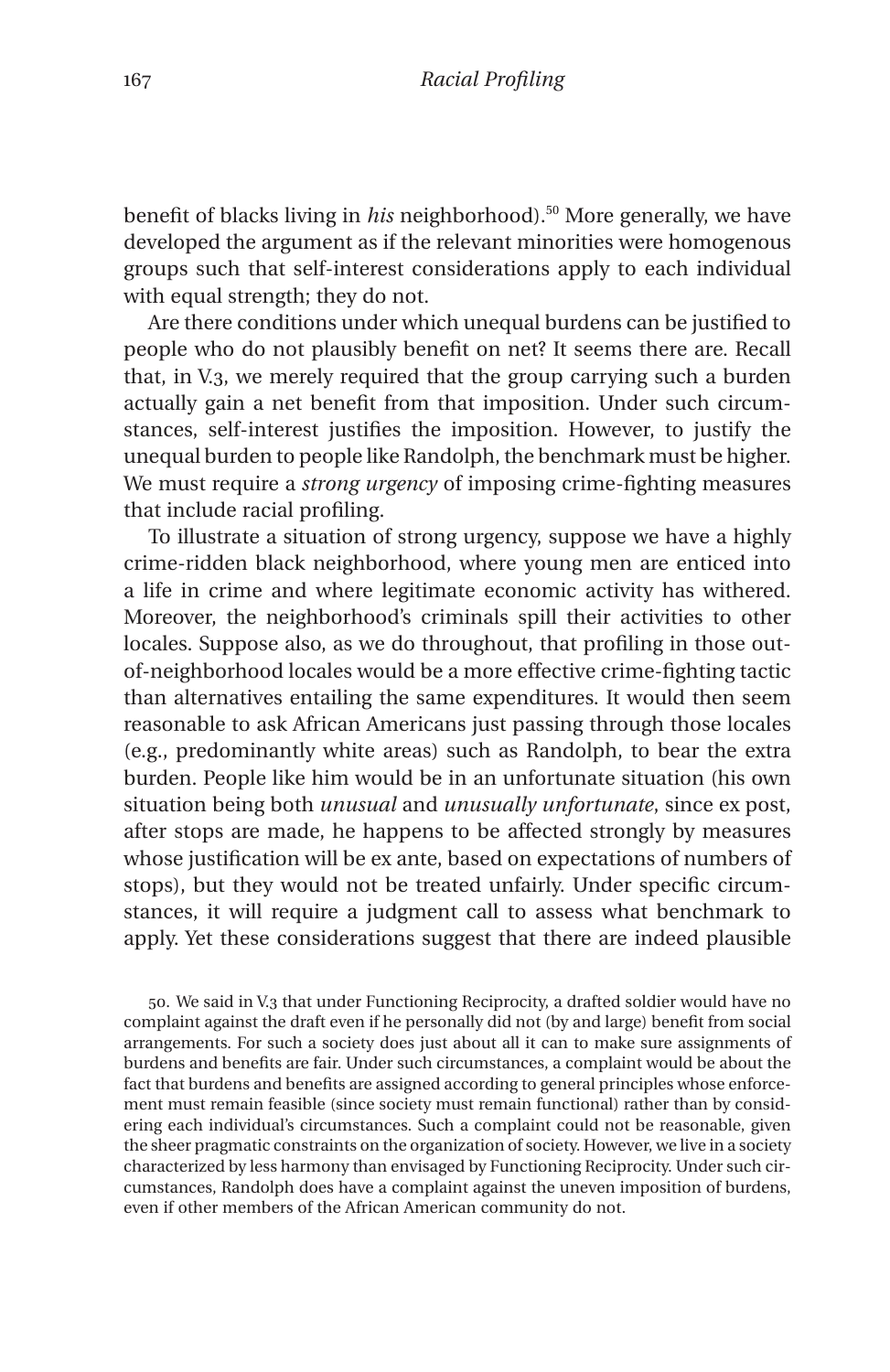circumstances in which the imposition of the extra burden on people like Randolph can be justified.<sup>51</sup>

The second concern is that our discussion in V.3 was at the general level whereas Section VI spoke about the African American community. So the discussion in V.3 has been completed *only* for that community. The differential screening of Arabs for security purposes cannot be justified along the same lines: it is hard to see how exposing them to special

51. (1) To further illustrate the notion of strong urgency, suppose we had information that a terrorist group had smuggled a nuclear bomb into some relatively small area of upper Manhattan. It seems that under such circumstances we would find it morally acceptable to set aside usual constraints on what counts as a reasonable search, and the criteria (e.g., ethnic identity) on which we might prioritize the search. While there are obviously important differences between this scenario and the profiling scenario, such examples should suggest that this notion operates quite intuitively in a broad range of cases. (2) The background to this discussion in VI.3 is the discussion about how nonconsequentialists can acknowledge aggregation. Being a nonconsequentialist means being committed to *not merely* evaluating actions in terms of their consequences, but it does not mean that one must refrain from including aggregation of any sort. For discussion of this point, see Kamm, "Non-Consequentialism," sec. VIII, and Thomas Scanlon, *What We Owe to Each Other* (Cambridge, Mass.: Harvard University Press, 1998), ch. 5.9; but see also David Wasserman and Alan Strudler, "Can a Nonconsequentialist Count Lives?" *Philosophy & Public Affairs* 31 (2003): 71–94, for the view that attempts to integrate aggregation into nonconsequentialist frameworks have so far failed. Note that, if a condition of sufficiently strong urgency is acknowledged as making impositions reasonable that otherwise would not be, then it seems that otherwise unreasonable impositions might also be justified if a few are burdened to benefit the many significantly; the nature of the imposition must not be too severe. (Recall that we have argued in Section IV that the imposition of profiling as such would in many cases not be "too severe.") Note also that endorsing the view that nonconsequentialists need to make room for some forms of aggregation does not imply that just any kind of harm can be weighed against any other kind. In particular, suggesting that conditions of strong urgency (or sufficiently small numbers of people who are negatively affected by the measure) justify profiling as a crime-fighting measure under conditions where it otherwise would not be justified does not require that we endorse any measures that jeopardize some people's lives for the aggregatively greater benefit of a larger number of people, each of whom benefits only marginally. Note finally that we are in no position to offer a full-fledged theory of nonconsequentialist aggregation that would give appropriate theoretical grounding to our claims here. Exploring possibilities for the creation of such a theory is an ongoing challenge, particularly since many, if not most, nonconsequentialists acknowledge the need for some modes of aggregation. (3) To address cases like Randolph's specifically, one might also consider less intrusive procedures, such as the introduction of devices that keep track of whether somebody has already been "checked" (cf. end of Section VII). (4) One may also object to the argument of this section as follows: It seems that the fact that a person benefits is discounted when we consider imposing a burden *for his own benefit* (i.e., this benefit is dismissed by paternalism considerations). However, the fact that a person benefits is not discounted when we need to justify a burden that also benefits others. Such a distinction seems unjustifiable. However, this objection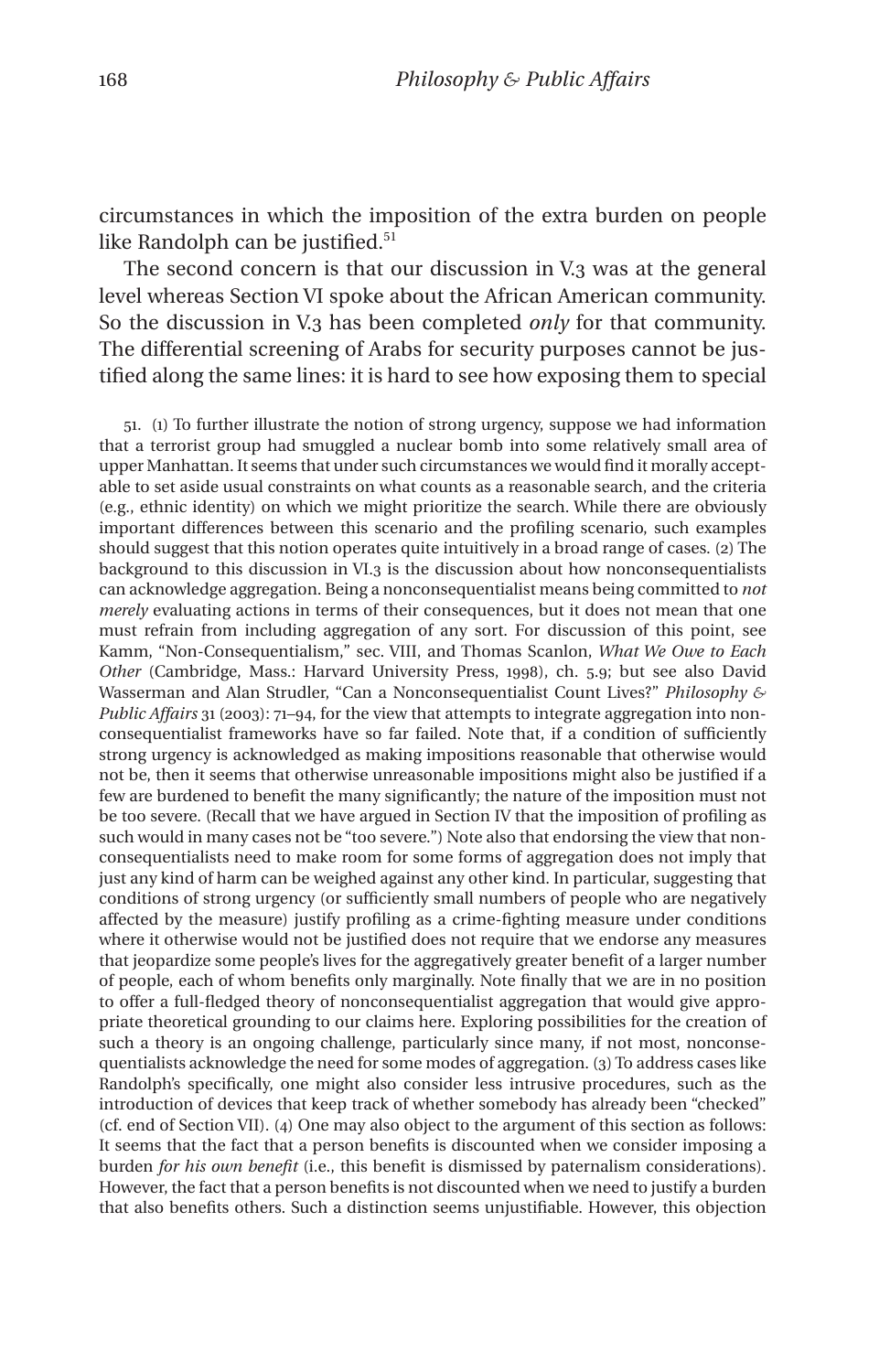scrutiny would benefit them disproportionately.<sup>52</sup> Different considerations apply to different communities. Some will have a legitimate complaint about unequal burdens, whereas others will not.

## VII. CONCLUSION

We live in an imperfect world, where police abuse and the disproportionate use of race in police tactics persist. This analysis sought to delineate the shape of the moral debate in such a world. We consider both utilitarian and nonconsequentialist stances, and identify the circumstances where profiling is and is not permissible under either. The thrust of our utilitarian argument is that profiling is an expressive harm in a race-conscious society, but the incremental injury profiling imposes beyond such wrongs as police abuse and racial discrimination is small. Our nonconsequentialist results, which are more intricate, are summarized in the first paragraph of V.4. We subsequently develop the argument that profiling may be in the self-interest of African Americans.

Important lingering questions remain. Might there be less objectionable alternatives to profiling, which accomplish the same ends? If Elmo Randolph could post an electronic card on his vehicle that showed he had been checked previously, that information, which would make him low priority for stopping, could be scanned remotely by the police. Thus, even where profiling might be justified, less harmful measures should be sought.

Someday, when police abuse is ended and disproportionate screening of minorities has ceased, profiling will be moot as a moral issue. But

rests on a wrong premise: In both cases we count the imposition as a problem that requires justification, and in both cases we count the fact that somebody benefits as a point in favor of the imposition. In this respect, the situations are symmetrical. However, the symmetry is broken because in the one case other people's benefits are at stake, and it would be a "sufficiently large" benefit for them that justifies the imposition (as explained in the text). By contrast, if only the imposed-upon individual benefits, a nonpaternalistic stance keeps us from making the unwanted imposition. There are no other people whose benefits could overrule the individual's wishes.

<sup>52</sup>. Absent other considerations we are unaware of, Arabs still have the complaint that the reference to self-interest, which in our view could justify profiling for African Americans, does not work for them. A roundabout self-interest argument could be made, assuming Arabs were more prone to hijacking. By accepting screening, they reduce the likelihood of a future Arab-hijacking incident, which would bring great pain to the Arab community.